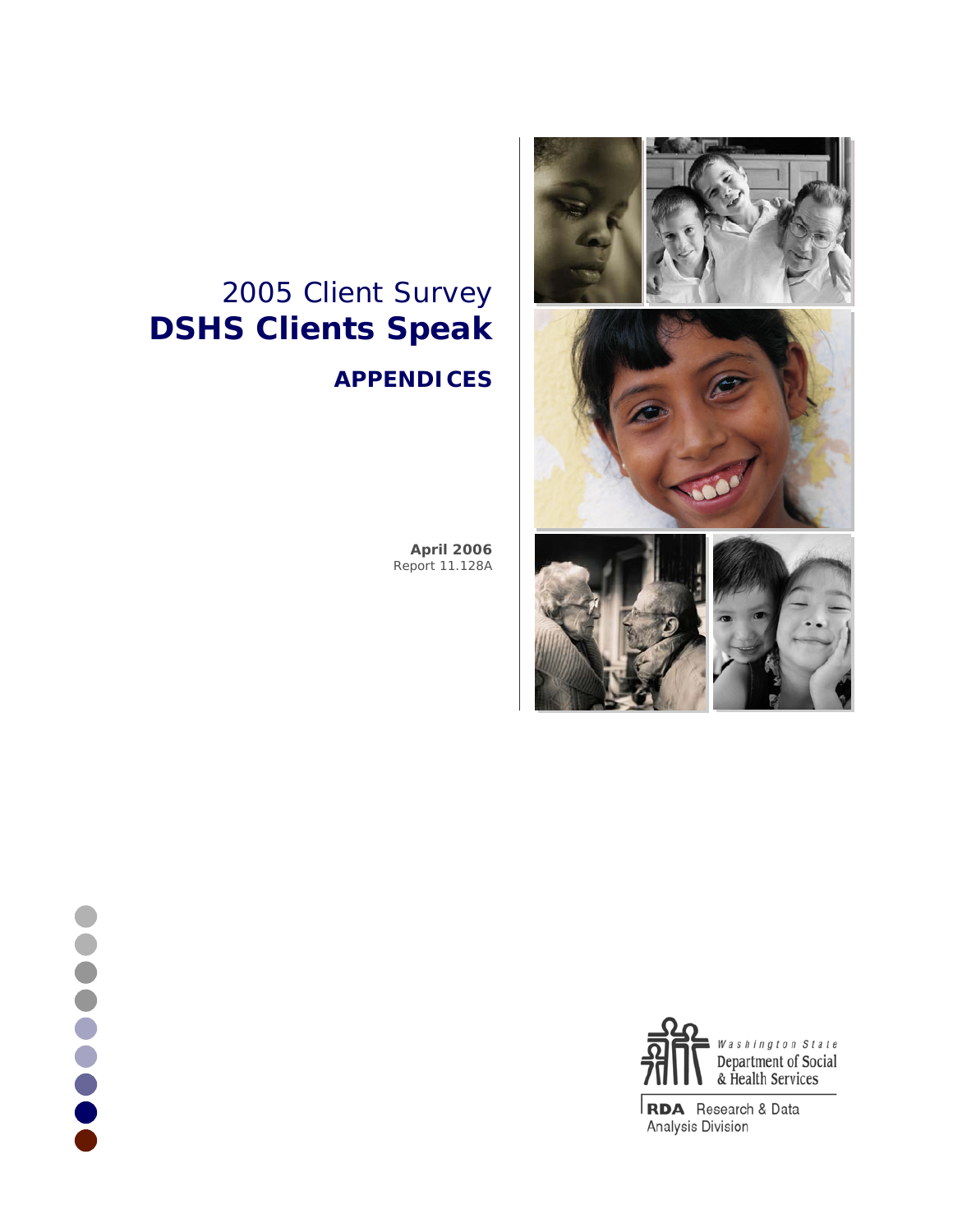### **DSHS**

WASHINGTON STATE **Department of Social and Health Services** 

**Headquarters located at:**  14<sup>th</sup> and Jefferson Street Olympia, WA 98504

#### **Office of the Secretary** Robin Arnold-Williams, Secretary

**Management Services Administration**

*Kathleen Brockman, Chief Administrative Office* 

**Research and Data Analysis Division** *Elizabeth Kohlenberg, Director*



**DSHS** Research and Data Analysis Division (RDA)

**Director:** Elizabeth Kohlenberg, Ph.D. e-mail: kohleer@dshs.wa.gov

14<sup>th</sup> and Jefferson Street PO Box 45204 Olympia, WA 98504-5204 360.902.0707

Order Publication: 360.902.0701

**RDA's Online Library:** www1.dshs.wa.gov/rda

#### **Information About this Publication**

**Title:** DSHS 2005 Client Survey – APPENDICES

**Abstract:** Between January and June 2005, DSHS surveyed 1,136 clients who had received services during state fiscal year 2004 (July 1, 2003 to June 30, 2004). These clients were asked about their satisfaction with DSHS services and recommendations for change. The great majority of clients expressed satisfaction with DSHS services and with their interactions with staff. Compared with previous surveys, fewer clients felt they were involved in making choices about services or that services were well-coordinated. There has been improvement in these areas, but some clients still report problems with access to services and reaching staff. Access to information continues to be an issue. The appendices to this report contain the technical information and research notes associated with the survey.

**Keywords:** DSHS, survey, client, customer, satisfaction

**Category:** DSHS issues

**Geography:** Washington State

**Research Time Period:** January 2005 through June 2005

**Publication Date:** April 2006

**Publication Number:** 11.128A

**Project Name:** DSHS Client Surveys

**Authors:** Nancy Raiha, Ph.D., Monica Stanley, B.A.

#### **Acknowledgments:**

- DSHS clients and families
- DSHS executive management and program managers
- DSHS Deputy Secretary Liz Dunbar project oversight
- Dynamic Language Center administering multi-lingual surveys
- Andrea Stanley and Debbie Macy analysis and staff support
- Hakan Axelsson and Barb Felver Formatting and graphics
- DSHS Survey Team John Hopper, Linda Marvel, Charles Pollock, Glen Randant, Olivia Garcia (Spanish), Natalia Filatova (Russian)

**Project Supported by:** Washington State Department of Social and Health Services Executive Leadership Team

**Cover Design by:** DSHS Research and Data Analysis Division

**Persons with disabilities or special needs** may call the Research and Data Analysis Information Line and request a hard copy: 360.902.0701.

**DSHS** . . . improves the quality of life for individuals and families in need in<br>Washington State

> DSHS currently serves **one in four** state residents



RDA . . . Brings data and analysis to the decision making agenda: • Better work process • Better decisions • Better outcomes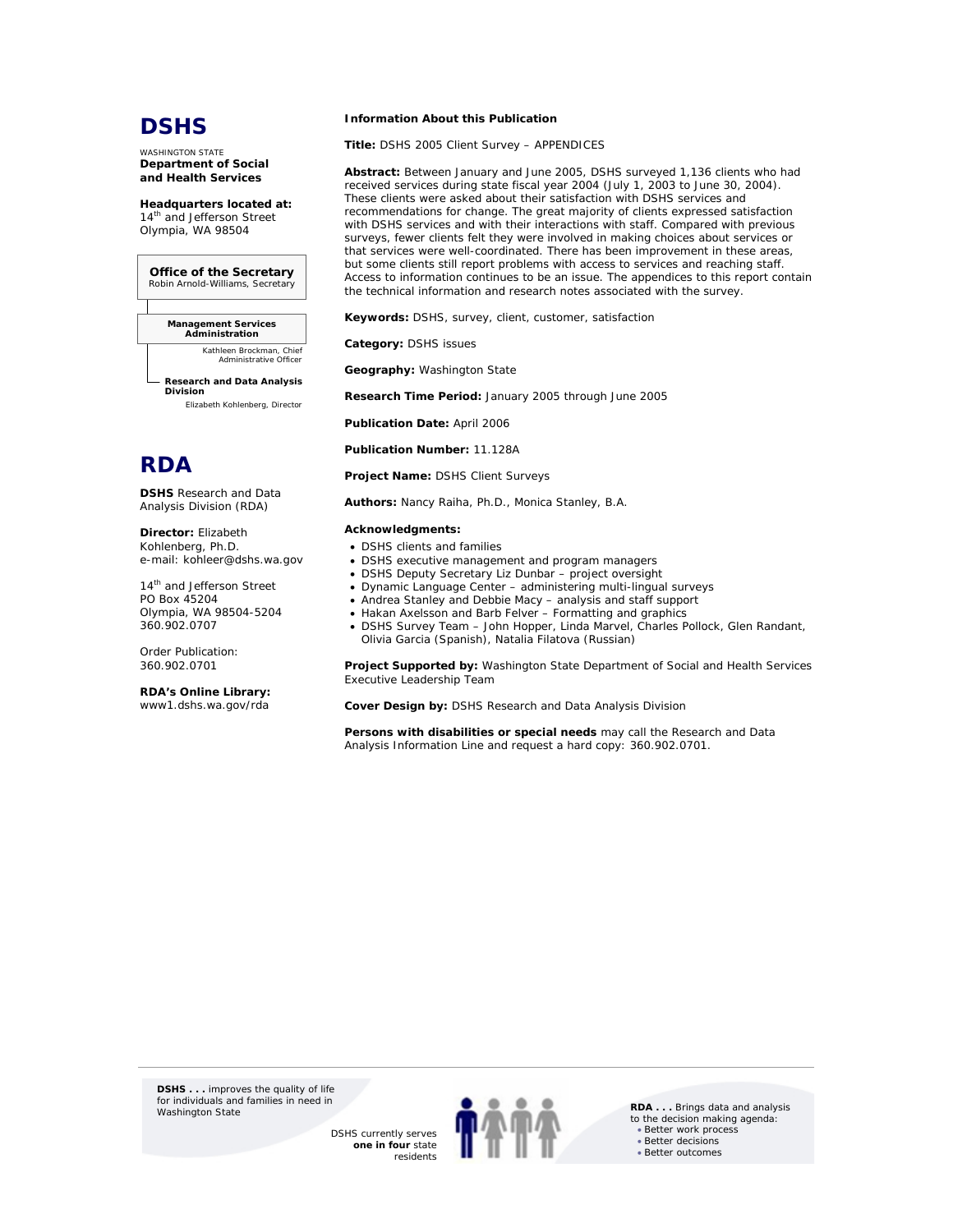

### **Contents**

**APPENDIX A:** Methods Purpose of the Survey The Survey Instrument The Sample Sampling Considerations Eligibility Factors Interview Methods Response Rate Analysis and Weighting **APPENDIX B:** Cooperation and Completion Rates **APPENDIX C:** Survey Questions

- **APPENDIX D:** Sample Survey for Hypothetical Client Using All Eight Programs
- **APPENDIX E:** Weighting
- **APPENDIX F:** Responses by Client Sub-Group
- **APPENDIX G:** Responses by Program Sub-Group
- **APPENDIX H:** Themes from Narrative Questions: Detail and Glossary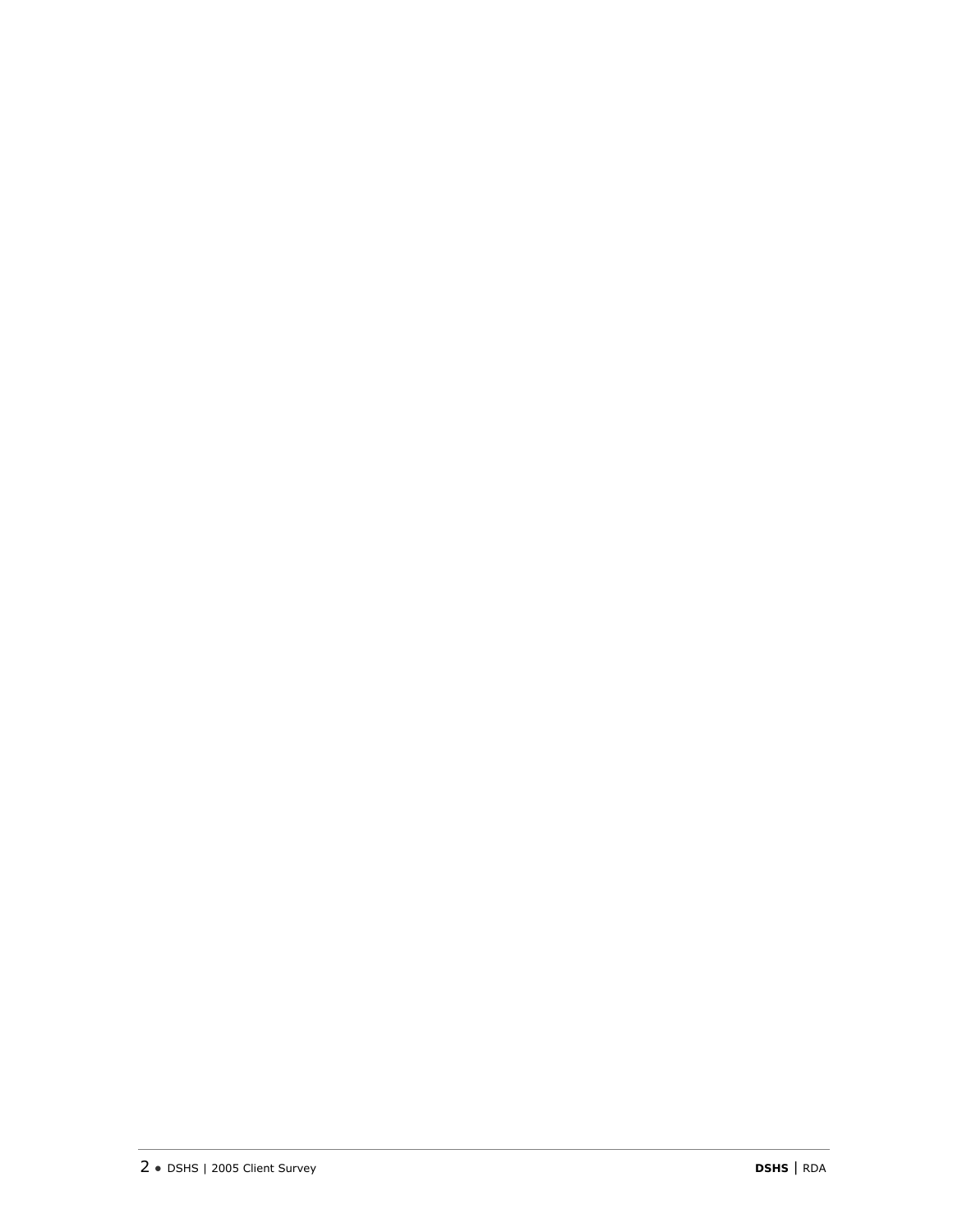

**Photo: Microsoft public photo APPENDIX A** 

Methods, Purpose, Instrument, Response Rates and Weighting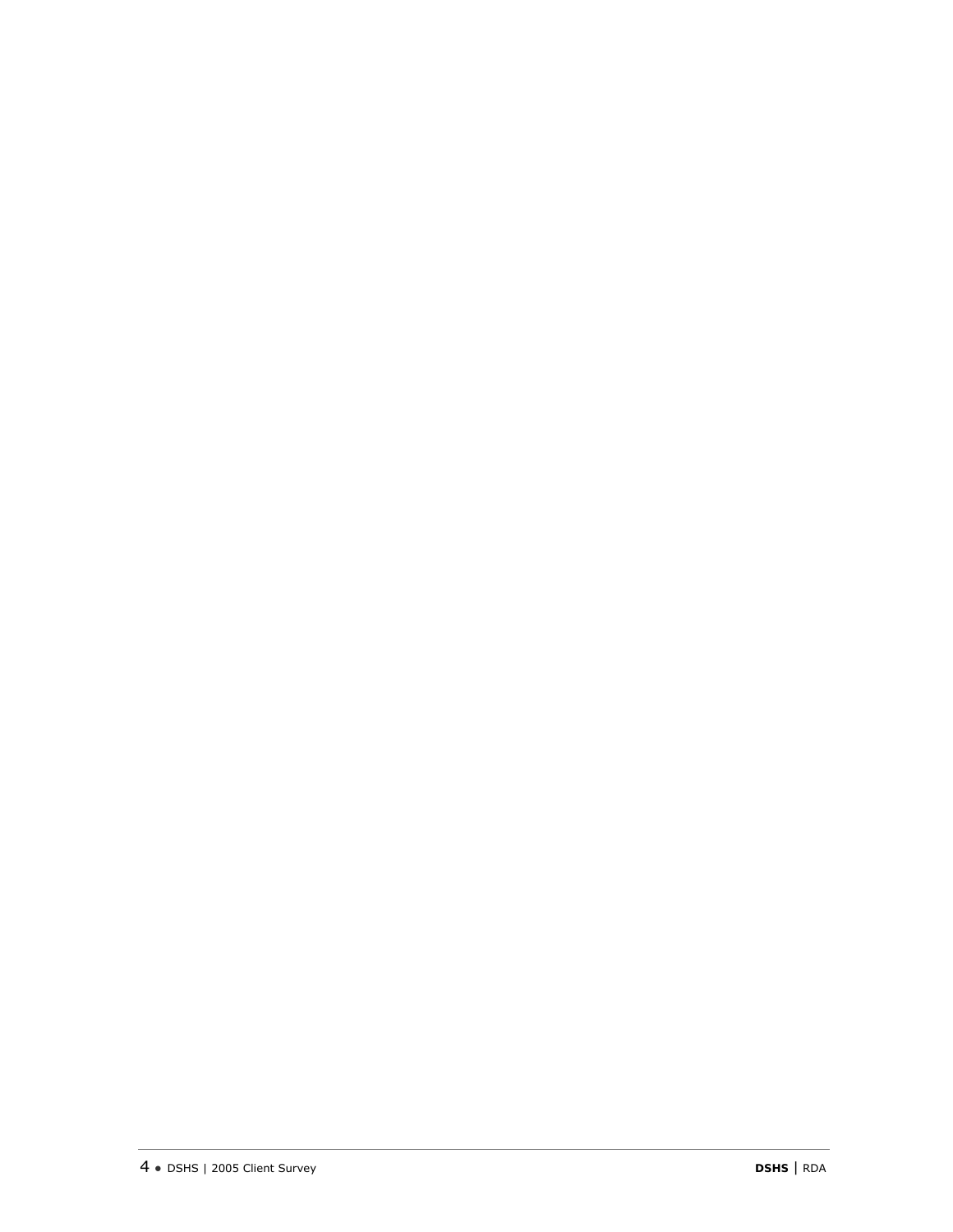#### **The Purpose of the Survey**

The Washington State Department of Social and Health Services (DSHS) is committed to continuous quality improvement in services to its customers, the residents of Washington State. DSHS senior leadership commissioned the annual client survey in order to systematically include customer feedback into the agency's strategic planning process. This survey assesses clients' satisfaction with DSHS programs and provides recommendations for improvements that will assist agency leadership to chart a future course for DSHS.

While many individual DSHS programs have ongoing projects to measure client satisfaction and recommendations for change, this is the only DSHS-wide client survey. The measures in this survey are derived from the DSHS Balanced ScoreCard and many of them have been included in the agency's Accountability ScoreCard, the Governor's Performance Agreement, and GMAP (Government Management Accountability and Performance) reports. Beginning with the initial survey in 2001, the survey process provides baseline and repeatable measures. As the survey is repeated, change in client perceptions can be tracked across time. Additionally, open-ended questions are included in the survey to provide an opportunity for clients to communicate more specific perceptions, perceived problem areas and suggestions for improvement. This annual survey provides an avenue for client participation in program planning and evaluation.

### **The Survey Instrument**

A cross-department survey team led by DSHS Research and Data Analysis (RDA) Division developed the core set of survey questions for the first DSHS Client Survey in 2001. RDA staff completed an extensive review of the customer satisfaction literature and collected samples of customer satisfaction surveys from programs and regions throughout DSHS. The survey team used these reviews to identify the key attributes of client services to be addressed. The final interview consists of 21 basic questions which addressed all client satisfaction measures from the DSHS Balanced ScoreCard and all the major client satisfaction attributes identified by the team. The first 16 questions refer to specific programs. Lead-ins to the questions help clients identify what services they had received from that specific program, and the questions themselves are customized to reflect the specific program and the respondent's relationship to the client (self, parent, guardian, family member, etc.).**<sup>1</sup>** Thus, the final survey completed by each respondent is customized to reflect the identified client's service usage and the respondent's relationship to the client.*<sup>2</sup>* Clients who utilize more than one program answer the 16 basic questions several times – once for each program utilized. The final drafts of the leadins and questions were reviewed by DSHS leadership, each program and the survey team, and were pre-tested several times. A special effort was made to make the questions easily comprehensible.

### **The Sample**

**\_\_\_\_\_\_\_\_\_\_\_\_\_\_\_** 

RDA generated the stratified random sample using the Client Services Data Base (CSDB), which contains client service data from all DSHS programs. For each of the 9 identified client programs**<sup>3</sup>** listed below, RDA staff drew a random sample of all clients who received services

<sup>1</sup> For example, Question 1 could be read to the client or their representative as: "I know what mental health services there are for me," or "I<br>know what medical assistance services there are for my child." Certain question CA services are mandatory in nature. For example, Question 2, which usually reads, "It is easy to get help from (specific program)," is rephrased<br>because clients from mandatory programs generally did not seek initial assis were skipped because they were not applicable to this program.

**<sup>2</sup>** Appendix C contains a list of the standard wording for the basic 21 questions. Appendix D contains a sample survey for a hypothetical client who utilized all 8 programs. This sample script does not show all possible permutations of the survey. The script with all possibilities written out is more than 100 pages long with several versions of a question on each page.

**<sup>3</sup>** Some of these programs now belong to different administrations. Programs are listed as structured at the time of the survey. Clients are not selected from the caseload of the Juvenile Rehabilitation Administration (JRA). Experience has shown that a survey administered after youth are released from JRA supervision is not an effective or representative method to obtain JRA client feedback. JRA conducts surveys while youth are under their supervision. These surveys incorporate many of the client survey questions.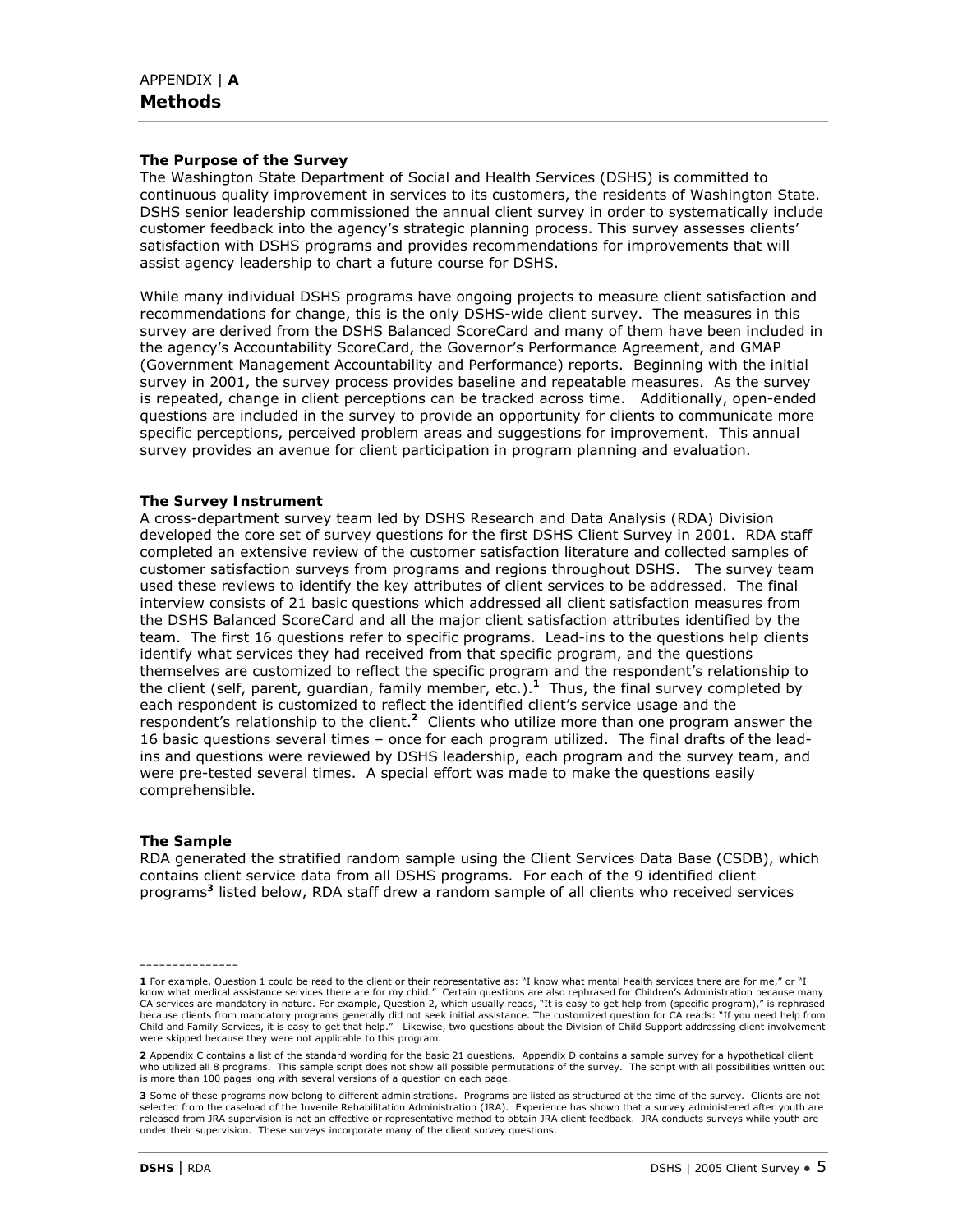from that program during the month of June 2004. Sufficient clients were selected to reach the goal of at least 100 completed surveys from clients selected from each program area.

- Long Term Care Home and Community and Residential Care Services Divisions, Aging and Disability Services Administration
- Children's Administration
- Division of Alcohol and Substance Abuse
- Division of Child Support, Economic Services Administration
- Division of Developmental Disabilities, Aging and Disability Services Administration
- Division of Vocational Rehabilitation
- Community Services Division, Economic Services Administration
- Medical Assistance Administration
- Mental Health Division

### **Sampling Considerations**

In the process of selecting the survey sample, certain selection rules determined who was included in the final sample:

- If a client selected in the initial samples drawn from the Mental Health Division or the Division of Alcohol and Substance Abuse was between the ages of 13 and 17 years old, that client was not included in the sample. This decision protects client confidentiality since youth between the ages of 13-17 are able to access mental health and substance abuse services without parental knowledge or consent. When clients between the ages of 13 and 17 were selected from other programs, such as Economic Services Administration or Medical Assistance Administration, these clients were included in the survey, but no questions were asked about mental health or substance abuse services.
- Only adult clients (age 18 and over) were selected in the sample from Children's Administration. As described previously, throughout the survey, parents or caretakers answered survey questions about services for children under the age of 18. The selection of adult Children's Administration clients ensured that all families receiving services from Children's Administration were included in the survey, because the Children's Administration database is organized by families and always includes co-residing parents. Survey questions regarding Children's Administration inquired about services for all family members. This sampling plan helped to decrease the number of times we selected a child client, only to find out that the responsible adult was an ineligible foster parent or state employee. In some cases, children who were selected as part of the survey sample from other program areas (for example, the Division of Developmental Disabilities or Medical Assistance Administration) also had received services from Children's Administration. In those cases, the responsible adult was asked about all DSHS services the selected child received, including services from Children's Administration.
- Clients were drawn from Children's Administration only if the family received one or more of the following services: Child Protective Services, Division of Licensing Resources Child Protective Services, Family Reconciliation Services, Home-Based Services or Foster Care Services.
- Clients for the Division of Child Support sample were drawn from among custodial parents (parents claiming child support because they have custody of children).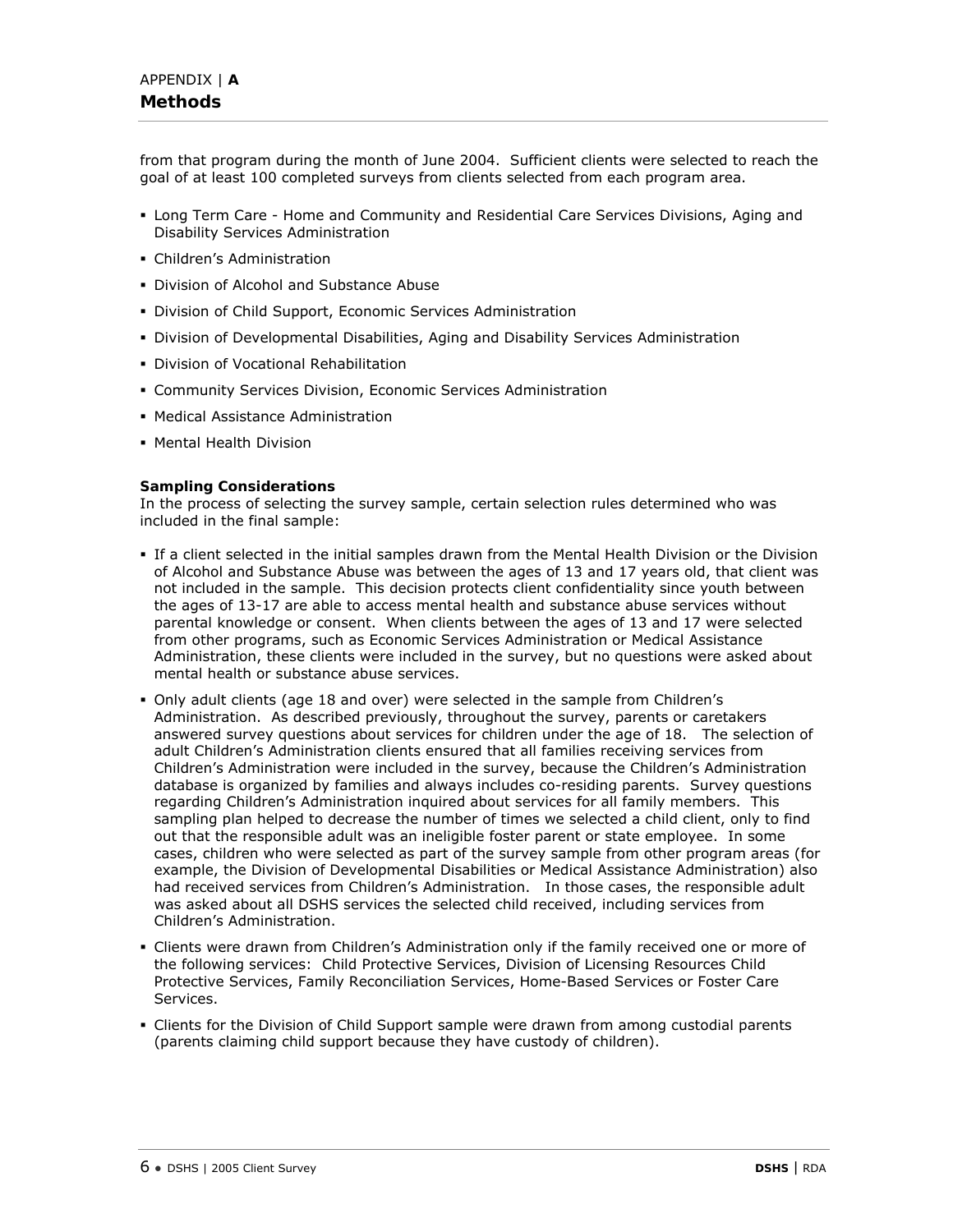### **Eligibility Factors**

Certain groups of clients were deemed to be ineligible for the client survey due to a high probability of being unable to respond to the survey or of being extremely difficult to reach. Clients were excluded from the survey whenever it was discovered that a client belonged to an excluded group. A few were identified during the sampling process; many more were identified during the process of finding phone numbers; and still more were identified when they were contacted by the interviewers. Clients were deemed ineligible for the survey under the following conditions:

- The client lives in a nursing facility (Clients residing in adult family homes and boarding homes were included in the survey.)
- The client is receiving long-term hospitalization, this includes state mental hospitals
- The client is physically or cognitively unable to complete the survey, and no guardian, family member or other person who handles their affairs was available
- The client is out of the country
- The client is a member of the military and currently deployed
- The client is incarcerated in a jail, prison or JRA institution
- The client is currently in an inpatient drug or alcohol detoxification program
- The client is homeless and could not be contacted through any means listed in DSHS records
- The responsible adult answering for a child client is a foster parent or state employee**<sup>4</sup>**
- The only possible respondent for a client is a DSHS provider
- The DSHS program has no record of the client, although the client appeared in the database sample from said program
- Case management services only no actual contact with the program
- The client has a confidential address
- **The client is deceased**

### **Interview Methods**

Telephone interviews began in January 2005 and ended on June 30, 2005. If necessary, more than 20 attempts were made to contact each member of the sample. Before the interviews, DSHS-RDA sent all sample members a prior notification letter that (a) informed the client that an interviewer would be calling, (b) assured the client that all survey data would be confidential and not personally identifiable, (c) emphasized that the interview would be voluntary and would not affect the client's status or benefits in any way, (d) told the client that all respondents who completed the survey would be entered in a random drawing to win one of nine \$250 grocery certificates and (e) provided a toll-free number to call to decline participation in the study. Clients or their representatives were afforded an opportunity to send or call in their correct address and phone number and to request survey administration in a language other than English. If the client was a child (under 18 years of age) or an adult incapable of completing the interview accurately (due to cognitive or physical disabilities), then letters (and subsequent phone calls) were made to the person who acts as decision-maker for the client and/or interacts with DSHS on the client's behalf.

Interviews were conducted using a variation of the model script shown in Appendix D, tailored to the specific client's circumstances and pattern of DSHS service use. The length of the typical interview varied from 10 to 40 minutes, depending on the number of DSHS services utilized by the client. The interviews started with assuring the respondent of confidentiality and the voluntary nature of the survey, and informing the respondent that he or she may choose not to answer any question and may stop at any time. The interviewer then asked how strongly the respondent agreed or disagreed with statements about the accessibility of programs and services, about interactions with program staff, about involvement in decisions about services, and about overall satisfaction with and quality of programs and services.

**\_\_\_\_\_\_\_\_\_\_\_\_\_\_** 

**<sup>4</sup>** Other DSHS client surveys address the issues of foster parents and state employees.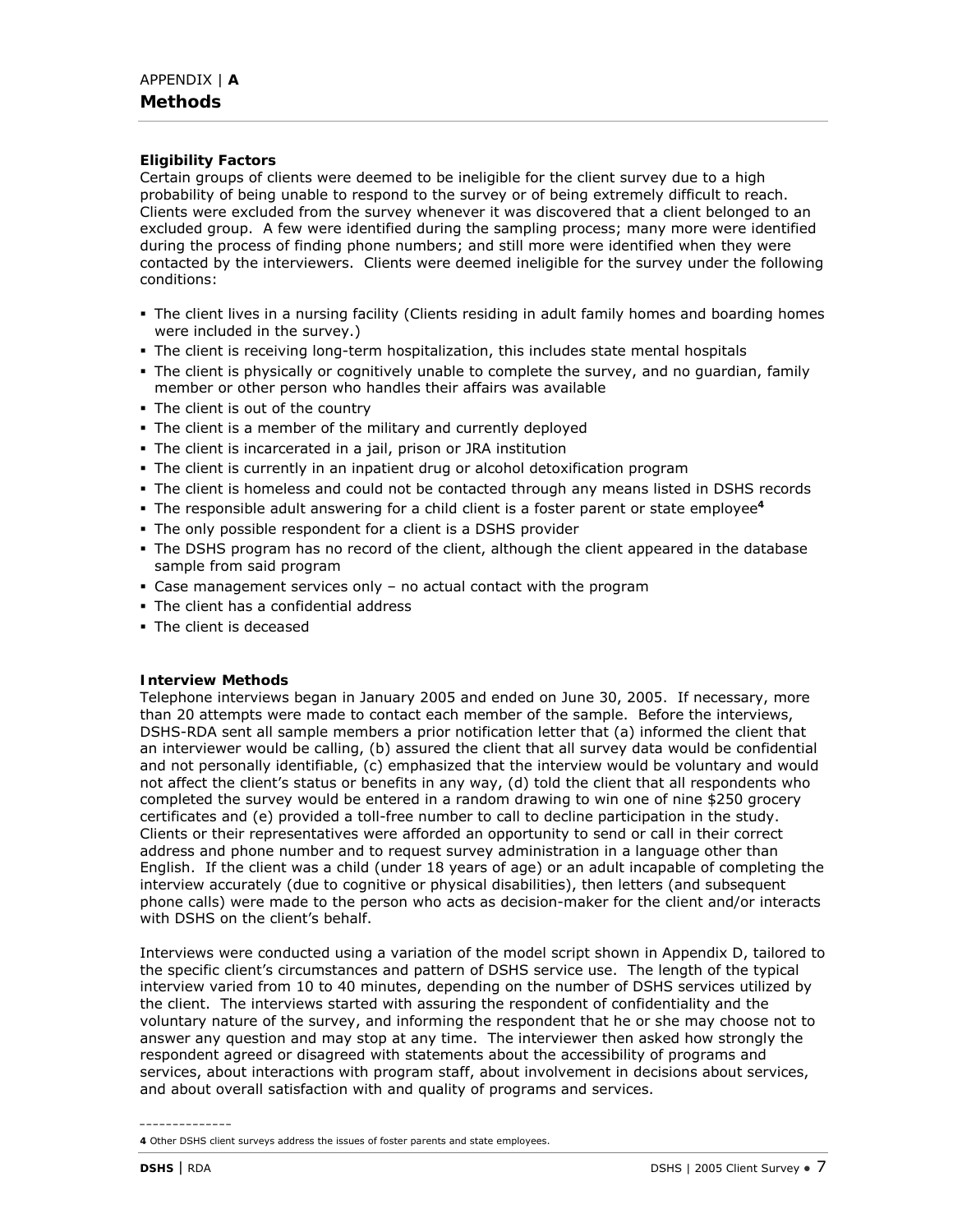All English language interviews were conducted from the Research and Data Analysis office in Olympia, using the Computer-Assisted Telephone Interviewing (CATI) system. The CATI system displays survey questions on a computer monitor from which the interviewer can read the question to the respondent and then enter the response directly into the CATI database for storage on the server computer. Interviews in other languages were conducted using a written script customized to the specific respondent. These completed hard-copy interviews were then entered into the CATI.

### **Response Rate**

The overall cooperation rate for the survey was 94% and the completion rate was 83%.<sup>5</sup> These response rates are extraordinarily high for any survey, but are especially remarkable for a survey involving the particularly challenging population of DSHS clients. The main difficulties encountered in locating clients and completing interviews were the following:

- Many DSHS clients are transient and do not maintain a permanent residence. This is particularly true for young adult clients (18 to 21 years old) who have recently been released from foster care or substance abuse programs.
- Like many other Americans, many DSHS clients block non-personal calls, screen their calls through answering machines, or use cell phones instead of residential phones.
- **Most DSHS clients are low income, and a number do not have home phones. (Unlike most** telephone surveys, this survey included selected respondents without residential telephones in the sample and response rate calculations.
- A number of the elderly clients receiving Aging and Disability Services were too tired to complete the survey, or found listening and responding too demanding.
- Some substance abuse clients found the survey difficult to comprehend, or did not wish to comment on their experiences.

Surveyors employed a number of measures to dramatically increase response rates.

- Skilled staff. All English language interviews were conducted by highly experienced interviewers who were chosen not only for their experience, but also because they were retired DSHS employees who had spent many years locating DSHS clients as part of Quality Assurance investigations. These interviewers were highly skilled at using DSHS records, the Internet and other public sources to find a client's current address and phone number. These interviewers located phone numbers for foreign language interviews before the translators conducted the interviews.
- Advance notice. Before clients were contacted by phone, they received a letter explaining the survey, stressing the importance of this opportunity to provide feedback, and assuring them of confidentiality. The letter also gave them an opportunity to send in updated phone numbers and addresses.
- Incentives. All clients who completed the survey were entered in a drawing for \$250 grocery certificates. They were informed of this opportunity in the initial letter and at the time of the interview.
- Multiple Attempts. Interviewers attempted to reach clients at many different times, and made 20 or more attempts to reach each client. If an answering machine was reached, interviewers left a message asking the client or representative to call them at a toll-free number.

 $\frac{1}{2}$  ,  $\frac{1}{2}$  ,  $\frac{1}{2}$  ,  $\frac{1}{2}$  ,  $\frac{1}{2}$  ,  $\frac{1}{2}$ 

**<sup>5</sup>** The cooperation rate is the ratio of the number of completed interviews to the number of eligible respondents who were actually contacted. The completion rate is the ratio of the number of completed interviews to the total number of potential respondents who are deemed eligible to complete the interview. See Appendix B for computation tables for the overall cooperation rate and completion rates for each program.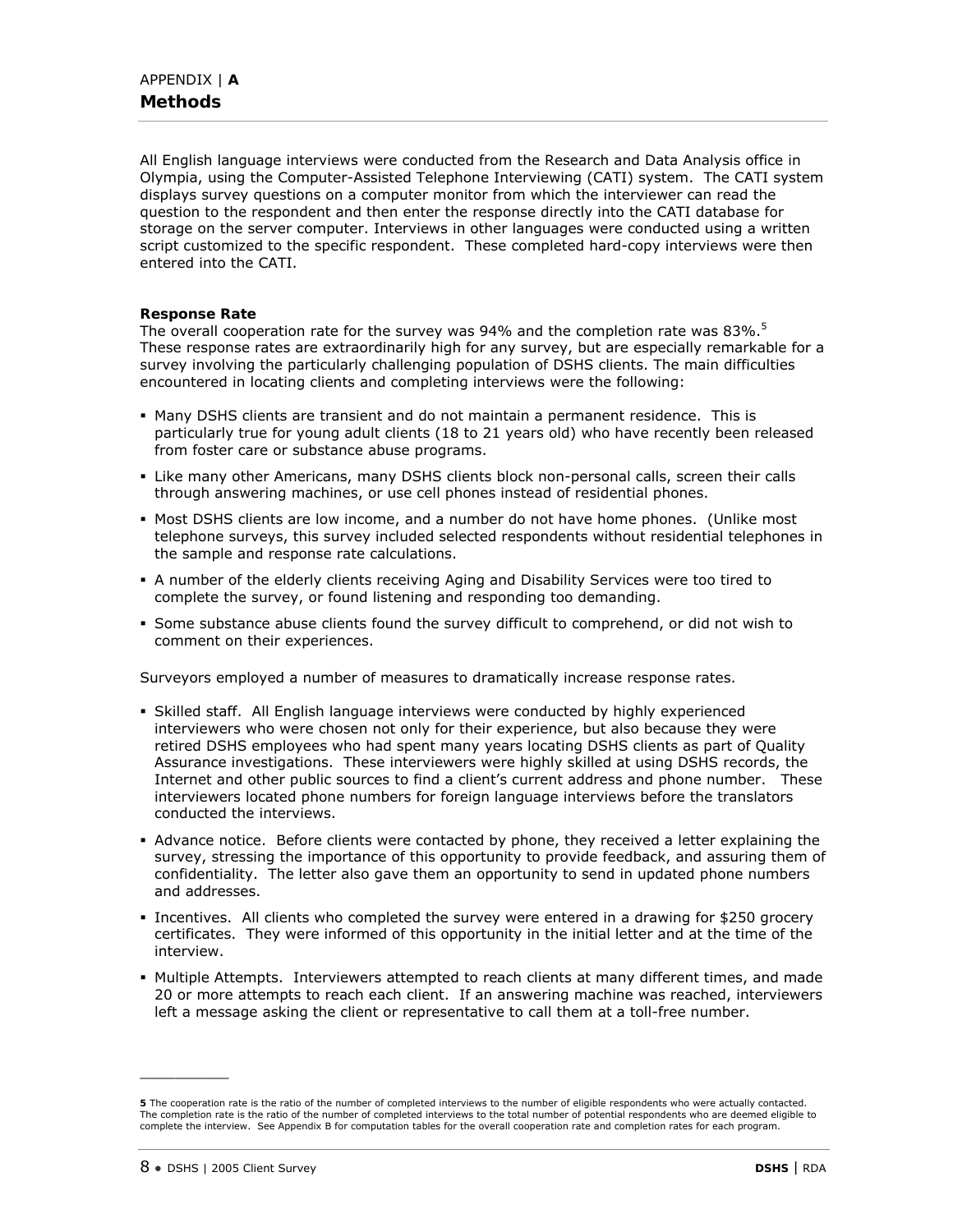- Alternate contact methods. Clients were given a toll-free number so that they could call in and complete the survey. Interviewers also worked with caseworkers, relatives and neighbors to make arrangements to administer the survey to clients at convenient times and locations. These strategies were particularly useful for clients who did not have a home phone.
- Languages. If selected clients spoke languages other than English, DSHS bilingual staff or translators from Dynamic Language Services administered the telephone survey. The survey was administered in 16 languages: English, Spanish, Russian, Bosnian, Korean, Mandarin Chinese, Cantonese Chinese, Vietnamese, Cambodian, Cebuano, Farsi, Japanese, Laotian, Punjabi, Somali, and Ukranian.



#### **RESPONDENTS**

The chart at left shows the disposition of all those clients selected for the survey. In order to meet the goal of 100 completed surveys for each of the nine different programs, 1,515 clients were randomly selected as the survey sample. Of those, 1,136 people completed the telephone survey. A relatively small number, 191 of the selected clients, could not be reached. Of those who could be reached, 67 refused to complete the survey. Also, 121 of the selected people were found to be ineligible for the survey.

### **Analysis and Weighting**

Survey data were analyzed using ACCESS, SPSS, SAS and SUDAAN software. In order to obtain DSHS-wide results, clients' responses were weighted according to each client's service profile (the specific combination of services that the client used), so that the final weighted sample reflects the service usage of all DSHS clients.**<sup>6</sup>** The weighting table is displayed in Appendix E.

An additional type of weighting was utilized when answers to program-specific questions were combined to give an "All Program" response. When a client utilized multiple programs, he or she might answer the same question differently for each program utilized. For example, a client might strongly agree that it is easy to get Economic Services, but disagree that it is easy to get Mental Health Services. These answers are combined in this department-wide report, resulting in the following accounting for the client in this example:  $\frac{1}{2}$  of a client strongly agreed that "It is easy to get services from my program," while  $\frac{1}{2}$  of a client disagreed with the same statement.

\_\_\_\_\_\_\_\_\_\_

**<sup>6</sup>** For example, 2.7% of all DSHS clients get services from this combination of programs: Economic Services, Medical Assistance, and Mental Health. For DSHS-wide analyses, the 50 responses from people who used this combination of programs were weighted so that they comprise 2.7% of the total survey responses.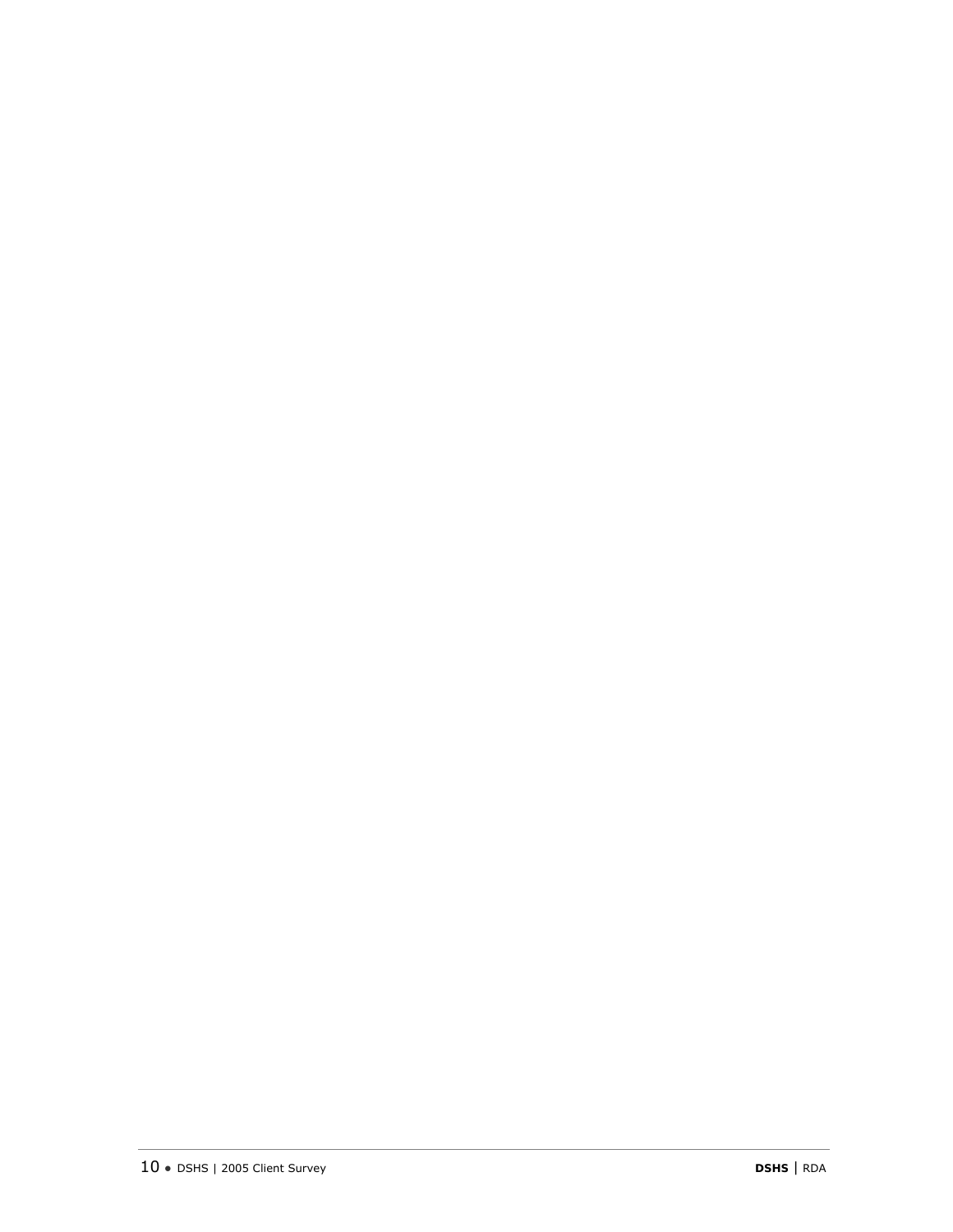

Photo: Lloyd Wolf for the U.S. Census Bureau (used with permission) **APPENDIX B** Cooperation and Completion Rates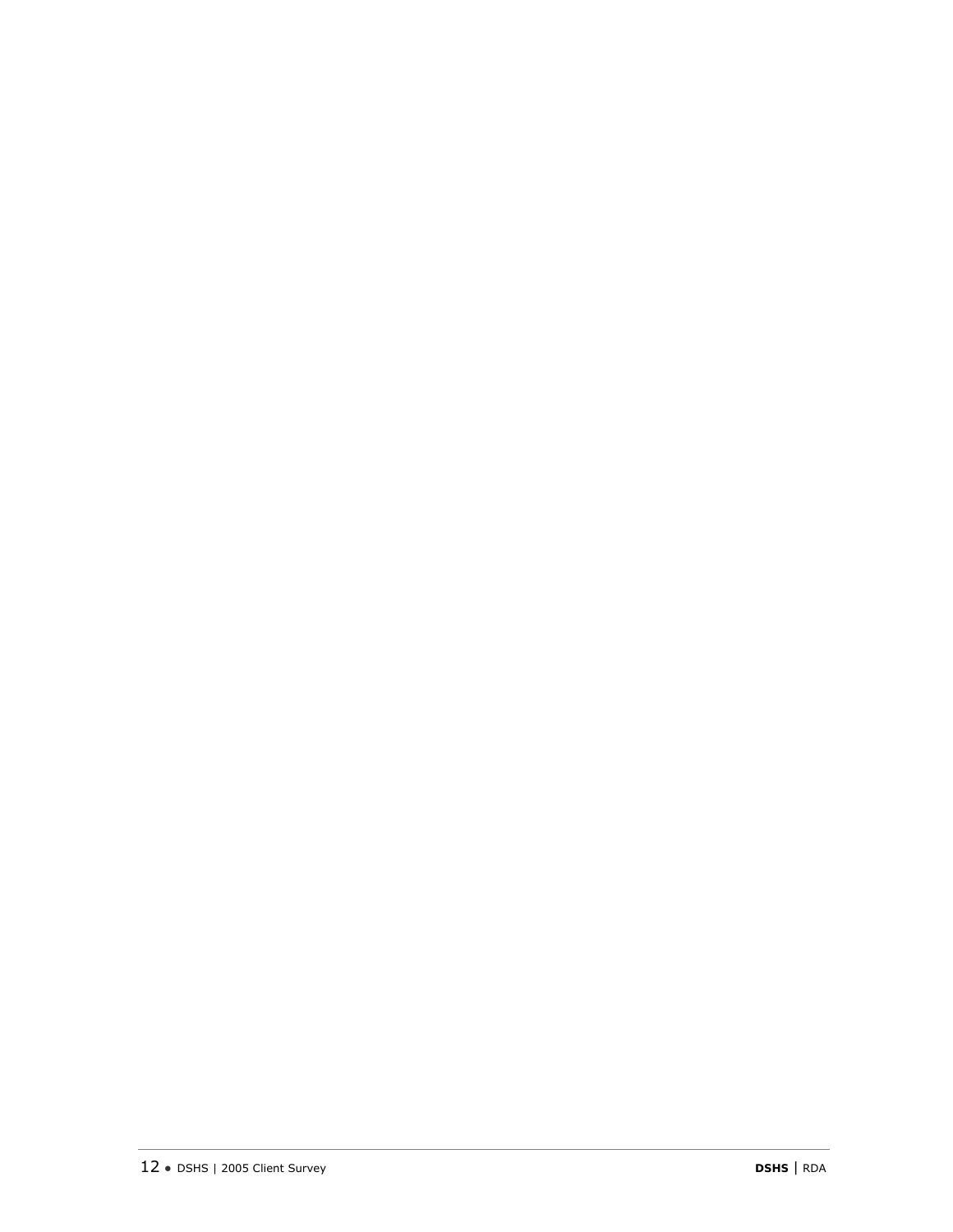|             |                                                                                                            | Total              | <b>AAS</b>       | CA              | <b>DASA</b>      | DCS                        | <b>DDS</b>           | <b>ESA</b>                | <b>MAA</b>                  | <b>MHD</b>       | <b>VR</b>             |
|-------------|------------------------------------------------------------------------------------------------------------|--------------------|------------------|-----------------|------------------|----------------------------|----------------------|---------------------------|-----------------------------|------------------|-----------------------|
| A<br>B<br>C | <b>Full Interview</b><br>Refusal<br>Subtotal: Found<br>Eligible $(A + B)$                                  | 1136<br>67<br>1203 | 126<br>6<br>132  | 119<br>1<br>120 | 110<br>10<br>120 | 105<br>5<br>110            | 118<br>11<br>129     | 132<br>9<br>141           | 206<br>5<br>211             | 112<br>13<br>125 | 108<br>7<br>115       |
| D<br>E<br>F | <b>Found Ineligible</b><br>Subtotal: All Found<br>$(C + D)$<br>% found ineligible (D/E)                    | 121<br>1324<br>9%  | 23<br>155<br>15% | 9<br>129<br>7%  | 21<br>141<br>15% | 13<br>123<br>11%           | 14<br>143<br>10%     | 5<br>146<br>3%            | 12<br>223<br>5%             | 21<br>146<br>14% | 3<br>118<br>3%        |
| G<br>Н<br>I | <b>No Contact</b><br>No Contact/Estimated to<br>be ineligible (FxG)<br>Subtotal: All Eligible<br>$(C+G-H)$ | 191<br>17<br>1377  | 15<br>2<br>145   | 41<br>3<br>158  | 24<br>4<br>140   | 17<br>$\mathcal{P}$<br>125 | 3<br>$\Omega$<br>132 | 16<br>$\mathbf{1}$<br>156 | 29<br>$\overline{2}$<br>238 | 34<br>5<br>154   | 12<br>$\Omega$<br>127 |
| J           | Total in Sample $(E+G)$                                                                                    | 1515               | 170              | 170             | 165              | 140                        | 146                  | 162                       | 252                         | 180              | 130                   |
| K<br>L      | <b>COOPERATION RATE<sup>2</sup></b><br>(A/C)<br><b>COMPLETION RATE<sup>3</sup></b><br>(A/I)                | 94%<br>83%         | 95%<br>87%       | 99%<br>75%      | 92%<br>78%       | 95%<br>84%                 | 91%                  | 94%<br>90% 84%            | 98%<br>86%                  | 90%<br>73%       | 94%<br>85%            |

 $\frac{1}{2}$  ,  $\frac{1}{2}$  ,  $\frac{1}{2}$  ,  $\frac{1}{2}$  ,  $\frac{1}{2}$  ,  $\frac{1}{2}$ 

<sup>1</sup> Often clients received services from several programs. For the purposes of response rate calculations, clients were categorized by the<br>program from which the sample was drawn.<br>2 The ratio of completed interviews to all

<sup>3</sup> The ratio of completed interviews to the total number of potential eligible respondents. Computation assumes that the ineligible proportion of<br>"no contacts" is equal to the ineligible portion of those that were found. Th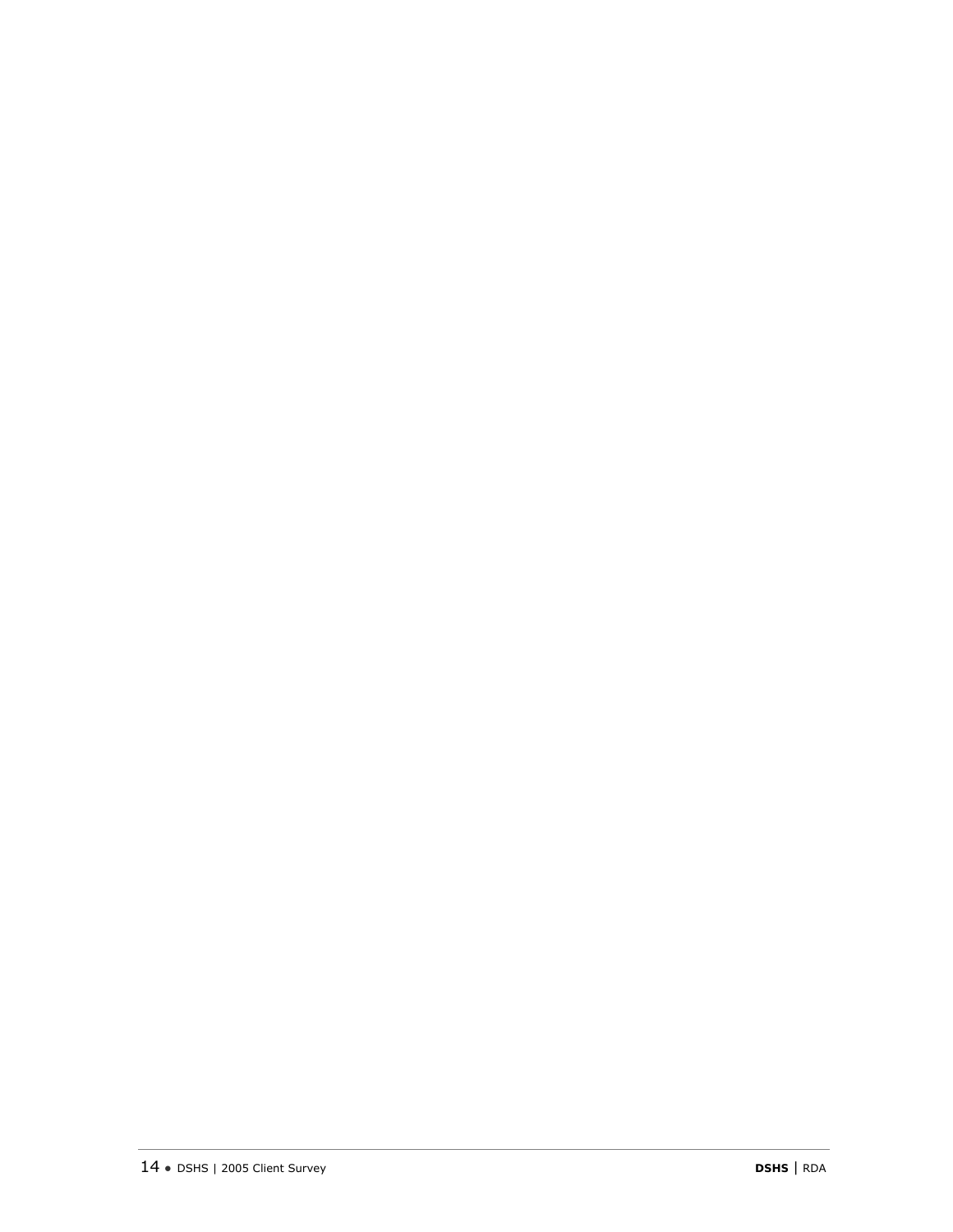

**APPENDIX C** Survey Questions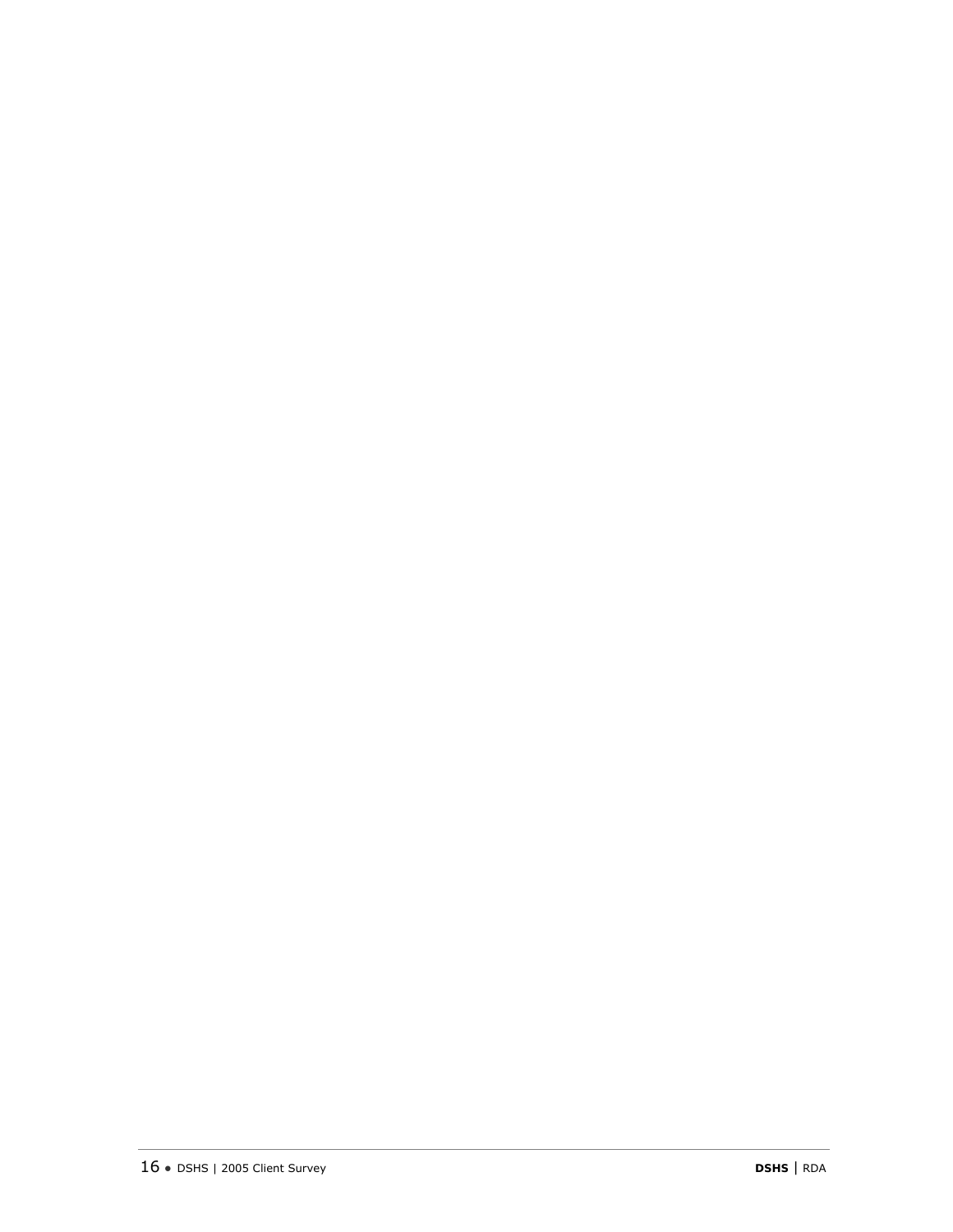The following is a standardized list of the basic questions in the survey. All questions were customized to fit the respondent's relationship to the client (self, parent, guardian, family member, etc.) The first 16 questions were customized for each program.**<sup>1</sup>** See Appendix D for a sample of the entire survey with sections for each client program.

- 1. I know what (*name of DSHS program*) services there are for me/my family.
- 2. It's easy to get services from (*program*).
- 3. It's easy to get to (*program*).
- 4. (*Program*) is open at times that are good for me/us.
- 5. (*Program*) returned my/our calls within 24 hours.
- 6. I/We got services as quickly as needed.
- 7. It was easy to get the facts I/we needed about services.
- 8. (*Program*) staff explained things clearly.
- 9. Staff treated me/us with courtesy and respect.
- 10. Staff listened to what I/we have to say.
- 11. Staff understood my/our needs.
- 12. I was/We were involved in making choices about services.
- 13. I/We helped make plans and goals about services.
- 14. I am satisfied with (*program*) services.
- 15. (*Program*) does good work.
- 16. Overall, (*program*) services have helped me/my family.

Two **Coordination of Services Questions** were asked only if a client was served by three or more programs:

- 17. DSHS makes sure all my/our services work well together.
- 18. Someone from DSHS helps me with services from all (3, 4, 5 or 6) programs.

An **Overall Rating** question was asked of any client who had received services from two or more DSHS programs:

19. Thinking of all programs together, DSHS has done good work.

Two **Open-ended Questions** were asked of all respondents to gain a sense of the client's experiences with DSHS services:

- 20. What do you like the most about dealing with DSHS?
- 21. What can DSHS do to improve services?

 $\mathcal{L}_\text{max}$  and  $\mathcal{L}_\text{max}$  and  $\mathcal{L}_\text{max}$  and  $\mathcal{L}_\text{max}$ 

**<sup>1</sup>** In addition to adding the name of the program and making wording consistent with program usage, a few questions were changed more substantively. Questions 2, 6 and 12 were rephrased for Children's Administration which often provides involuntary services. For example, Question 2 is rephrased because clients from involuntary programs generally did not seek initial assistance. The customized question for<br>Children's Administration reads, "If you need help from Child and Family Services, it were not asked questions 12 and 13. Appendix D shows all program-specific rephrasing.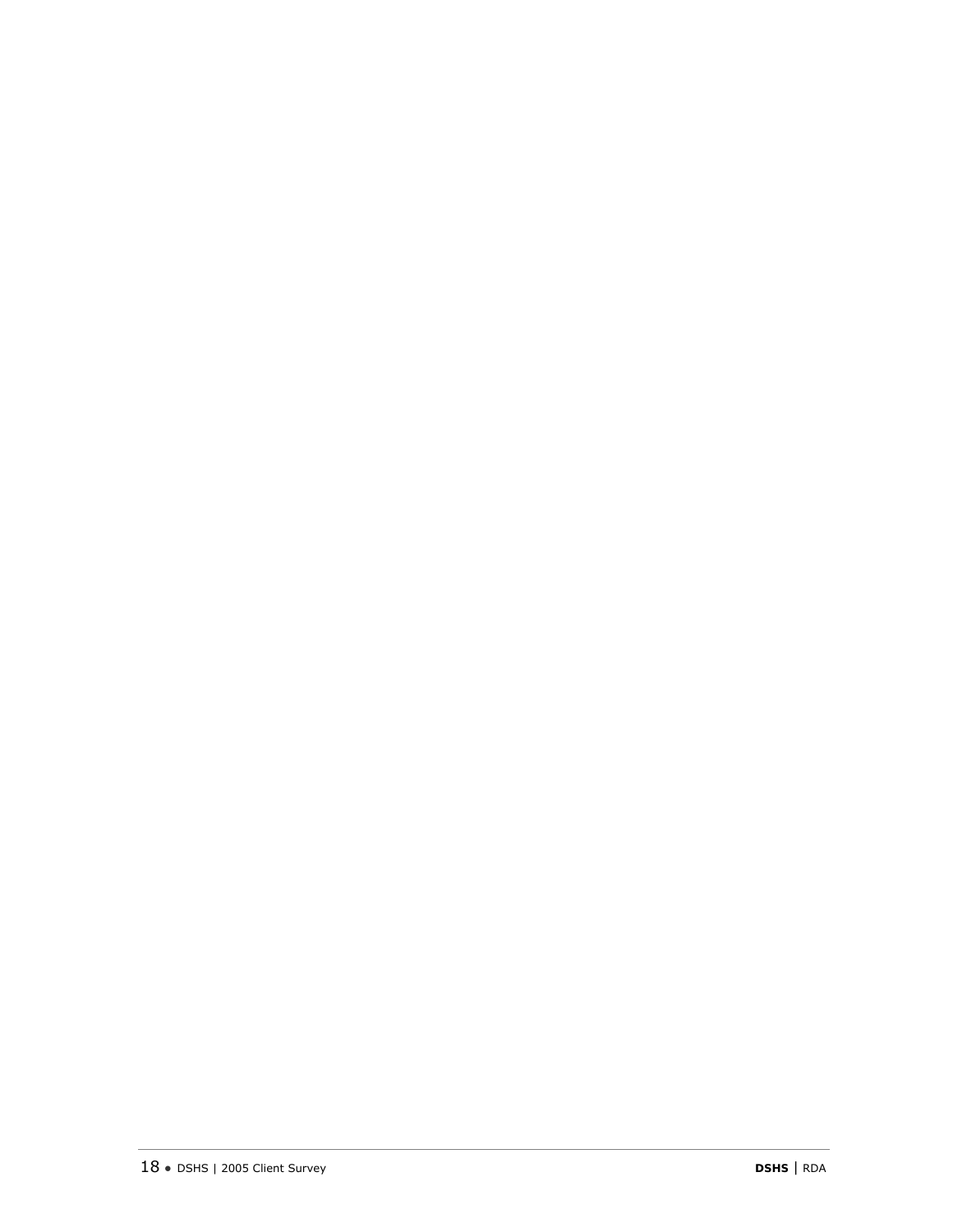

Photo by Michelle Frankfurter for the U.S. Census Bureau Sample Survey for Hypothetical Client Using All Eight Programs **APPENDIX D**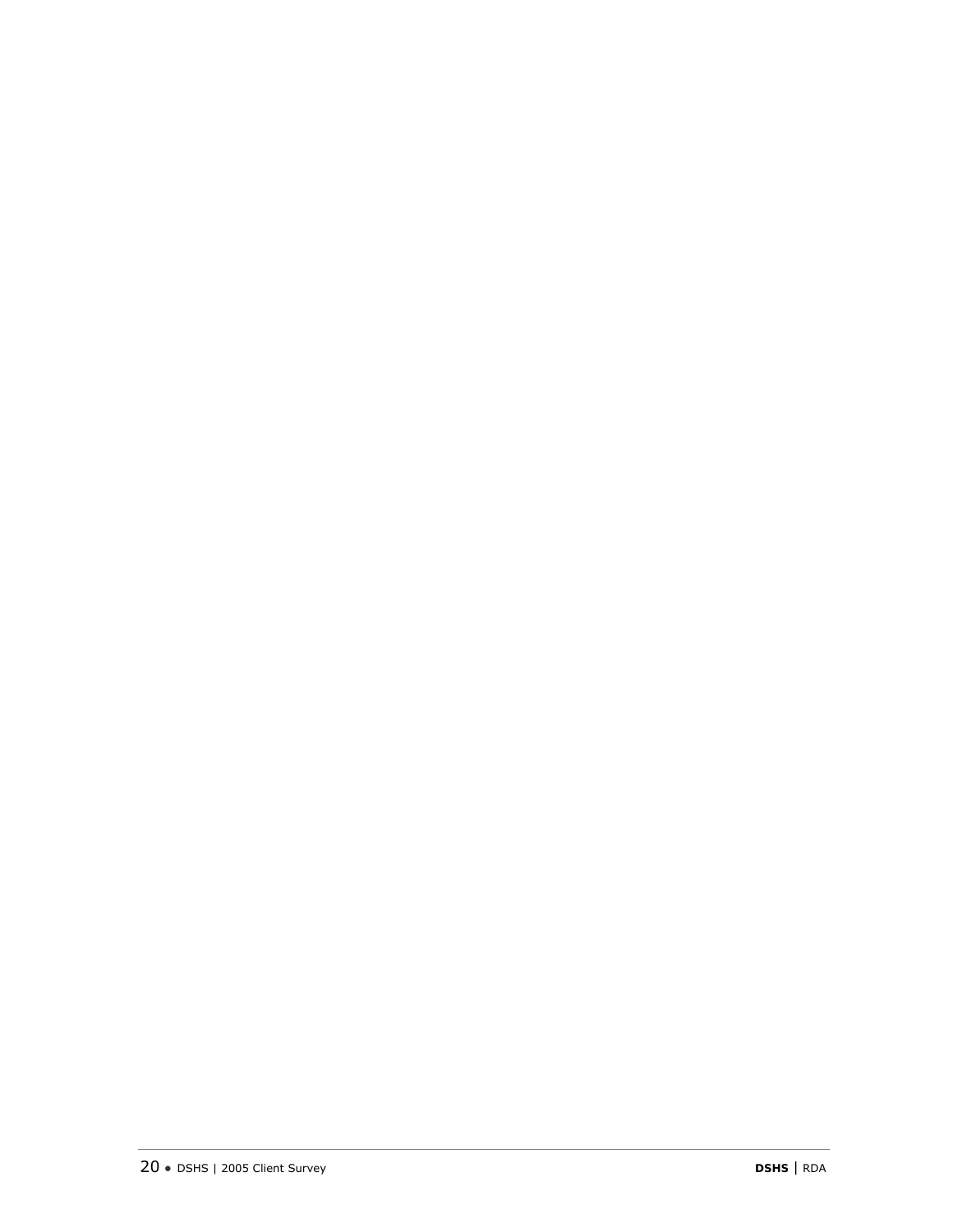#### Hello. May I speak to <<**Client or Representative Name**>> Hello, this is <<**Interviewer Name>>**.

I have been asked by the Department of Social and Health Services to talk with people who have had contact with DSHS about how well DSHS serves the citizens of our state. You have received a letter explaining this survey.

The survey results will help DSHS make plans to improve services and to measure whether services improve in the future. You were randomly chosen from all people who have received services from or had contact with DSHS. Your participation is completely voluntary but is very important to us. We want to make sure the sample represents all the people who may come in contact with DSHS. Whether or not you participate in the survey will not affect any services you may receive from DSHS. All your answers will be kept in strict confidence. Please feel free to ask questions at any time. If I come to any question that you prefer not to answer, just let me know and I will skip over it.

**[If respondent is a parent, family member, guardian, or other decision-maker, say:]** You have been selected to receive this survey because you have helped deal with agencies or make decisions for \_\_\_\_\_\_\_\_\_\_ **[client name].** We would like to ask about any experiences you may have had with DSHS while helping **because in the set of client name].** 

Write down the name of the person you are talking to:

#### **Check the relationship of this person to the client.**

- $\Box$  Self (the person you are talking to is the client)
- $\square$  Parent of the client
- $\Box$  Other family member lives in same household
- $\Box$  Other family member does not live in same household
- $\Box$  Guardian, or other non-family Decision-Maker
- □ Foster Parent

**\_\_\_\_\_\_\_\_\_\_\_\_\_\_\_\_\_\_\_\_** 

**<sup>1</sup>** This sample script does not include all possible permutations of the survey (for parents, guardians, family members and other representatives. Instructions to the interviewer are in bold font.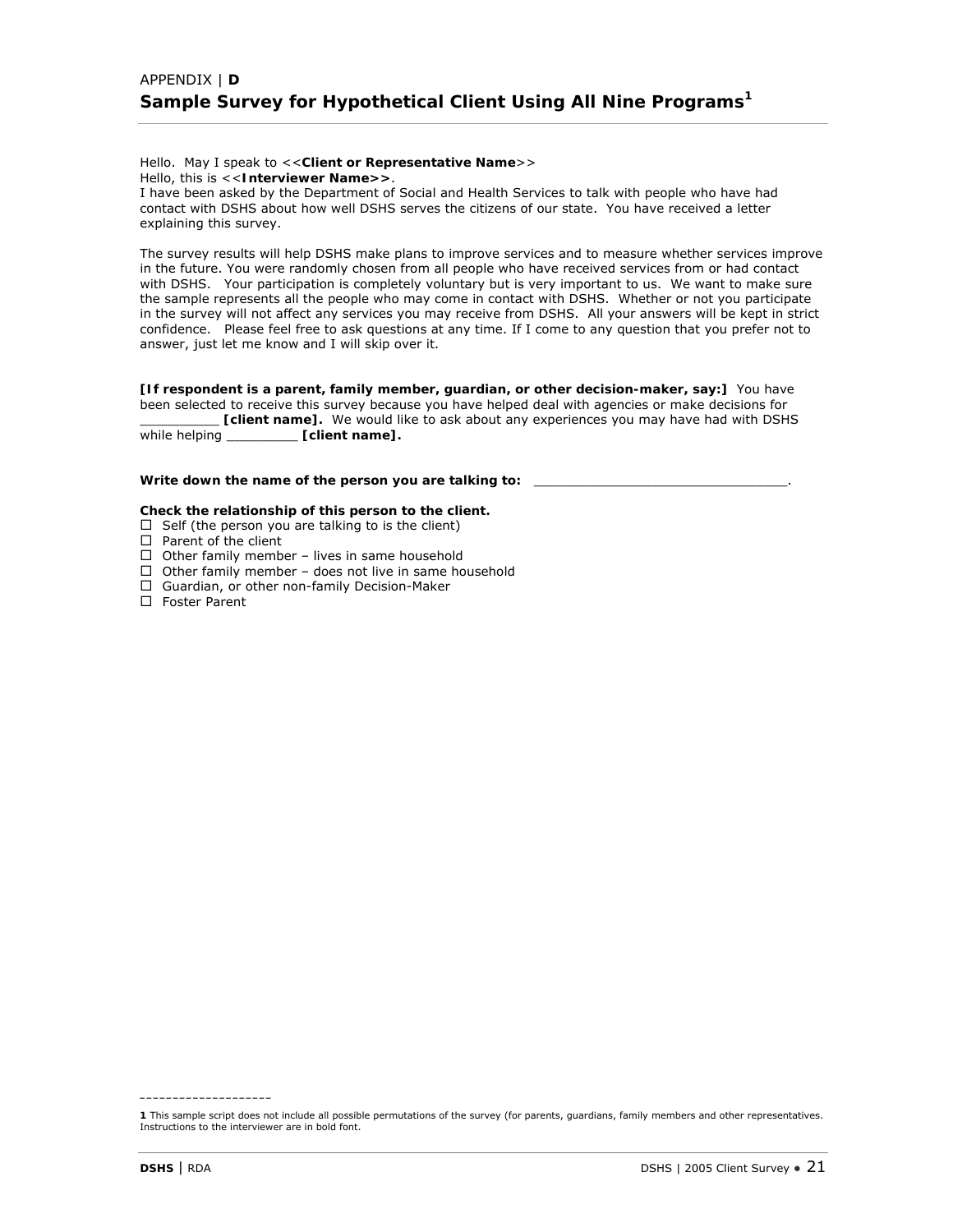### **DDD – Division of Developmental Disabilities (ADSA)**

First/Now I'd like to ask you about DDD, the Division of Developmental Disabilities. DDD helps persons with developmental disabilities. We see that you have been helped by DDD. I'd like to ask about your experiences with DDD in the past two years.

**[If denies services from DDD or is unsure.]** *OK. Sometimes people get services and don't know the services were arranged by DDD. Let me tell you what kinds of services you might have received: You may live in a home for persons with Developmental Disabilities or someone may come to your house to help you with your daily activities. Someone may help you with your job or you may go to an activity during the day. You may have received therapies that were paid for with state money. You may have a case manager who helps you get services. Have you had any services like that in the past two years? Is it possible that these services may have been sponsored by DDD? OK. Let me ask you about your experiences with those services in the past two years.* 

**[If denies any contact with DDD, mark "Denies contact." Skip the rest of DDD questions. Continue with next program or concluding questions unless DDD is the only service they received. If DDD is the only service, thank them for their help and conclude interview.]** 

### **Denies DDD Contact.**

For each statement, please tell me how much you agree or disagree. Your choices are: Strongly Agree; Agree; Neutral; Disagree or Strongly Disagree.

The first statement is "I know what DDD services there are for me." Do you strongly agree, agree, feel neutral, disagree or strongly disagree? **Mark Response Below**.

The next one is: "It's easy to get services from DDD." Do you strongly agree, agree, feel neutral, disagree or strongly disagree? **Mark Response Below.** 

Strongly Agree<br>Strongly Agree Reutral Disagree Strongly Disagree Apply

1. I know what DDD services there are for me.

- 2. It's easy to get services from DDD.
- 3. It's easy to get to the DDD office.
- 4. The DDD office is open at times that are good for me.
- 5. DDD staff returned my calls within 24 hours.
- 6. I got services as quickly as I needed.
- 7. It was easy to get the facts I needed about services.
- 8. DDD staff explained things clearly.
- 9. Staff who helped me treated me with courtesy and respect.
- 10. Staff who helped me listened to what I had to say.
- 11. Staff who helped me understood my needs.
- 12. I was involved in making choices about my services.
- 13. I helped make plans and goals about services.
- 14. I am satisfied with DDD services.
- 15. DDD does good work.
- 16. Overall, DDD has helped me.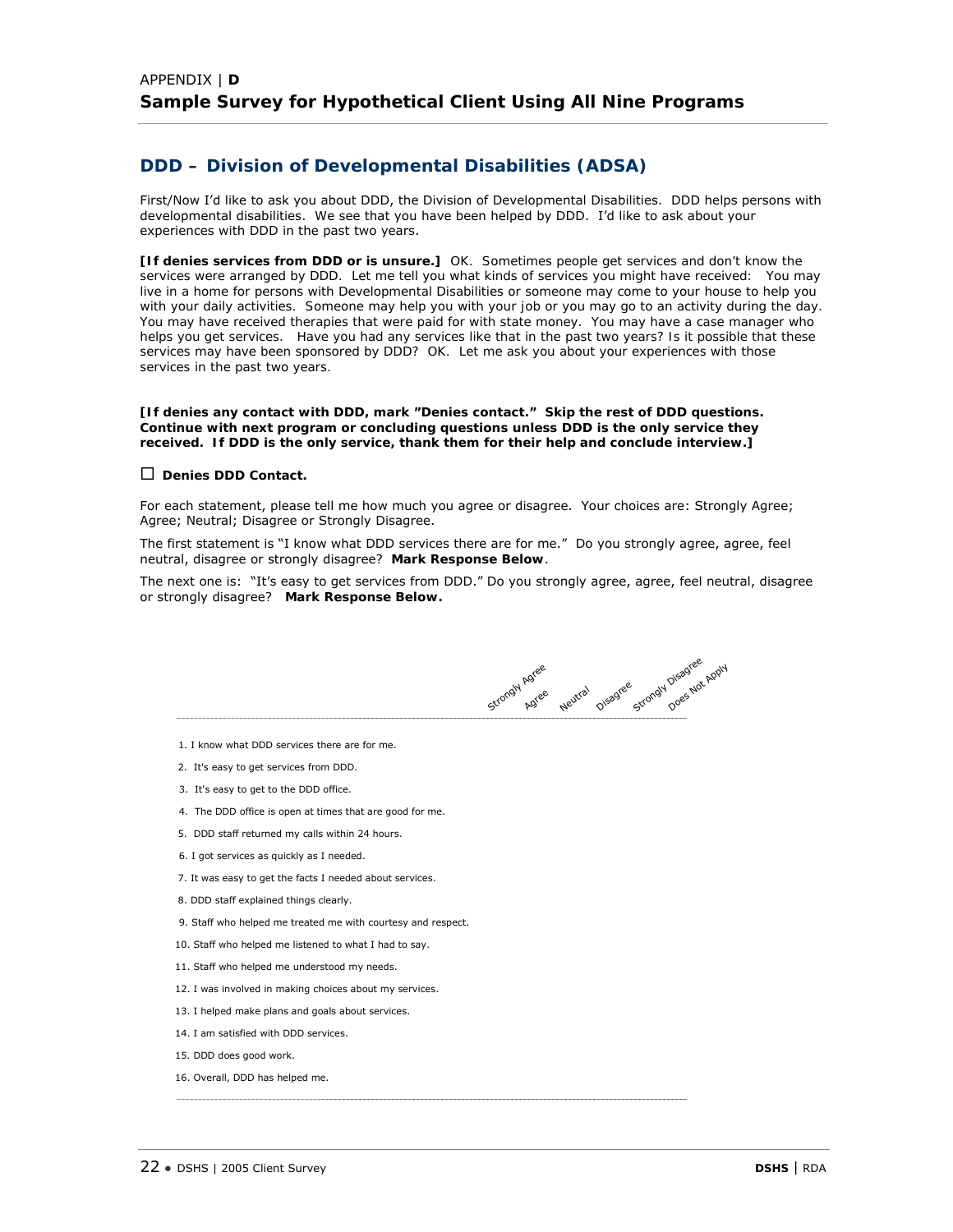### **DVR – Division of Vocational Rehabilitation**

First/Now I'd like to ask you about DVR, the Division of Vocational Rehabilitation. DVR helps people with disabilities get jobs. Have you talked to someone at DVR or received services from DVR in the past two years?

**[If denies services from DVR]** *OK. Sometimes people get services through some other agency and don't know the services came from DVR. Let me tell you what kinds of services you might have received: You might have had counseling about getting a job; help in looking for a job; an assessment of your job interests and skills; an evaluation to see what jobs you could do; job training or training in how to take care of yourself, manage money or use transportation; medical services or treatment needed for you to work; or help in getting things you need to go to work like: equipment, child-care, books, or supplies. Have you had any services like that in the past two years? Is it possible that these services may have been sponsored by DVR? OK. Let me ask you about those services.*

**[If denies any contact with DVR, mark "Denies contact." Skip the rest of DVR questions. Continue with next program or concluding questions unless DVR is the only service they received. If DVR is the only service, thank them for their help and conclude interview.]**

### **Denies DVR Contact.**

I'd like to ask about your experiences with DVR in the past two years. For each statement, please tell me how much you agree or disagree. Your choices are: Strongly Agree; Agree; Neutral; Disagree or Strongly Disagree.

The first statement is "I know what DVR services there are for me." Do you strongly agree, agree, feel neutral, disagree or strongly disagree? **Mark Response below.** 

The next one is: "It's easy to get services from DVR." Do you strongly agree, agree, feel neutral, disagree or strongly disagree? **Mark Response below.** 

Strongly Agree Agree <sub>Neutral</sub> <sub>Disagree</sup> strongly Disagree<br>Agree <sub>Neutral</sub> <sub>Disagree</sup> strongly Disagree</sub></sub> Does Not Apply

- 1. I know what DVR services there are for me.
- 2. It's easy to get services from DVR.
- 3. It's easy to get to the DVR office.
- 4. The DVR office is open at times that are good for me.
- 5. DVR returned my calls within 24 hours.
- 6. I got services as quickly as I needed.
- 7. It was easy to get the facts I needed about services.
- 8. DVR staff explained things clearly.
- 9. DVR staff treated me with courtesy and respect.
- 10. DVR staff listened to what I had to say.
- 11. DVR staff understood my needs.
- 12. I was involved in making choices about my services.
- 13. I helped make plans and goals about services.
- 14. I am satisfied with DVR services.
- 15. DVR does good work.
- 16. Overall, DVR has helped me.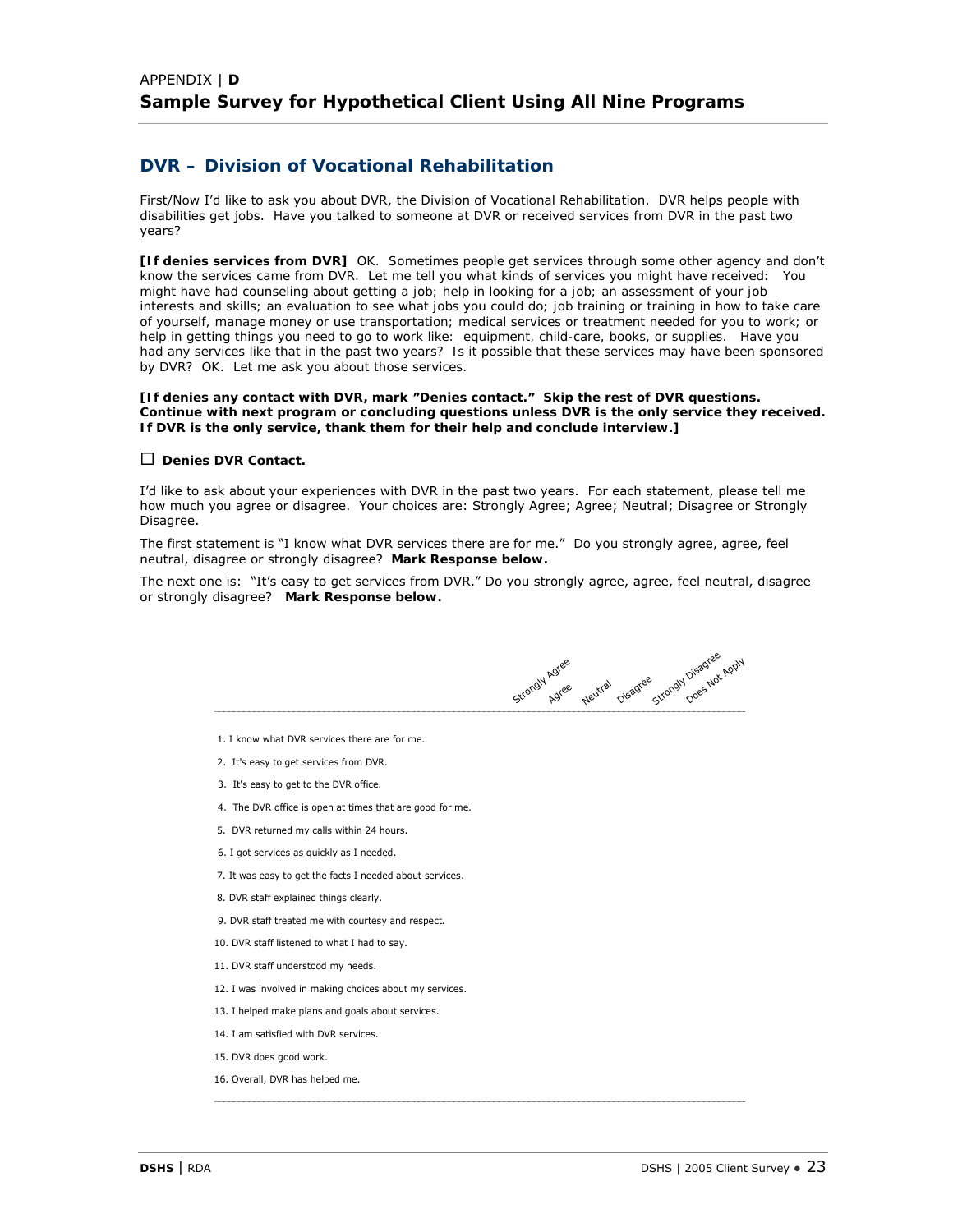### **ADSA – Aging and Disability Services – Home and Community and Residential Services**

First/Now I'd like to ask you about Aging and Adult Services. Aging and Adult Services helps seniors and disabled adults by arranging a place for you to live or sending someone into your home to help you with personal care and medical needs. Their office is often called the Home and Community Services Office. We see that you have been helped by someone from Aging and Adult Services. I'd like to ask about your experiences with Aging and Adult Services in the past two years.

*[***Read this paragraph only if denies services from AASA or is unsure***] OK. Sometimes people get services and don't know the services were arranged by Aging and Adult Services or by Home and Community Services. Let me tell you what kinds of services you might have received: You may live in a special home for seniors or persons with disabilities. Or someone may come to your house to help you with medical needs, body care, shopping, housework or cooking. You may have a case manager who does assessments and helps you get services. Someone may have helped you fill out a Medicaid application or helped you get medical coupons for your medicines. Have you had any services like that in the past two years? Is it possible that these services may have been sponsored by Aging and Adult Services? OK. Let me ask you about your experiences with those services in the past two years.*

#### **[If denies any contact with AASA, mark "Denies AASA contact." Skip the rest of AASA questions. Continue with next program.]**

#### **Denies ADSA Contact.**

For each statement, please tell me how much you agree or disagree. Your choices are: Strongly Agree; Agree; Neutral; Disagree or Strongly Disagree.

The first statement is "I know what Aging and Adult services there are for me." Do you strongly agree, agree, feel neutral, disagree or strongly disagree? **Mark response below.** 

The next one is: "It's easy to get services from Aging and Adult Services." Do you strongly agree, agree, feel neutral, disagree or strongly disagree? **Mark response below.** 

Strongly Agree Agree Neutral Disagree Strongly Disagree Does Not Apply

- 1. I know what ADSA services there are for me.
- 2. It's easy to get services from DVD.
- 3. It's easy to get to the ADSA office.
- 4. The ADSA office is open at times that are good for me.
- 5. ADSA staff returned my calls within 24 hours.
- 6. I got services as quickly as I needed.
- 7. It was easy to get the facts I needed about services.
- 8. ADSA staff explained things clearly.
- 9. Staff who helped me treated me with courtesy and respect.
- 10. Staff who helped me listened to what I had to say.
- 11. Staff who helped me understood my needs.
- 12. I was involved in making choices about my services.
- 13. I helped make plans and goals about services.
- 14. I am satisfied with ADSA services.
- 15. ADSA does good work.
- 16. Overall, ADSA has helped me.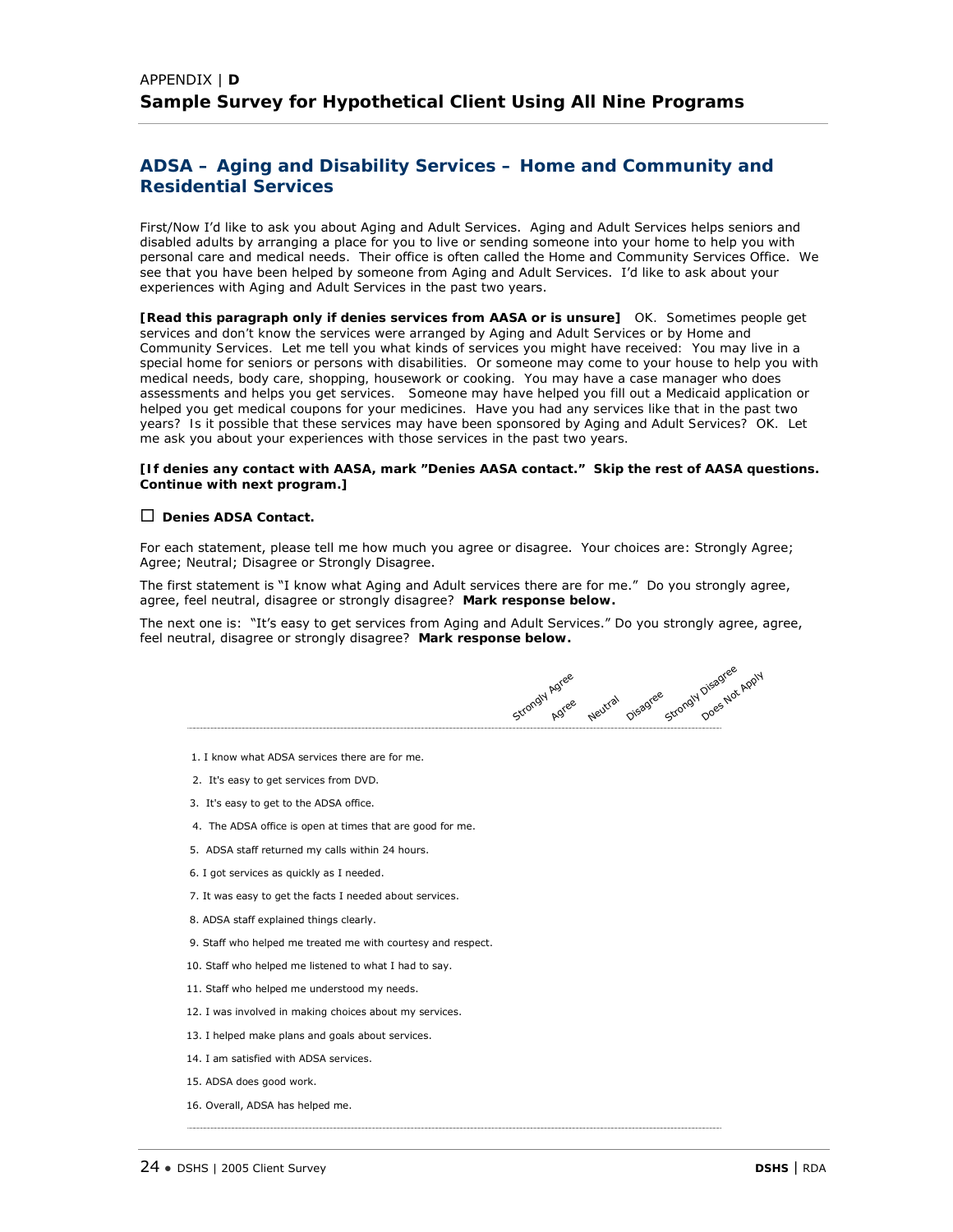### **MAA: Medical Assistance Administration**

First/Now I'd like to ask you about the Medical Assistance Administration. Medical Assistance helps pay for medical services. They send you or someone in your family a green and white paper DSHS medical ID card. Some people call this card a coupon. You use this card to get medical care. A new card is sent every month.

Have you received this green and white paper medical ID card or coupon any time in the past two years?

**[Read this paragraph only if respondent says no or is unsure],** *Has someone else in your family received this? Generally one card covers everyone eligible in your household. If anyone has gotten medical care paid for by the state, you probably got these cards. You might use this card to get care from a health care plan like Group Health or you might have got the card through a program like the Basic Health Plan, Healthy Options or CHIP. If you're not sure, is there someone you can ask?* **If continues to deny receiving cards and denies getting medical care through a state program, mark "No Cards" and skip the MAA section. Go to ESA.**

### **No Cards**

Have you called the 800 number on the back of the green and white medical ID card in the past two years?

| I'd like to ask your three questions about the<br>people you talked with when you cancelled the<br>800 number. For each statement I read, please<br>tell me whether you strongly agree, agree, feel<br>neutral, disagree or strongly disagree. | Neutral Disagree Strongly Disagree Apply<br>Strongly Agree |
|------------------------------------------------------------------------------------------------------------------------------------------------------------------------------------------------------------------------------------------------|------------------------------------------------------------|
| 1. Staff who helped me when I called the 800<br>number treated me with courtesy and<br>respect.                                                                                                                                                |                                                            |
| 2. They listened to what I had to say.                                                                                                                                                                                                         |                                                            |
| 3. They explained things clearly.                                                                                                                                                                                                              |                                                            |

Does anyone else in your household get medical care from the state with the medical ID card?

| z |
|---|
|   |

**[If neither the client nor any other household member has used the medical coupons to get services, skip the rest of MAA questions. Go to ESA. If MAA is the only service, thank them for their help and conclude interview.]**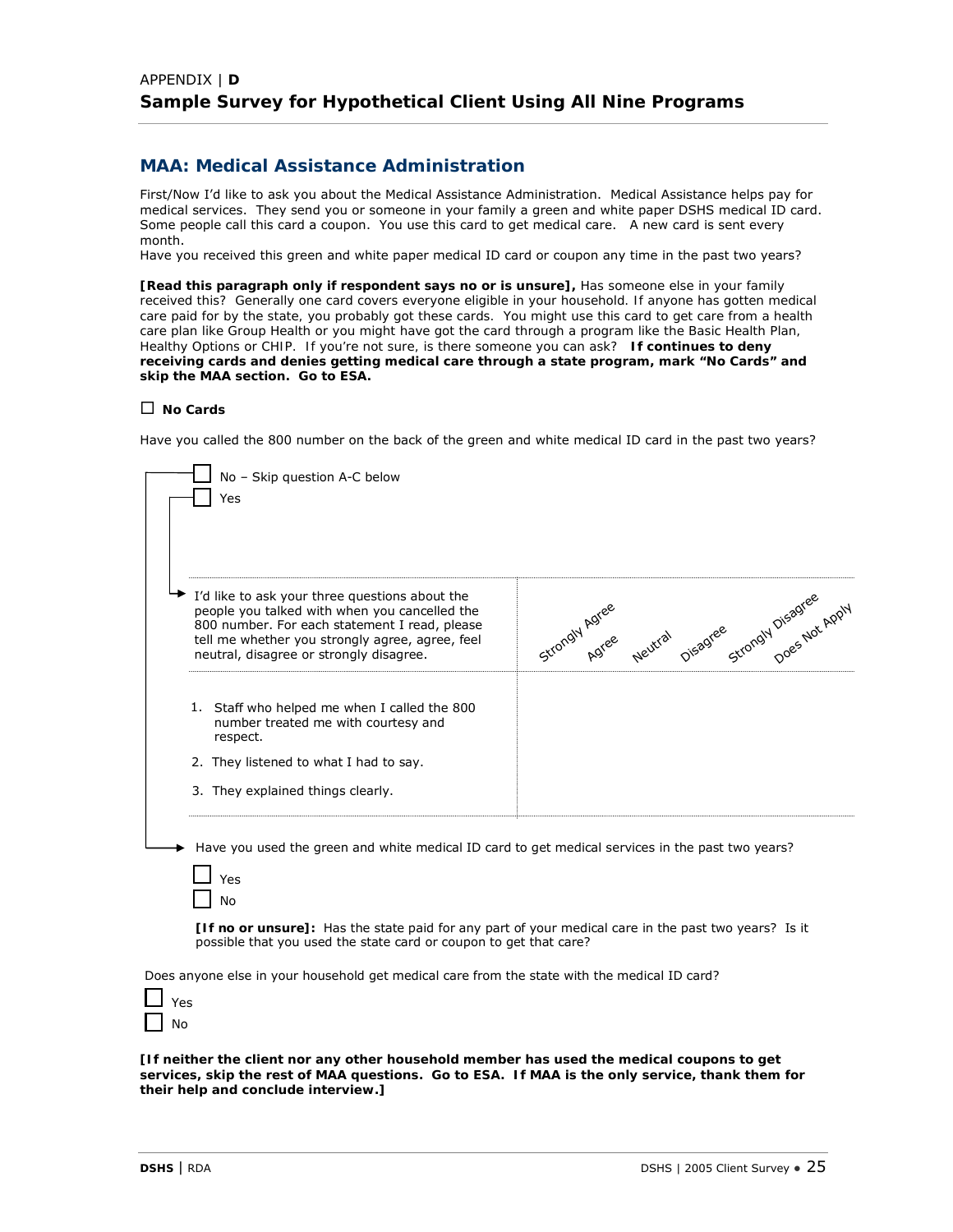I'd like to ask about these experiences with Medical Assistance in the past two years. When I ask about your medical provider I mean all doctors, nurses, dentists or other therapists who were paid by using a medical ID card or coupon. For each statement, please tell me how much you agree or disagree. Your choices are: Strongly Agree; Agree; Neutral; Disagree or Strongly Disagree.

The first statement is "I know what medical assistance services there are for my family." Do you strongly agree, agree, feel neutral, disagree or strongly disagree? Medical assistance services are all the types of medical care you can get from the state. **Record response below.** 

The next one is: "It's easy to get services with our medical ID card." Do you strongly agree, agree, feel neutral, disagree or strongly disagree? **Record response below.** 

Strongly Agree Agree **Neutral** Disagree Strongly Disagree Does Not Apply

- 1. I know what MAA services there are for me or my family.
- 2. It's easy to get services with the medical ID card.
- 3. It's easy to get to the medical providers' offices.
- 4. The medical providers' office are open at times that are good for me.
- 5. The medical provider's staff returned my calls within 24 hours.
- 6. I get services with the medical ID card as quickly as we needed.
- 7. It was easy to get the facts I needed about medical assistance services.
- 8. Our medical providers and their staff explained things clearly.
- 9. The medical providers and their staff treated me or my family with courtesy and respect.
- 10. The medical providers and their staff treated me or my family with courtesy and respect..
- 11. The medical providers and their staff understood our needs.
- 12. My family and I were involved in making choices about medical care.
- 13. My family and I helped make plans and goals with our providers abut medical care.
- 14. I am satisfied with MAA services.
- 15. MAA does good work.
- 16. Overall, MAA has helped me or my family.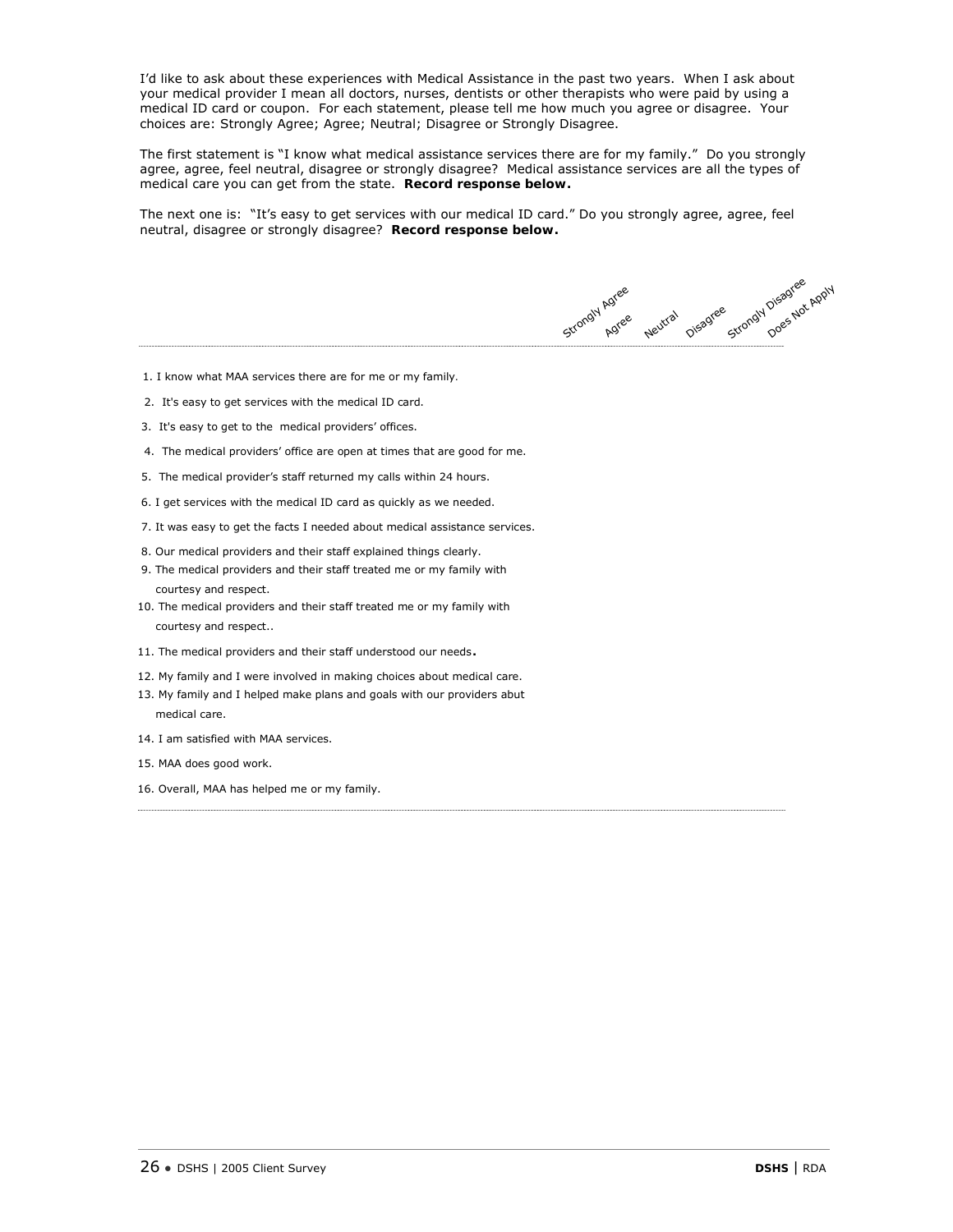### **ESA – Economic Services Administration**

Now I'd like to ask you about the part of DSHS called Economic Services. Economic services sends money and food stamps from the state to individuals and families and also runs the WorkFirst program to help people getting state money find and keep jobs. When you talk to someone from Economic Services you usually call or go to a CSO, which is a Community Services Office. We see that you or someone in your family has received some state money in the past two years.

*[If denies or unsure],**OK. Sometimes people get money or services they don't know came through DSHS. Let me tell you what types of help you or someone in your family may have received: You may have received food stamps, emergency assistance or TANF money, which is Temporary Assistance for Needy Families. You may have received General Assistance money because you were blind, pregnant, disabled, in an institution, or unemployable. You may have got supplemental Social Security or SSI payments from the state. You may have received some money because you were a refugee or because you needed childcare. You may also have been in the WorkFirst program which helps people on TANF find and keep jobs. [If they don't seem to be familiar with monies that may have supported a child, look for clues that there is someone else who is the "primary decision-maker" for this client. If so, talk to primary decision-maker. If continues to deny, skip the ESA section.] [If denies any contact with ESA, mark "Denies contact." Skip the rest of ESA questions. Continue with next program or concluding questions unless ESA is the only service they received. If ESA is the only service, thank them for their help and conclude interview.]* 

### **Denies ESA Contact**

Are you the only person in your family who gets state money, food stamps, or WorkFirst services from Economics Services?

| ۱ |
|---|

I'd like to ask about your experiences with Economic Services in the past two years. When we ask about Economic Services we are asking about the people who send you or your family state money or food stamps or run WorkFirst. This generally means the CSO staff which might include your financial worker, case manager or social worker. For each statement, please tell me how much you agree or disagree. Your choices are: Strongly Agree; Agree; Neutral; Disagree or Strongly Disagree.

The first statement is "I know what Economic Services there are for my family." Do you strongly agree, agree, feel neutral, disagree or strongly disagree? **[If there is any question, remind them that we are asking about both the treatment providers and the people who send the cards.] Mark the answer below.** 

The next one is: "It's easy to get services from Economic Services." Do you strongly agree, agree, feel neutral, disagree or strongly disagree? **Mark the answer below.** [**Continue as below]**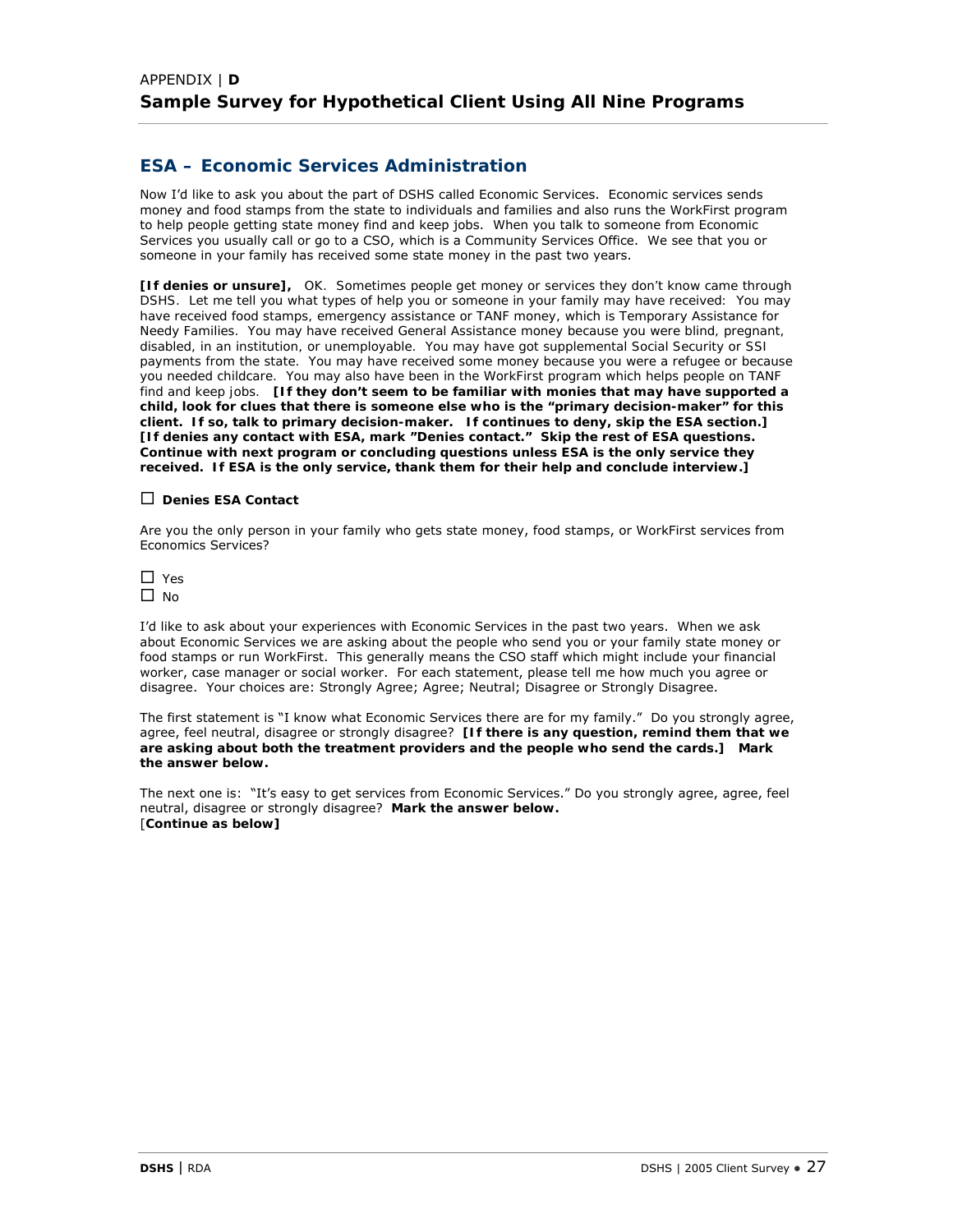

- 1. I know what ESA services there are for me or my family.
- 2. It's easy to get services from ESA.
- 3. It's easy to get to the CSO.
- 4. The CSO is open at times that are good for me.
- 5. ESA staff returned my calls within 24 hours.
- 6. My family got services as quickly as I needed.
- 7. It was easy to get the facts I needed about services.
- 8. ESA staff explained things clearly.
- 9. Staff who helped me treated me or my family with courtesy and respect.
- 10. Staff who helped me or my family listened to what we had to say. The same state of the same state  $\sim$
- 11. Staff who helped me or my family understood our needs.
- 12. My family and I was involved in making choices about my services.
- 13. My family and I were involved in making choices about our services.
- 14. I am satisfied with ESA services.
- 15. ESA does good work.
- 16. Overall, ESA has helped me.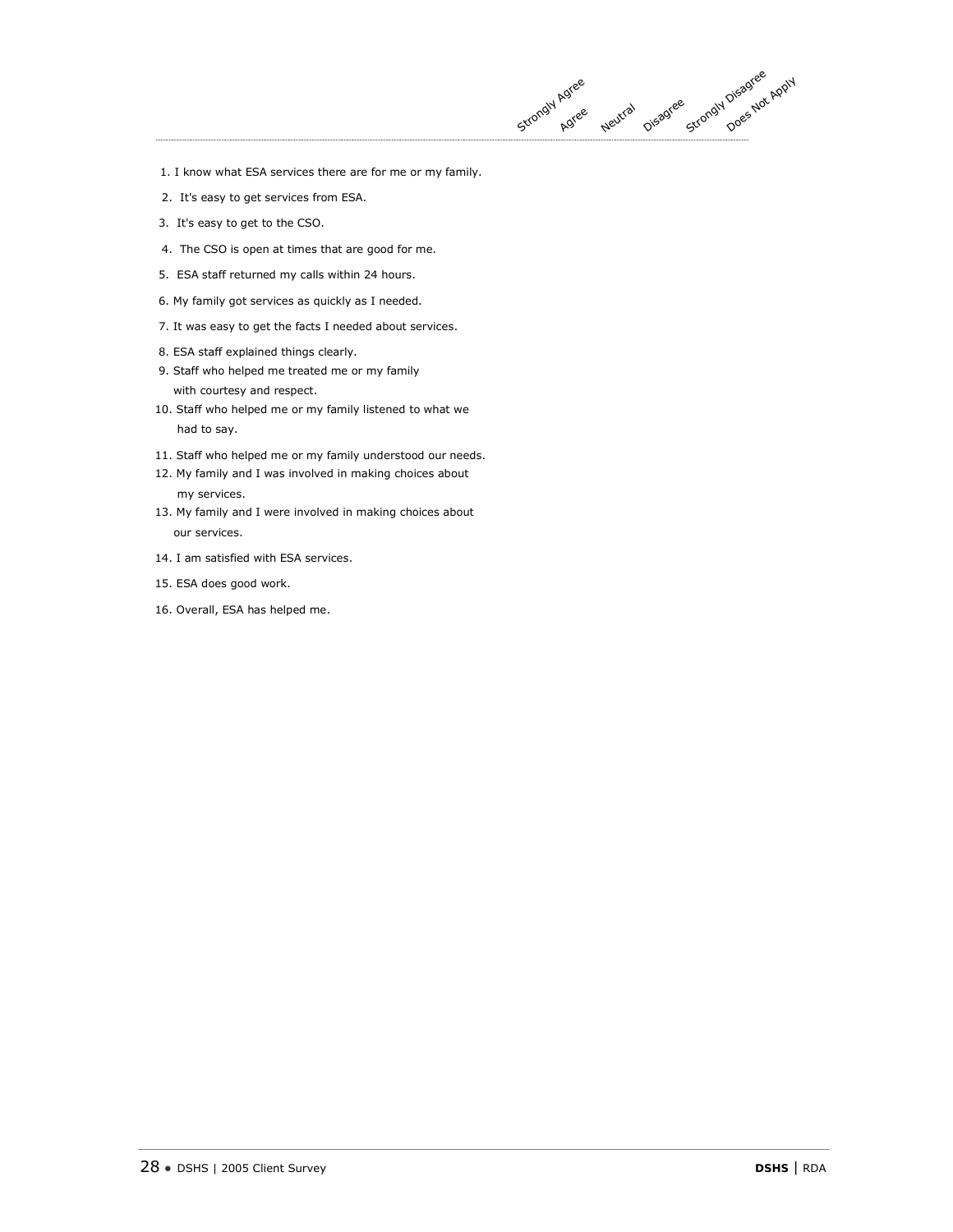### **DCS – Division of Child Support**

First/Now I'd like to ask you about the Division of Child Support, also known as Support Enforcement. The Division of Child Support enforces and collects court orders about child support. You could be involved with Child Support because you have a child that lives with you and you get support money for that child from another parent. I'd like to ask about your interactions with the Division of Child Support.

**[If denies contact with DCS or is unsure]** *OK. Have you received money from a child's parent to help support a child who lives with you? [If Yes to either.] Division of Child Support would collect that money from the parent and send it to you by check or electronic transfer. You also could have had contact with Division of Child Support because they tried to help you get child support payments.* 

**[If still denies any contact with DCS, mark "Denies contact." Skip the rest of DCS questions. Continue with next program or concluding questions unless DCS is the only service they received. If DCS is the only service, thank them for their help and conclude interview.]** 

#### **Denies DCS Contact**

I'd like to ask about your experiences with Division of Child Support in the past two years. For each statement, please tell me how much you agree or disagree. Your choices are: Strongly Agree; Agree; Neutral; Disagree or Strongly Disagree.

The first statement is "I know what child support services there are for my child and family." Do you strongly agree, agree, feel neutral, disagree or strongly disagree? **Mark Response Below.** 

The next one is: "If you need help from the Division of Child Support, it's easy to get that help." Do you strongly agree, agree, feel neutral, disagree or strongly disagree? **[Note: If they never needed help from DCS, put N/A. Child Support clients are not asked questions 12 and 13.] Mark Response Below.** 

Strongly Agree Agree Neutral Disagree Strongly Disagree Does Not Apply

- 1. I know what DCS services there are for me.
- 2. It's easy to get services from DCS.
- 3. It's easy to get to the DCS office.
- 4. The DCS office is open at times that are good for me.
- 5. DCS staff returned my calls within 24 hours.
- 6. I got services as quickly as I needed.
- 7. It was easy to get the facts I needed about services.
- 8. DCS staff explained things clearly.
- 9. Staff who helped me treated me with courtesy and respect.
- 10. Staff who helped me listened to what I had to say.
- 11. Staff who helped me understood my needs.
- 14. I am satisfied with DCS services.
- 15. DCS does good work.
- 16. Overall, DCS has helped me.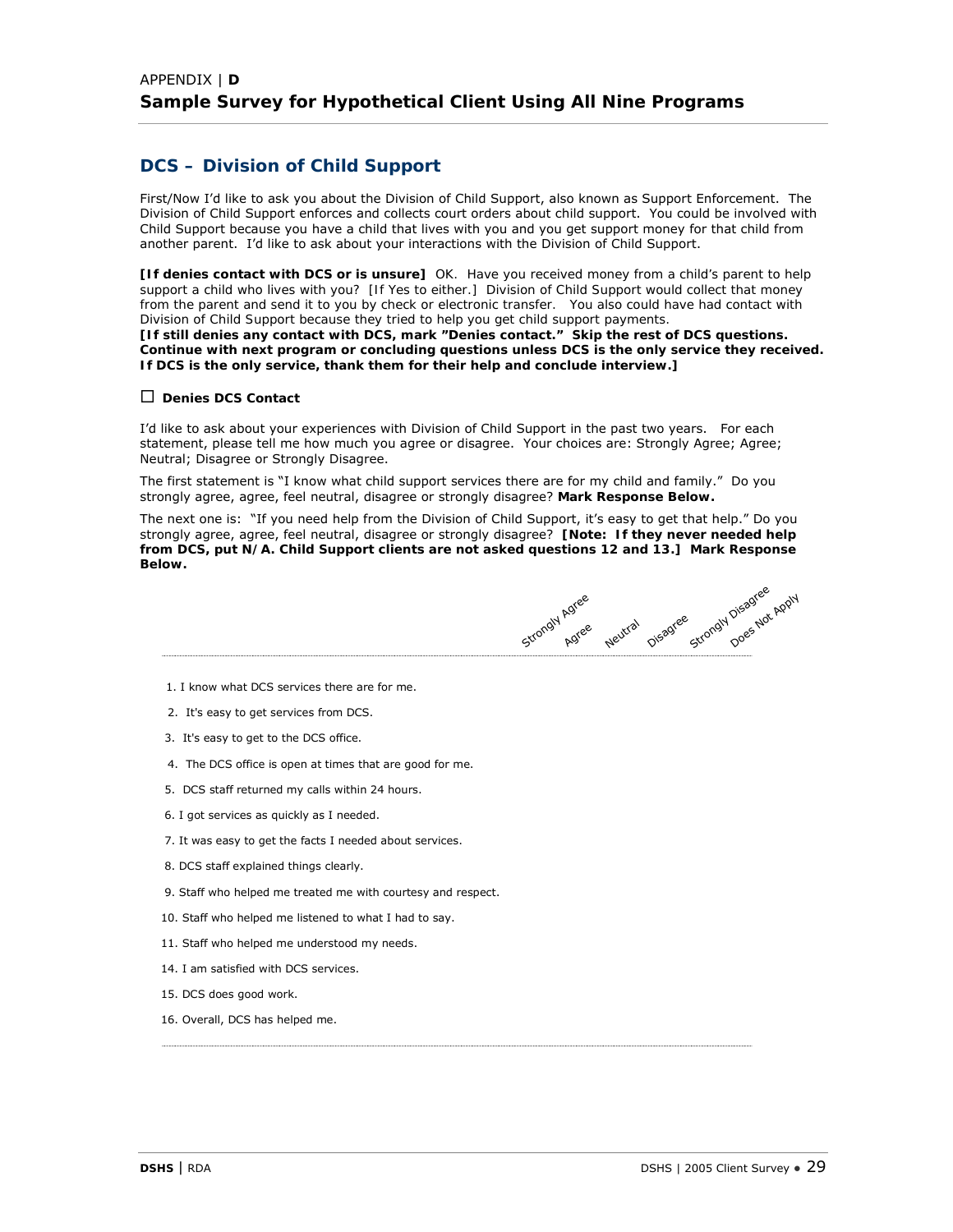### **MHD – Mental Health Division**

Now I'd like to ask you about the part of DSHS called the Division of Mental Health. The Division of Mental Health helps to pay for counseling, medication and other mental health services. I'd like to ask about any experiences you or a family member had with services sponsored by the Division of Mental Health in the past two years.

**[Read this paragraph only if denies services from MHD or is unsure.]** *OK. Sometimes people get services and don't know the services were paid for by the Division of Mental Health. Let me tell you what kinds of services you or a family member might have received: You may have talked to a counselor or gone with someone in your family to talk to a counselor. You may have had a mental health assessment or received some treatment or medication. You may have had a hospitalization related to mental health issues.* Is it possible that you or a family member might have had services sponsored by Mental Health in *the past two years? OK. Let me ask you about your experiences with those services in the past two years.* **[If denies any contact with MHD, mark "Denies contact." Skip the rest of MHD questions. Continue with next program or concluding questions unless MHD is the only service they received. If MHD is the only service, thank them for their help and conclude interview.]** 

#### **Denies MHD Contact**

For each statement, please tell me how much you agree or disagree. Your choices are: Strongly Agree; Agree; Neutral; Disagree or Strongly Disagree.

The first statement is "I know what Mental Health services there are for me." Do you strongly agree, agree, feel neutral, disagree or strongly disagree? **Mark answer below.** 

The next one is: "It's easy to get services from Mental Health." Do you strongly agree, agree, feel neutral, disagree or strongly disagree? **Mark answer below.**

Strongly Agree Agree Neutral Disagree Strongly Disagree Does Not Apply

1. I know what Mental Health services there are for me or my

family member. The state of the state of the state of the state of the state of the state of the state of the state of the state of the state of the state of the state of the state of the state of the state of the state of

- 2. It's easy to get services from Mental Health
- 3. It's easy to get to the mental health office.
- 4. The mental health office is open at times that are good

for me.

- 5. Mental Health staff returned my calls within 24 hours.
- 6. My family member or I got services as quickly as I needed.
- 7. It was easy to get the facts I needed about services.
- 8. Mental Health staff explained things clearly.
- 9. Staff who helped me or my family member treated me
- with courtesy and respect. 10. Staff who helped me or my family member listened to

what I had to say.

- 11. Staff who helped me or my family understood our needs.
- 12. My family members and I were involved in making
- choices about my services. 13. My family members and I helped make plans and goals

about services.

- 14. I am satisfied with Mental Health services.
- 15. Mental Heath does good work.
- 16. Overall, Mental Health has helped me and my family.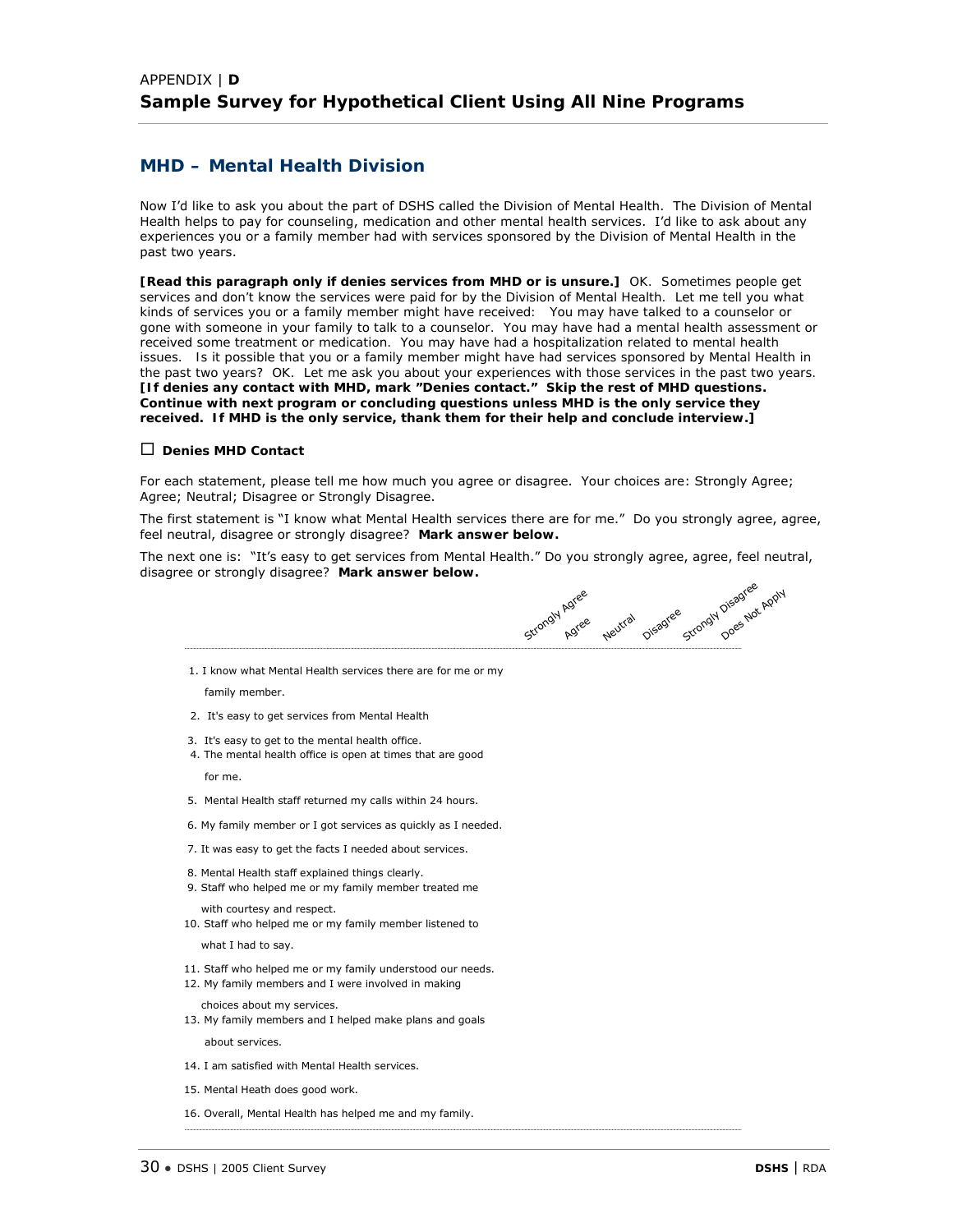### **DASA – Division of Alcohol and Substance Abuse**

Now I'd like to ask you about the part of DSHS called the Division of Alcohol and Substance Abuse. The Division of Alcohol and Substance Abuse helps to pay for assessment and treatment related to alcohol and other drugs. I'd like to ask if you have had any experience with a drug or alcohol treatment program. You may have talked to a counselor or gone to a drug or alcohol treatment group. You may have had an assessment to see if you have any problems with alcohol or drugs. You may have received some other type of drug or alcohol treatment or medication. You may have gone to an inpatient drug and alcohol treatment program. Unless you paid for this kind of service entirely by yourself or got it at the VA, the Division of Alcohol and Substance Abuse probably contributed money for your care. Is it possible that you might have had drug or alcohol services paid for or partly paid for by the Division of Alcohol and Substance Abuse? OK. Let me ask you about your experiences with those services.

#### **[If denies any contact with DASA, mark "Denies contact." Skip the rest of DASA questions (through question 16).**

### **Denies DASA Contact**

For each statement, please tell me how much you agree or disagree. Your choices are: Strongly Agree; Agree; Neutral; Disagree or Strongly Disagree.

The first statement is "I know what drug and alcohol treatment services there are for me." Do you strongly agree, agree, feel neutral, disagree or strongly disagree?

### **Mark response below.**

The next one is: "It's easy to get drug and alcohol treatment services." Do you strongly agree, agree, feel neutral, disagree or strongly disagree? **Mark response below.** 

Strongly Agree Agree <sub>Neutral</sub> <sub>Oisagree</sup> <sub>Strongy Disagree Apply</sub></sub>

- 1. I know what drug and alcohol treatment services there are for me or my family.
- 2. It's easy to get drug and alcohol treatment services.
- 3. It's easy to get to the agency where I get drug and alcohol treatment services.
- 4. The drug and alcohol office is open at times that are good for me.
- 5. Drug and alcohol staff returned my calls within 24 hours.
- 6. I got services as quickly as I needed.
- 7. It was easy to get the facts I needed about services.
- 8. Drug and alcohol staff explained things clearly.
- 9. Staff who helped me treated me with courtesy and respect.
- 10. Staff who helped me listened to what I had to say.
- 11. Staff who helped me understood my needs.
- 12. I was involved in making choices about my services.
- 13. I helped make plans and goals about services.
- 14. I am satisfied with drug and alcohol services.
- 15. Drug and alcohol services do good work.
- 16. Overall, drug and alcohol services have helped me.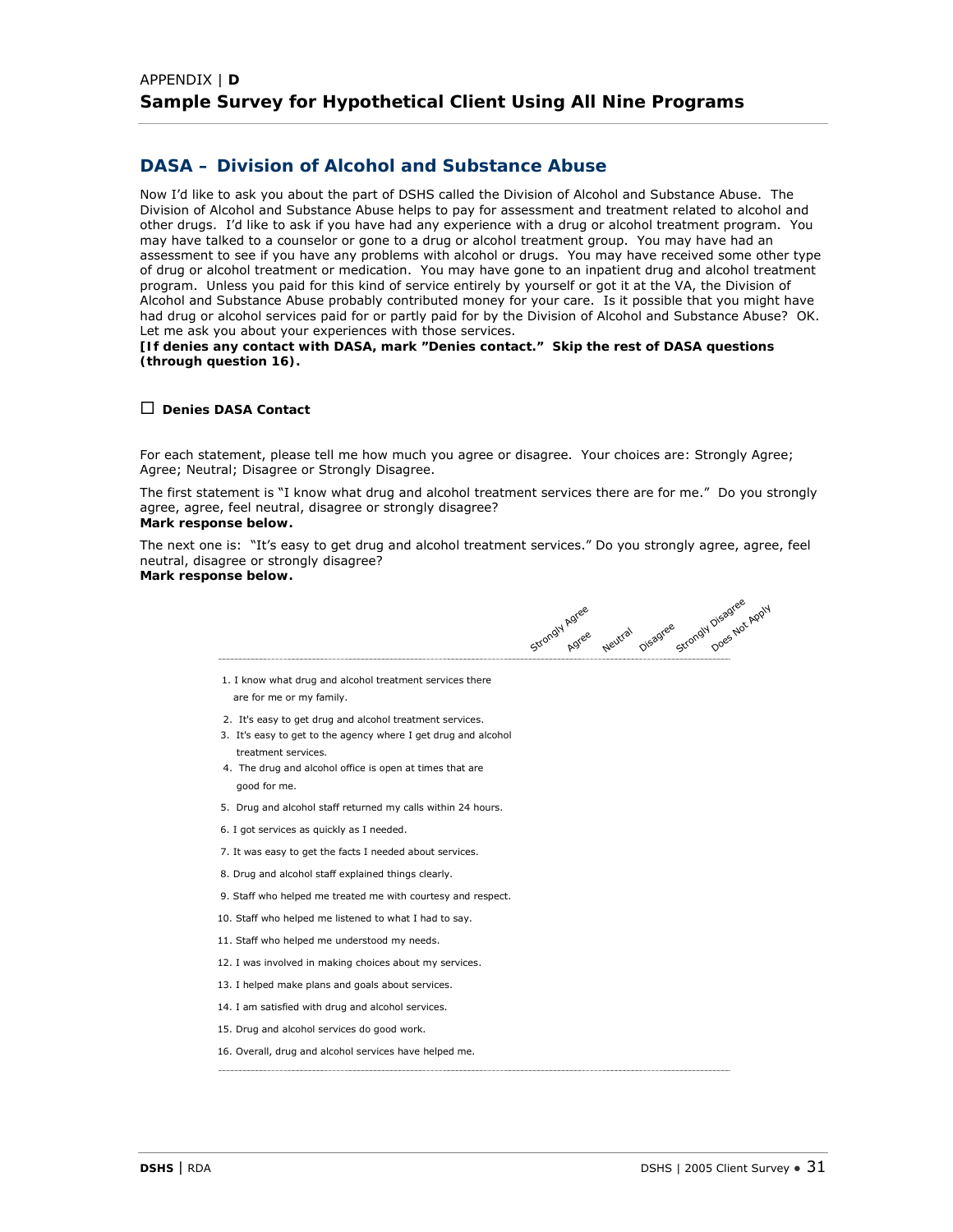### **CA – Children's Administration**

First/Now I'd like to ask you about the part of DSHS called Child and Family Services. Child and Family Services provides social services to children and families, such as helping families with run-away or difficult teens, looking into reports of child abuse or neglect, or providing child care, foster care and adoption support. We see that you or your child have had some contact with a worker from Child and Family Services. I'd like to ask about your experiences with Child and Family Services in the past two years. *[Note to interviewers: The formal name of this program is "Children's Administration—although few of our clients would recognize that name. Most of the services we ask about come under the Division of Child and Family Services (DSFC), but a few come under Division of Licensing Resources (DLR).]* 

**[If denies services from DCFS or is unsure]** *OK. Sometimes people may not know that someone they talked to was related to Child and Family Services. We were asked to call you because you or your child have had some contact with Child and Family Services, but we don't know—and don't need to know-- what kind of contact that may have been. Let me tell you what kinds of contacts you might have received: A social worker may have talked to people in your family about your family situation or about some possible reports of abuse or neglect. Someone may have looked into possible child abuse or neglect involving you or your child – even if that possible abuse happened at school, daycare or somewhere else. You may have*  received help in dealing with conflicts with a teen-ager. Someone in your family may have received some *kind of counseling, parenting training or other training. A child may have received child care because of special needs or because the parent is a teen-ager or a seasonal worker. Your child may have been placed in foster care or involved in an adoption. The services you got may have been called CPS (which stands for Child Protective Services), DCFS, Family Reconciliation Service, Child Welfare Services – or they may have been provided by a local agency. Have you talked to anyone like that in the past two years? Is it possible that these services may have been sponsored by DSHS?* 

**[If parent does not know whether child has had any services and/or is not personally familiar with these services, try to find out whether there is another family member or decision-maker who is more familiar. Get GOOD name, address and phone numbers. We may replace this respondent with a more knowledgeable one.]** 

**[If denies any contact with DCFS, mark "Denies contact." Skip the rest of DCFS questions. Continue with next program or concluding questions unless DCFS is the only service they received. If DCFS is the only service, go to concluding questions.]** 

### **Denies CA Contact**

Think about your experiences with Child and Family Services. For each statement, please tell me how much you agree or disagree. Your choices are: Strongly Agree; Agree; Neutral; Disagree or Strongly Disagree.

The first statement is "I know what Child and Family Services there are for my family." Do you strongly agree, agree, feel neutral, disagree or strongly disagree? **Mark Response on Next Page.** The next one is: "If you need help from Child and Family Services, it's easy to get that help." Do you strongly agree, agree, feel neutral, disagree or strongly disagree? **Mark Response on Next Page.**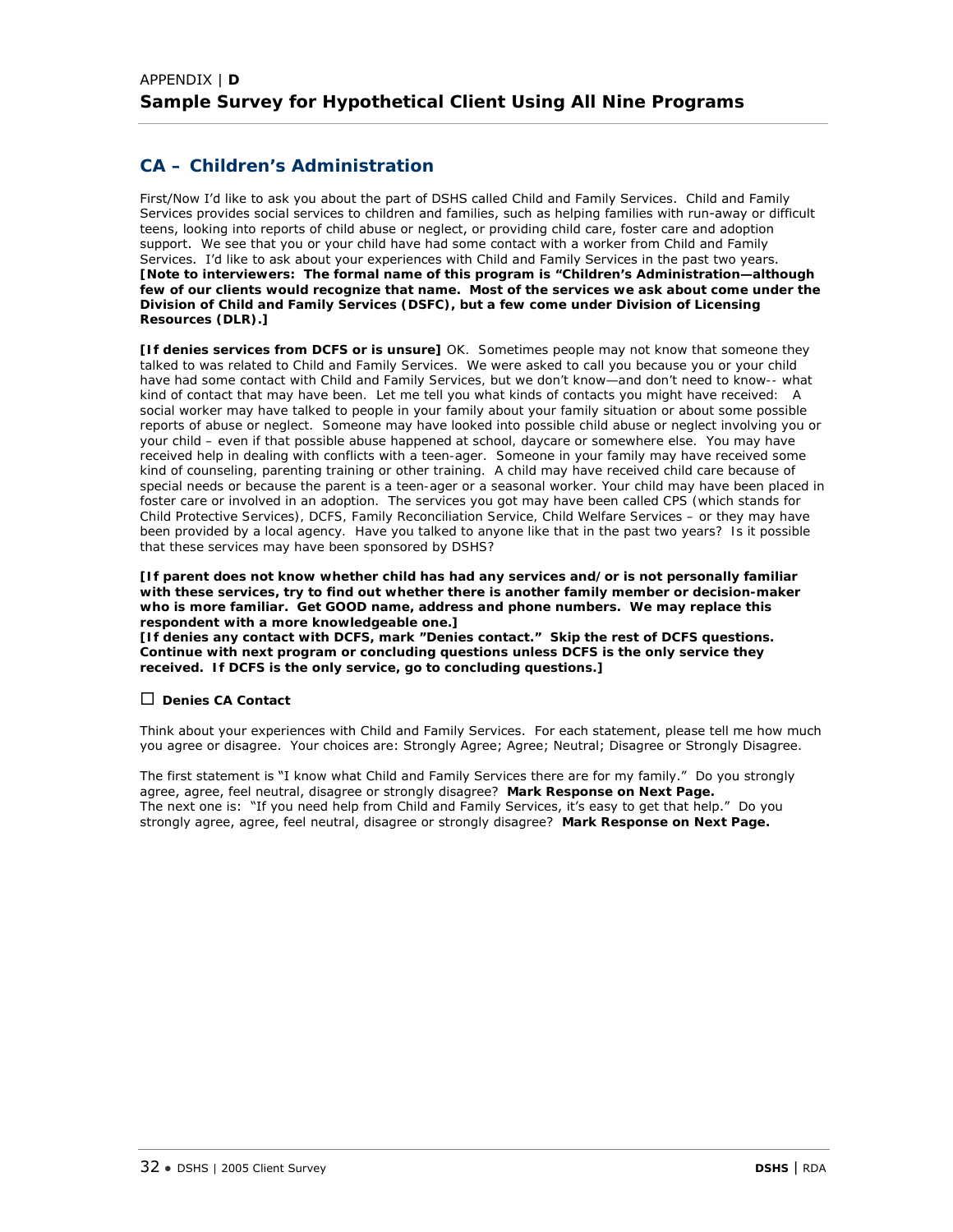- 1. I know what CA services there are for me.
- 2. It's easy to get services from CA.
- 3. It's easy to get to the CA office.
- 4. The CA office is open at times that are good for me.
- 5. CA staff returned my calls within 24 hours.
- 6. When we asked for help, we got it as quickly as we needed*. [Note: If they never asked for help, put N/A]*

Strongly Agree

Agree Neutral

Disagree <sub>Strongly Disagree Apply</sub>

- 7. It was easy to get the facts I needed about services.
- 8. CA staff explained things clearly.
- 9. Staff who helped me treated me with courtesy and respect.
- 10. Staff who helped me listened to what I had to say.
- 11. Staff who helped me understood my needs.
- 12. I was involved in making choices about my services.
- 13. I helped make plans and goals about services.
- 14. I am satisfied with CA services.
- 15. CA does good work.
- 16. Overall, CA has helped me.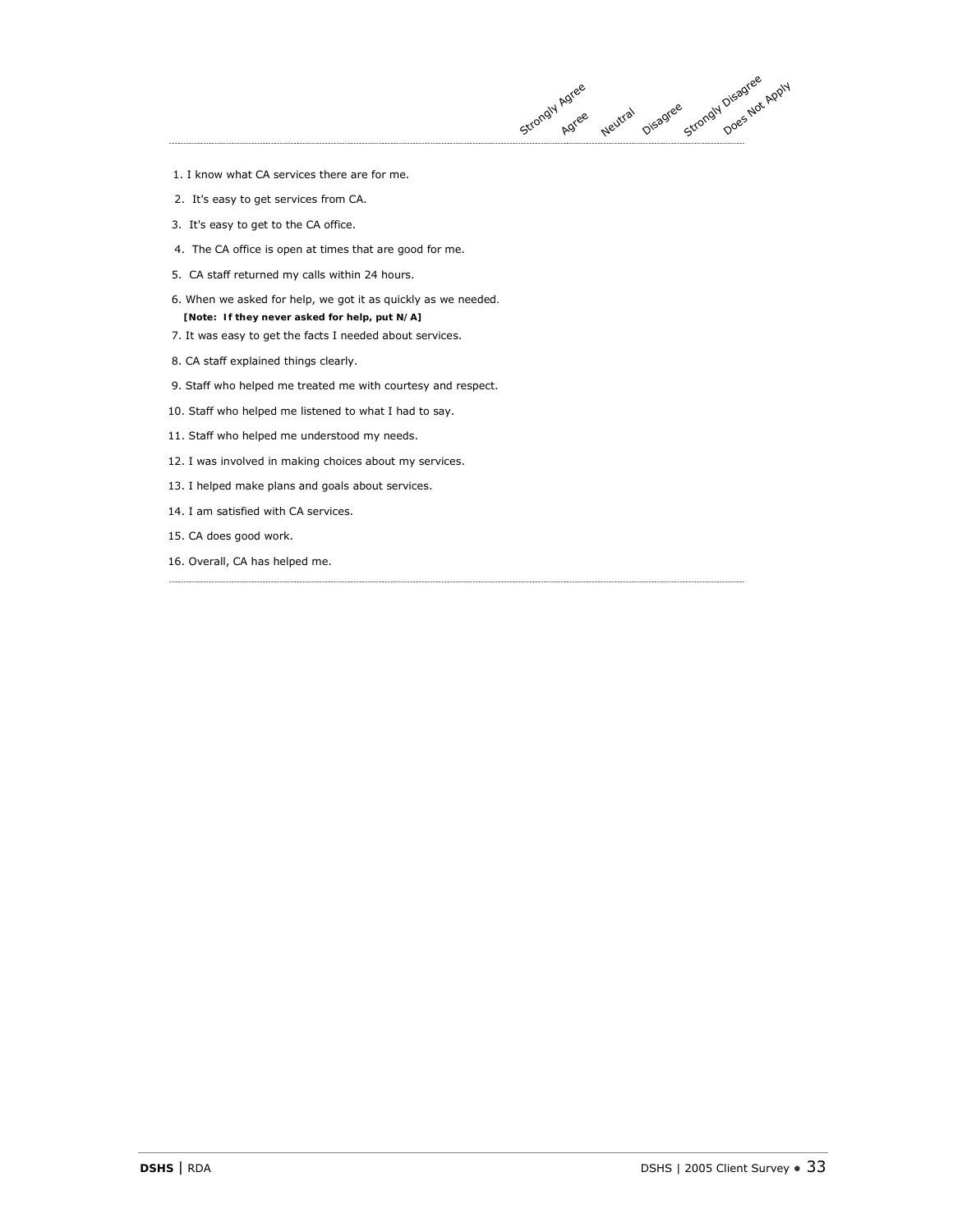### **CONCLUDING QUESTIONS**

**Clients receiving services from 3 or more programs ONLY:** We have talked about services you get from three [four, five, six] DSHS programs. They are and  $\Box$  and  $\Box$  The next two questions ask about how these services work together.



|                                                                     | strongly Agree Neutral Disagree crongly or a Not! |
|---------------------------------------------------------------------|---------------------------------------------------|
| 19. Thinking of both programs together, DSHS has<br>done good work. |                                                   |

*\_\_\_\_\_\_\_\_\_\_\_\_\_\_\_\_\_\_\_\_\_\_\_\_\_\_\_\_\_\_\_\_\_\_\_\_\_\_\_\_\_\_\_\_\_\_\_\_\_\_\_\_\_\_\_\_\_\_\_\_\_\_\_\_\_\_\_\_\_\_\_\_\_\_\_\_\_ \_\_\_\_\_\_\_\_\_\_\_\_\_\_\_\_\_\_\_\_\_\_\_\_\_\_\_\_\_\_\_\_\_\_\_\_\_\_\_\_\_\_\_\_\_\_\_\_\_\_\_\_\_\_\_\_\_\_\_\_\_\_\_\_\_\_\_\_\_\_\_\_\_\_\_\_\_* 

*\_\_\_\_\_\_\_\_\_\_\_\_\_\_\_\_\_\_\_\_\_\_\_\_\_\_\_\_\_\_\_\_\_\_\_\_\_\_\_\_\_\_\_\_\_\_\_\_\_\_\_\_\_\_\_\_\_\_\_\_\_\_\_\_\_\_\_\_\_\_\_\_\_\_\_\_\_ \_\_\_\_\_\_\_\_\_\_\_\_\_\_\_\_\_\_\_\_\_\_\_\_\_\_\_\_\_\_\_\_\_\_\_\_\_\_\_\_\_\_\_\_\_\_\_\_\_\_\_\_\_\_\_\_\_\_\_\_\_\_\_\_\_\_\_\_\_\_\_\_\_\_\_\_\_* 

### **AT the Very End - All Participants**

20. What do you like best about dealing with DSHS? *[Open-ended question. Record response.]* 

21. What is one thing DSHS can do to improve services?

*[Open-ended question. Record response.]* 

Now I have a few questions for background purposes.

22. What is your **[the client's]** age? *[Record numeric answer, Don't Know or Refuse]* **\_\_\_\_\_years**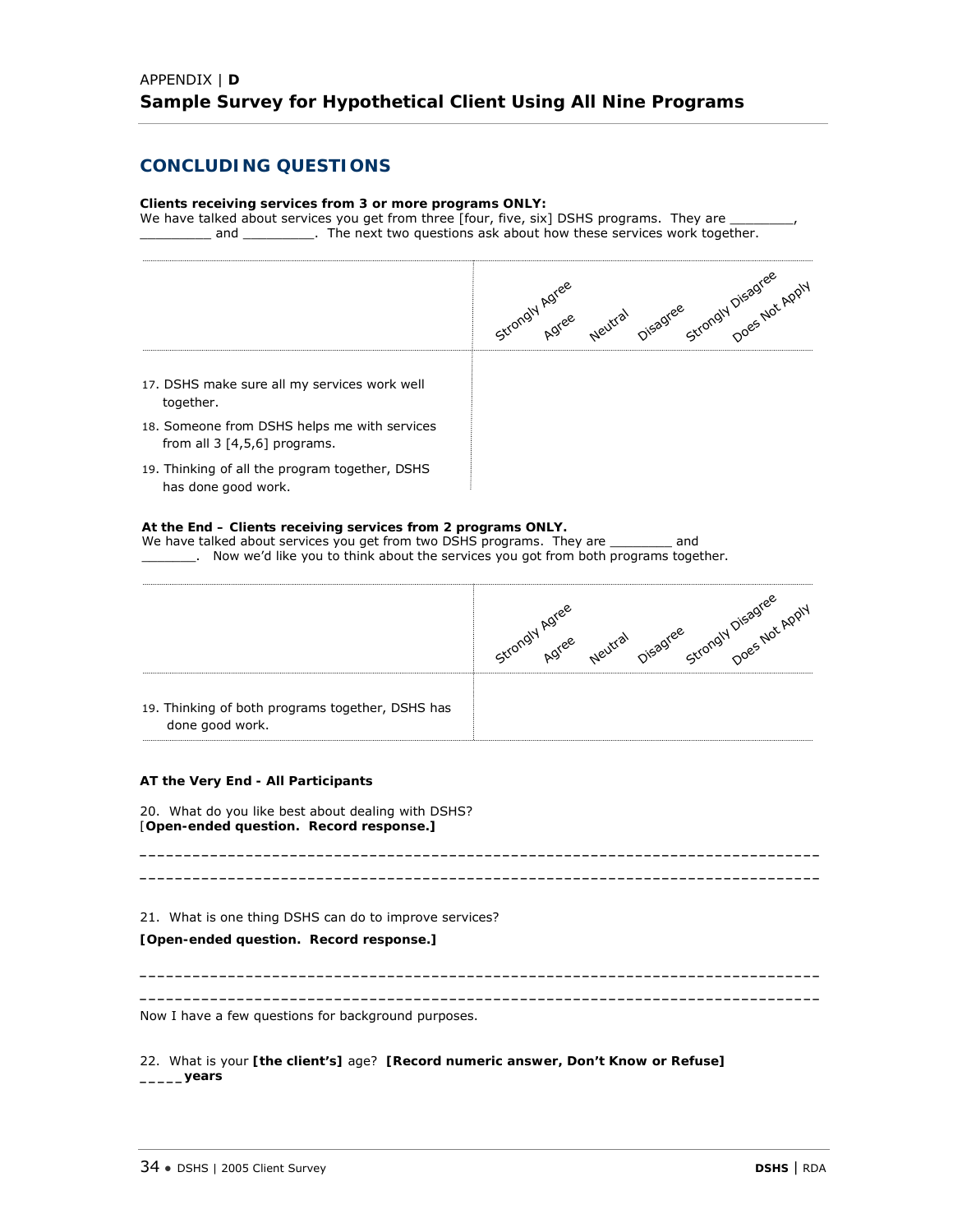23. **[Ask if necessary. Otherwise, just record.]** Are you **[the client]** . . . *[Record: Male, Female or Refuse]* 

 $\square$  Male

 $\square$  Female

Refuse to Answer

#### **AT the Very End - All Participants**

**25.** Are you *[Is the client]* **H**ispanic**?** 

*o Yes o No o* **Don't Know,** *o* **Refuse** 

**24.** What racial or ethnic group best describes you *[the client]***?** *[Mark main one for each category. Read if necessary.]*

 **RACE:** 

 *o* **Asian American or Pacific Islander** *o* **American Indian or Native American** *o* **Black or African American** *o* **White or Caucasian** *o* **Other [Open-ended Response]** *o* **Don't Know** *o* **Refuse** 

That's my last question. Thank you for your time and cooperation. If you have any additional comments or questions about this survey or DSHS, I can note them now.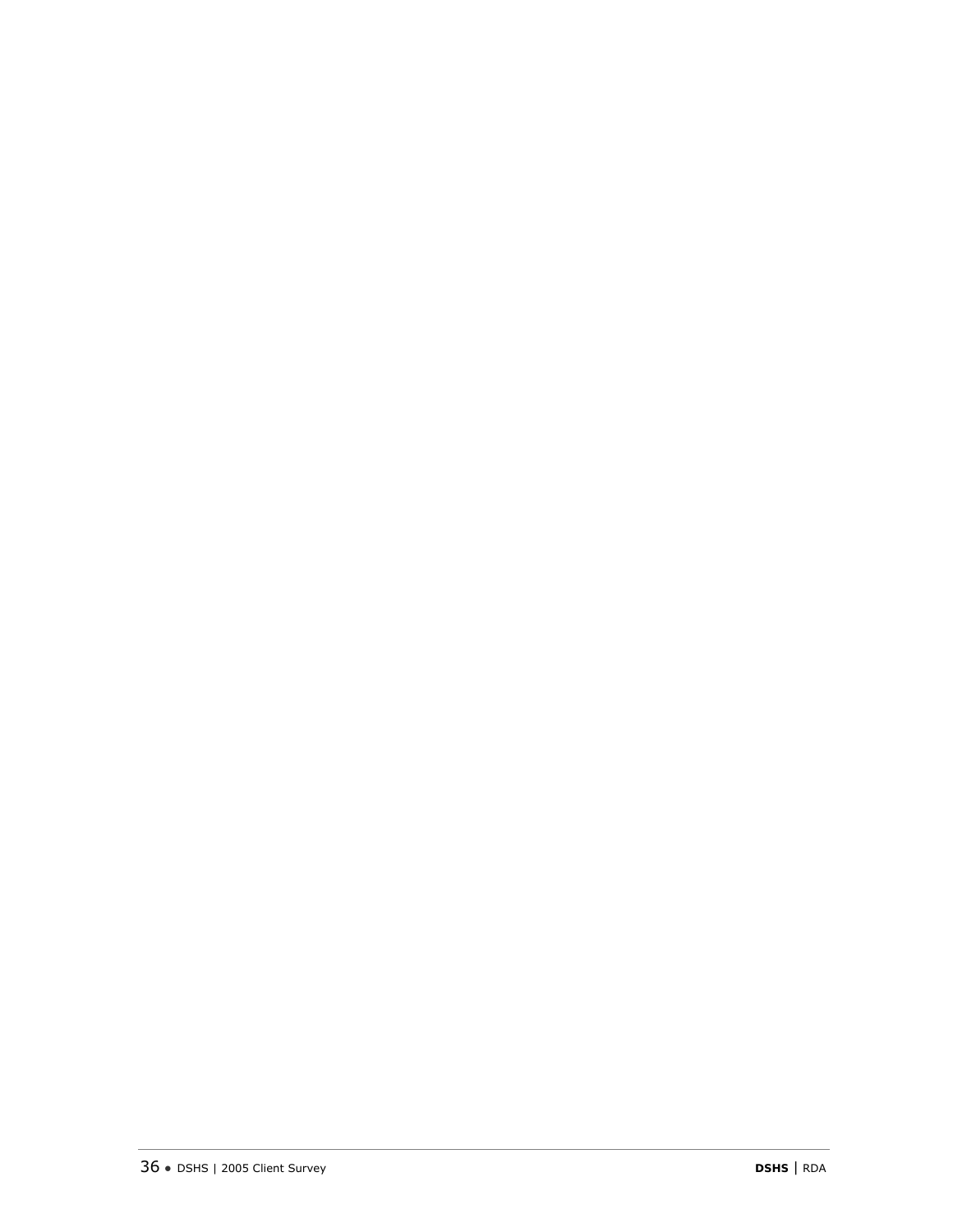

**APPENDIX E** Weighting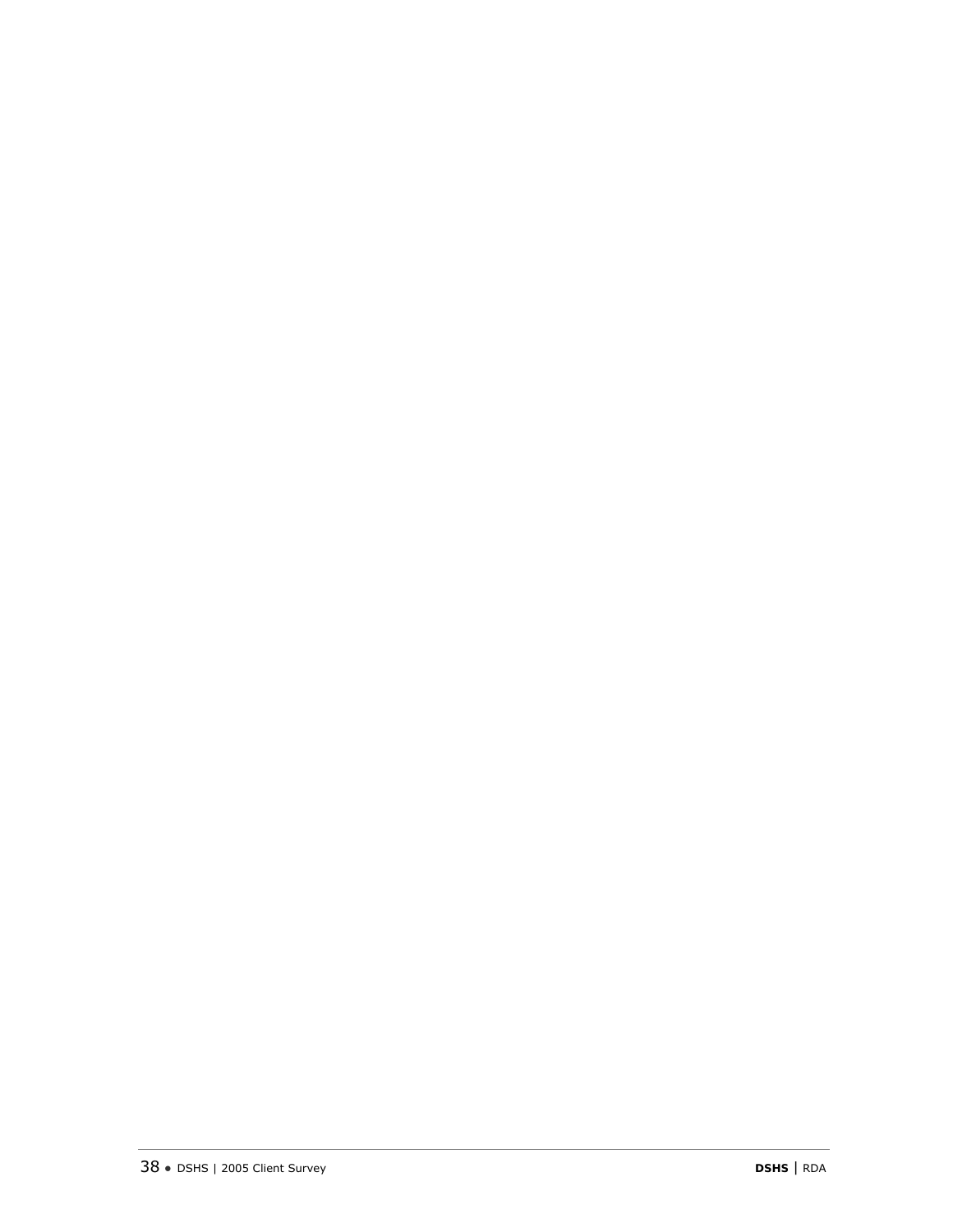Clients' responses were weighted according to each client's service profile (the specific combination of services that the client used), so that the final weighted sample reflects the service usage of all DSHS clients. This survey analysis used two different weighting schemes:

- 1. Using all survey respondents—used for all analyses looking only at 2005 survey data
- 2. Using all survey respondents except those selected from Child Support clients used for all comparisons with previous surveys (since previous surveys did not include clients chosen from the child support caseload)

### **Weighting Scheme 1 – Including Child Support**

The table below shows weighting for the combination of programs utilized in the left-hand column. For example, the highlighted row of the chart (AEM) shows that 48 clients in the completed sample used Aging and Disability, Economic, and Medical Services (4.2291% of the 1,136 completed surveys). In the total population of all DSHS clients in fiscal year 2004**<sup>1</sup>**, 17,927 (1.0649% of the total) used this combination of services. The responses of the 48 survey respondents were weighted by a factor of 0.2518. Thus, in the weighted sample 12.0865 of the 1,136 respondents utilized Aging and Adult services—comprising 1.0649% of the sample population. The proportion of clients with this service profile in the weighted sample equals the proportion with this service profile in the overall DSHS population.

| Programs      | SAMP_N         | SAMP_PC | $POP_N^1$ | POP_PC | <b>WT</b> | WT_N    | <b>PROGRAMS:</b><br>A: ADSA - Home & Comm,           |
|---------------|----------------|---------|-----------|--------|-----------|---------|------------------------------------------------------|
| A             | 2              | 0.1762  | 2602      | 0.1546 | 0.8771    | 1.7543  | Res                                                  |
| <b>ACEM</b>   | 3              | 0.2643  | 172       | 0.0102 | 0.0387    | 0.1160  | C: Children's<br>Administration                      |
| <b>ACEMZ</b>  | 3              | 0.2643  | 144       | 0.0086 | 0.0324    | 0.0971  | D: Developmental                                     |
| <b>ADEHM</b>  | 1              | 0.0881  | 339       | 0.0201 | 0.2286    | 0.2286  | <b>Disabilities</b><br>E: Economic Services          |
| <b>ADEHMV</b> | 2              | 0.1762  | 100       | 0.0059 | 0.0337    | 0.0674  | H: Mental Health                                     |
| <b>ADEM</b>   | $\overline{2}$ | 0.1762  | 1334      | 0.0792 | 0.4497    | 0.8994  | M: Medical Assistance<br>S: Alcohol & Substance      |
| <b>ADEMV</b>  | $\mathbf{1}$   | 0.0881  | 257       | 0.0153 | 0.1733    | 0.1733  | V: Vocational Rehabilitation                         |
| <b>ADEMZ</b>  | 1              | 0.0881  | 17        | 0.0010 | 0.0115    | 0.0115  | Z: Child Support                                     |
| <b>ADHM</b>   | 3              | 0.2643  | 501       | 0.0298 | 0.1126    | 0.3378  | SAMP_N: Number of                                    |
| <b>ADHMV</b>  | 2              | 0.1762  | 124       | 0.0074 | 0.0418    | 0.0836  | clients who completed<br>survey using this           |
| <b>ADM</b>    | 25             | 2.2026  | 3703      | 0.2200 | 0.0999    | 2.4966  | combination of programs                              |
| <b>ADMV</b>   | $\overline{4}$ | 0.3524  | 562       | 0.0334 | 0.0947    | 0.3789  | <b>SAMP_PC: Percentage of</b>                        |
| <b>AEHM</b>   | 12             | 1.0573  | 3744      | 0.2224 | 0.2104    | 2.5242  | the clients who completed                            |
| <b>AEHMS</b>  | 3              | 0.2643  | 204       | 0.0121 | 0.0458    | 0.1375  | the survey using this<br>combination of programs     |
| <b>AEHMV</b>  | $\mathbf{1}$   | 0.0881  | 150       | 0.0089 | 0.1011    | 0.1011  |                                                      |
| <b>AEM</b>    | 48             | 4.2291  | 17927     | 1.0649 | 0.2518    | 12.0865 | POP_N: Number of clients<br>in FY2004 using this     |
| <b>AEMV</b>   | $\overline{2}$ | 0.1762  | 286       | 0.0170 | 0.0964    | 0.1928  | combination                                          |
| AEMZ          | $\overline{4}$ | 0.3524  | 821       | 0.0488 | 0.1384    | 0.5535  | of programs                                          |
| AHM           | 11             | 0.9692  | 4898      | 0.2909 | 0.3002    | 3.3023  | POP_PC: Percentage of                                |
| AHMZ          | $\mathbf{1}$   | 0.0881  | 51        | 0.0030 | 0.0344    | 0.0344  | FY2004 clients using this<br>combination of programs |
| AM            | 53             | 4.6696  | 30994     | 1.8411 | 0.3943    | 20.8964 |                                                      |
| AMV           | 2              | 0.1762  | 154       | 0.0091 | 0.0519    | 0.1038  | WT: Weight to produce N<br>of 1,136 with program     |
| AMZ           | 3              | 0.2643  | 281       | 0.0167 | 0.0632    | 0.1895  | distribution equal to                                |
| C             | 33             | 2.9075  | 73065     | 4.3402 | 1.4928    | 49.2611 | population program<br>distribution (adjusted for     |
| <b>CDEHM</b>  | $\mathbf{1}$   | 0.0881  | 244       | 0.0145 | 0.1645    | 0.1645  | empty cells)                                         |
| <b>CDEM</b>   | 3              | 0.2643  | 990       | 0.0588 | 0.2225    | 0.6675  | WT_N: Number using this                              |
| <b>CDHM</b>   | 1              | 0.0881  | 347       | 0.0206 | 0.2340    | 0.2340  | combination of programs<br>after applying WT         |
| <b>CDM</b>    | 1              | 0.0881  | 1296      | 0.0770 | 0.8738    | 0.8738  |                                                      |
| <b>CE</b>     | 9              | 0.7930  | 4339      | 0.2577 | 0.3250    | 2.9254  |                                                      |
| <b>CEHM</b>   | 8              | 0.7048  | 7553      | 0.4487 | 0.6365    | 5.0923  |                                                      |
| <b>CEHMS</b>  | 2              | 0.1762  | 1205      | 0.0716 | 0.4062    | 0.8124  |                                                      |
| <b>CEHMSZ</b> | 5              | 0.4405  | 1005      | 0.0597 | 0.1355    | 0.6776  |                                                      |
| <b>CEHMV</b>  | $\overline{2}$ | 0.1762  | 150       | 0.0089 | 0.0506    | 0.1011  |                                                      |

**1** Includes the 99.7% of the DSHS population (including DCS clients) whose service profile was represented in the client survey sample.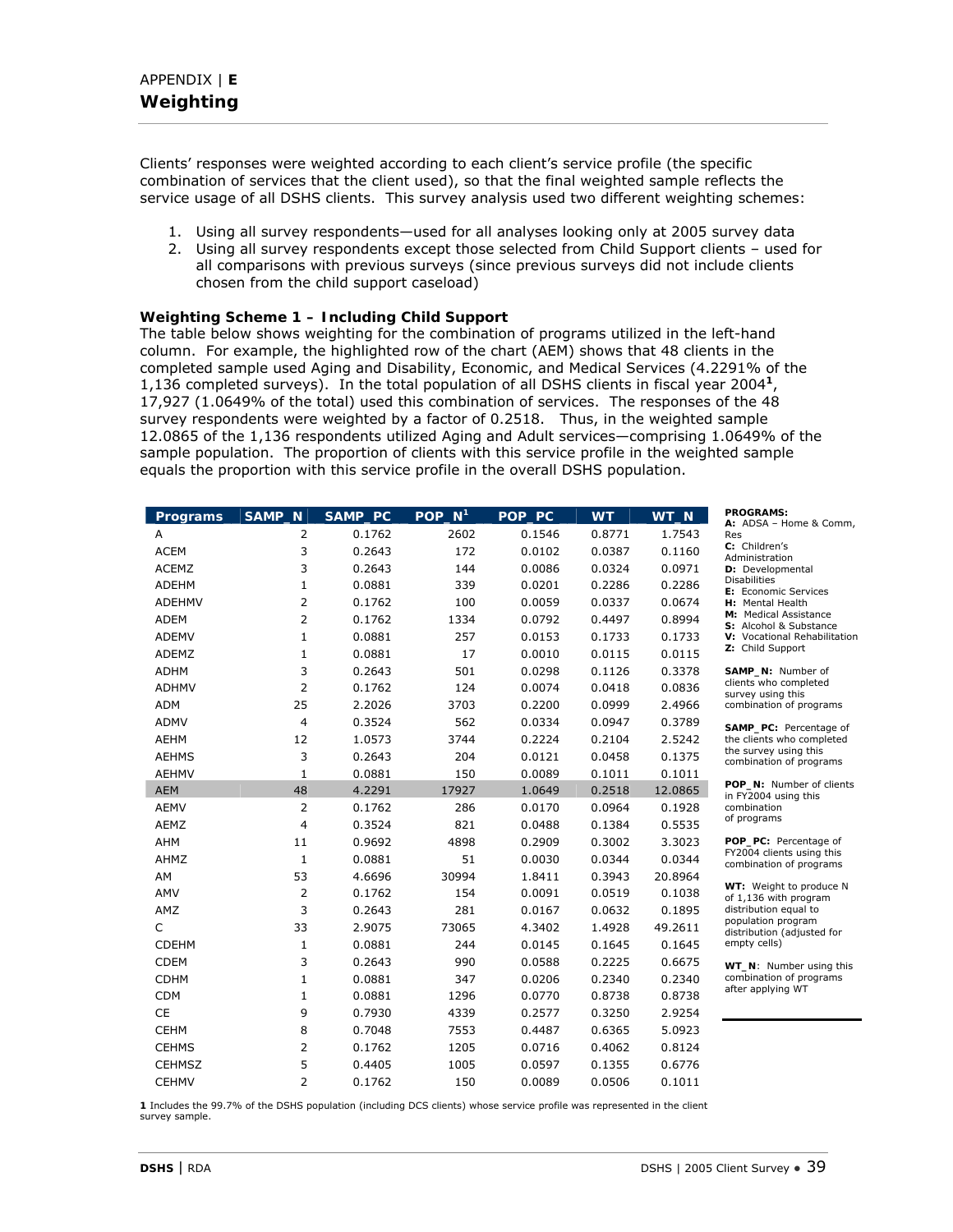| Programs      | SAMP_N                  | SAMP_PC | POP_N  | POP_PC  | <b>WT</b> | WT_N     |
|---------------|-------------------------|---------|--------|---------|-----------|----------|
| <b>CEHMVZ</b> | 1                       | 0.8810  | 143    | 0.0085  | 0.0964    | 0.0964   |
| <b>CEHMZ</b>  | 8                       | 0.7048  | 1987   | 0.1180  | 0.1675    | 1.3397   |
| <b>CEM</b>    | 17                      | 1.4978  | 43153  | 2.5634  | 1.7114    | 29.0941  |
| <b>CEMS</b>   | $\overline{7}$          | 0.6167  | 2340   | 0.1390  | 0.2254    | 1.5776   |
| CEMSZ         | 8                       | 0.7048  | 2319   | 0.1378  | 0.1954    | 1.5635   |
| <b>CEMV</b>   | $\mathbf 1$             | 0.0881  | 259    | 0.0154  | 0.1746    | 0.1746   |
| CEMVZ         | 3                       | 0.2643  | 255    | 0.0151  | 0.0573    | 0.1719   |
| CEMZ          | 28                      | 2.4670  | 11007  | 0.6538  | 0.2650    | 7.4210   |
| CEZ           | 3                       | 0.2643  | 2239   | 0.1330  | 0.5032    | 1.5096   |
| <b>CHM</b>    | 4                       | 0.3524  | 4722   | 0.2805  | 0.7959    | 3.1836   |
| <b>CHMS</b>   | $\overline{2}$          | 0.1762  | 609    | 0.0362  | 0.2053    | 0.4106   |
| <b>CHMSVZ</b> | $\mathbf 1$             | 0.0881  | 5      | 0.0003  | 0.0034    | 0.0034   |
| CHMZ          | $\mathbf 1$             | 0.0881  | 121    | 0.0072  | 0.0816    | 0.0816   |
| <b>CHSZ</b>   | $\mathbf 1$             | 0.0881  | 18     | 0.0011  | 0.0121    | 0.0121   |
| CHZ           | $\mathbf 1$             | 0.0881  | 101    | 0.0060  | 0.0681    | 0.0681   |
| CM            | 6                       | 0.5286  | 23373  | 1.3884  | 2.6264    | 15.7583  |
| CMSZ          | 3                       | 0.2643  | 126    | 0.0075  | 0.0283    | 0.0850   |
| CMZ           | $\overline{2}$          | 0.1762  | 1217   | 0.0723  | 0.4103    | 0.8205   |
| CSZ           | $\mathbf 1$             | 0.0881  | 115    | 0.0068  | 0.0775    | 0.0775   |
| ${\sf CV}$    | $\mathbf 1$             | 0.0881  | 145    | 0.0086  | 0.0978    | 0.0978   |
| CZ            | 16                      | 1.4097  | 6593   | 0.3916  | 0.2778    | 4.4451   |
| D             | 16                      | 1.4097  | 5999   | 0.3564  | 0.2528    | 4.0446   |
| <b>DEHM</b>   | 14                      | 1.2335  | 1071   | 0.0636  | 0.0516    | 0.7221   |
| <b>DEHMSV</b> | 2                       | 0.1762  | 14     | 0.0008  | 0.0047    | 0.0094   |
| DEM           | 25                      | 2.2026  | 5202   | 0.3090  | 0.1403    | 3.5072   |
| <b>DEMV</b>   | 6                       | 0.5286  | 533    | 0.0317  | 0.0599    | 0.3594   |
| <b>DEMVZ</b>  | $\mathbf 1$             | 0.0881  | 18     | 0.0011  | 0.0121    | 0.0121   |
| <b>DHM</b>    | $\mathbf 1$             | 0.0881  | 809    | 0.0481  | 0.5454    | 0.5454   |
| <b>DHMV</b>   | $\overline{\mathbf{4}}$ | 0.3524  | 99     | 0.0059  | 0.0167    | 0.0667   |
| DM            | 28                      | 2.4670  | 8972   | 0.5330  | 0.2160    | 6.0490   |
| <b>DMV</b>    | $\overline{7}$          | 0.6167  | 650    | 0.0386  | 0.0626    | 0.4382   |
| DV            | 3                       | 0.2643  | 246    | 0.0146  | 0.0553    | 0.1659   |
| DZ            | $\mathbf 1$             | 0.0881  | 28     | 0.0017  | 0.0189    | 0.0189   |
| E             | 28                      | 2.4670  | 118532 | 7.0410  | 2.8541    | 79.9154  |
| EH            | $\mathbf{1}$            | 0.0881  | 2010   | 0.1194  | 1.3552    | 1.3552   |
| EHM           | 45                      | 3.9648  | 30896  | 1.8353  | 0.4629    | 20.8304  |
| <b>EHMS</b>   | 19                      | 1.6740  | 5455   | 0.3240  | 0.1936    | 3.6778   |
| EHMSVZ        | $\overline{2}$          | 0.1762  | 100    | 0.0059  | 0.0337    | 0.0674   |
| <b>EHMSZ</b>  | 6                       | 0.5286  | 979    | 0.0582  | 0.1100    | 0.6601   |
| EHMV          | 14                      | 1.2335  | 2606   | 0.1548  | 0.1255    | 1.7570   |
| EHMVZ         | 1                       | 0.0881  | 460    | 0.0273  | 0.3101    | 0.3101   |
| EHMZ          | 9                       | 0.7930  | 5486   | 0.3259  | 0.4110    | 3.6987   |
| EHS           | $\mathbf 1$             | 0.0881  | 298    | 0.0177  | 0.2009    | 0.2009   |
| EHV           | 1                       | 0.0881  | 124    | 0.0074  | 0.0836    | 0.0836   |
| EHZ           | $\mathbf 1$             | 0.0881  | 206    | 0.0122  | 0.1389    | 0.1389   |
| EM            | 105                     | 9.2511  | 426483 | 25.3338 | 2.7385    | 287.5387 |
| EMS           | 25                      | 2.2026  | 11934  | 0.7089  | 0.3218    | 8.0460   |
| <b>EMSV</b>   | 3                       | 0.2643  | 674    | 0.0400  | 0.1515    | 0.4544   |
| <b>EMSVZ</b>  | 2                       | 0.1762  | 125    | 0.0074  | 0.0421    | 0.0843   |
| <b>EMSZ</b>   | 12                      | 1.0573  | 3103   | 0.1843  | 0.1743    | 2.0921   |
| EMV           | 17                      | 1.4978  | 4504   | 0.2675  | 0.1786    | 3.0366   |
| EMVZ          | 6                       | 0.5286  | 1135   | 0.0674  | 0.1275    | 0.7652   |
| EMZ           | 40                      | 3.5242  | 63282  | 3.7591  | 1.0666    | 42.6653  |
| <b>ES</b>     | 4                       | 0.3524  | 2719   | 0.1615  | 0.4583    | 1.8332   |
| ESZ           | 3                       | 0.2643  | 203    | 0.0121  | 0.0456    | 0.1369   |
| EV            | 8                       | 0.7048  | 1668   | 0.0991  | 0.1406    | 1.1246   |

**Weighting Scheme 1 – Including Clients Chosen from Child Support** Continued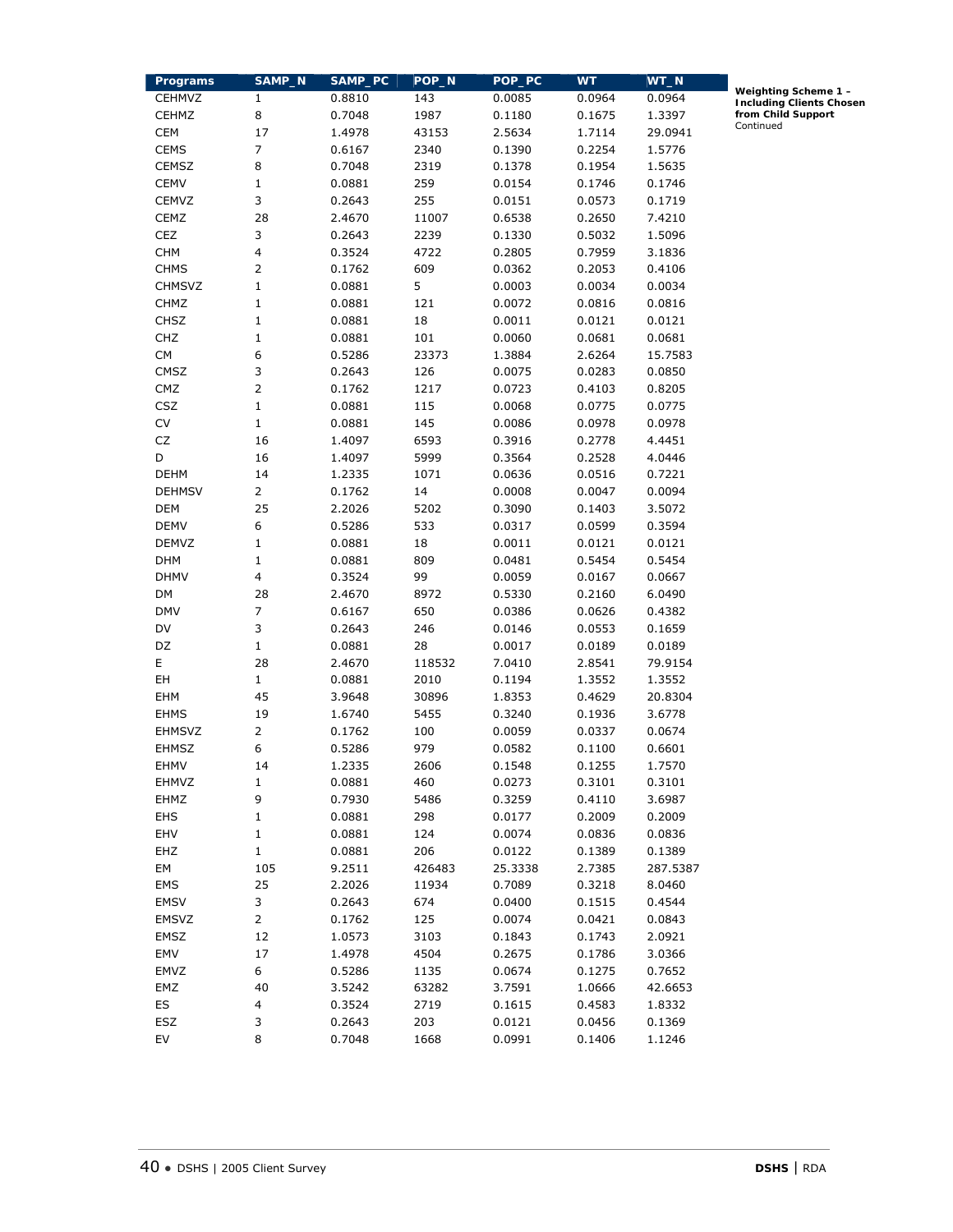|             | SAMP_N         | SAMP_PC | POP_N       | POP PC  | <b>WT</b> | $WT_N$   |
|-------------|----------------|---------|-------------|---------|-----------|----------|
| <b>EVZ</b>  | 3              | 0.2643  | 155         | 0.0092  | 0.0348    | 0.1045   |
| EZ          | 14             | 1.2335  | 18643       | 1.1074  | 0.8978    | 12.5693  |
| H           | $\overline{2}$ | 0.1762  | 18522       | 1.1002  | 6.2439    | 12.4877  |
| HM          | 14             | 1.2335  | 13375       | 0.7945  | 0.6441    | 9.0175   |
| <b>HMS</b>  | 2              | 0.1762  | 1097        | 0.0652  | 0.3698    | 0.7396   |
| <b>HMSV</b> | $\mathbf 1$    | 0.0881  | 50          | 0.0030  | 0.0337    | 0.0337   |
| <b>HMV</b>  | $\overline{2}$ | 0.1762  | 626         | 0.0372  | 0.2110    | 0.4221   |
| <b>HV</b>   | 1              | 0.0881  | 281         | 0.0167  | 0.1895    | 0.1895   |
| <b>HVZ</b>  | 1              | 0.0881  | 12          | 0.0007  | 0.0081    | 0.0081   |
| M           | 133            | 11.7181 | 465330      | 27.6414 | 2.3589    | 313.7297 |
| MS          | 6              | 0.5286  | 4271        | 0.2537  | 0.4799    | 2.8795   |
| <b>MSV</b>  | 80             | 0.0047  | 0.004752135 | 1.0000  | 0.0881    | 0.0539   |
| <b>MSZ</b>  | 1              | 0.0881  | 285         | 0.0169  | 0.1921    | 0.1921   |
| MV          | 4              | 0.3524  | 1705        | 0.1013  | 0.2874    | 1.1495   |
| MZ          | 6              | 0.5286  | 13321       | 0.7913  | 1.4969    | 8.9811   |
| S           | 19             | 1.6740  | 13108       | 0.7786  | 0.4651    | 8.8375   |
| <b>SZ</b>   | $\mathbf{1}$   | 0.0881  | 350         | 0.0208  | 0.2360    | 0.2360   |
| V           | 31             | 2.7313  | 8537        | 0.5071  | 0.1857    | 5.7557   |
| VZ          | $\overline{4}$ | 0.3524  | 374         | 0.0222  | 0.0630    | 0.2522   |
| Ζ           | 59             | 5.1982  | 156303      | 9.2847  | 1.7861    | 105.3809 |

### **Weighting Scheme 2 – Without Clients Selected from Child Support.**

This weighting scheme is used for any analyses that compare the current survey to previous surveys (which did not include any clients selected from the child support caseload).

| Programs      | SAMP_N         | SAMP_PC | $POP_N^2$ | POP PC | <b>WT</b> | WT_N    |
|---------------|----------------|---------|-----------|--------|-----------|---------|
| Α             | 2              | 0.1942  | 2612      | 0.1705 | 0.8781    | 1.7561  |
| <b>ACEM</b>   | 6              | 0.5825  | 316       | 0.0206 | 0.0354    | 0.2125  |
| <b>ADEHM</b>  | 1              | 0.0971  | 343       | 0.0224 | 0.2306    | 0.2306  |
| <b>ADEHMV</b> | 2              | 0.1942  | 101       | 0.0066 | 0.0340    | 0.0679  |
| ADEM          | 3              | 0.2913  | 1351      | 0.0882 | 0.3028    | 0.9083  |
| <b>ADEMV</b>  | 1              | 0.0971  | 261       | 0.0170 | 0.1755    | 0.1755  |
| <b>ADHM</b>   | 3              | 0.2913  | 504       | 0.0329 | 0.1130    | 0.3389  |
| <b>ADHMV</b>  | 2              | 0.1942  | 124       | 0.0081 | 0.0417    | 0.0834  |
| ADM           | 25             | 2.4272  | 3716      | 0.2426 | 0.0999    | 2.4984  |
| <b>ADMV</b>   | 4              | 0.3883  | 565       | 0.0369 | 0.0950    | 0.3799  |
| <b>AEHM</b>   | 12             | 1.1650  | 3956      | 0.2582 | 0.2216    | 2.6597  |
| <b>AEHMS</b>  | 3              | 0.2913  | 218       | 0.0142 | 0.0489    | 0.1466  |
| <b>AEHMV</b>  | $\mathbf{1}$   | 0.0971  | 173       | 0.0113 | 0.1163    | 0.1163  |
| AEM           | 51             | 4.9515  | 18748     | 1.2238 | 0.2472    | 12.6048 |
| <b>AEMV</b>   | $\overline{2}$ | 0.1942  | 314       | 0.0205 | 0.1056    | 0.2111  |
| AHM           | 12             | 1.1650  | 4949      | 0.3230 | 0.2773    | 3.3273  |
| AM            | 55             | 5.3398  | 31275     | 2.0415 | 0.3823    | 21.0270 |
| AMV           | $\overline{2}$ | 0.1942  | 160       | 0.0104 | 0.0538    | 0.1076  |
| C             | 48             | 4.6602  | 79658     | 5.1996 | 1.1158    | 53.5561 |
| <b>CDEHM</b>  | 1              | 0.0971  | 264       | 0.0172 | 0.1775    | 0.1775  |
| <b>CDEM</b>   | 3              | 0.2913  | 1054      | 0.0688 | 0.2362    | 0.7086  |
| <b>CDHM</b>   | 1              | 0.0971  | 347       | 0.0227 | 0.2333    | 0.2333  |
| <b>CDM</b>    | 1              | 0.0971  | 1303      | 0.0851 | 0.8760    | 0.8760  |
| <b>CE</b>     | 11             | 1.0680  | 6578      | 0.4294 | 0.4021    | 4.4226  |
| <b>CEHM</b>   | 16             | 1.5534  | 9540      | 0.6227 | 0.4009    | 6.4140  |
| <b>CEHMS</b>  | 7              | 0.6796  | 2210      | 0.1443 | 0.2123    | 1.4858  |
| <b>CEHMV</b>  | 3              | 0.2913  | 293       | 0.0191 | 0.0657    | 0.1970  |
| <b>CEM</b>    | 43             | 4.1748  | 54160     | 3.5353 | 0.8468    | 36.4131 |

**Weighting Scheme 1 – Including Clients Chosen from Child** 

**Support Continued** 

**PROGRAMS: A:** ADSA – Home & Comm, Res **C:** Children's Administration **D:** Developmental **Disabilities E:** Economic Services **H:** Mental Health **M:** Medical Assistance **S:** Alcohol & Substance **V:** Vocational Rehabilitation **SAMP\_N:** Number of clients who completed survey using this combination of programs **SAMP\_PC:** Percentage of the clients who completed the survey using this combination of programs **POP\_N:** Number of clients in FY2004 using this combination of programs **POP\_PC:** Percentage of<br>FY2004 clients using this<br>combination of programs **WT:** Weight to produce N of 1,136 with program distribution equal to population program distribution (Adjusted for empty cells) **WT\_N**: Number using this combination of programs after applying WT

**2** Includes the 99.5% of the DSHS population (not including DCS clients) whose service profile was represented in the client survey sample.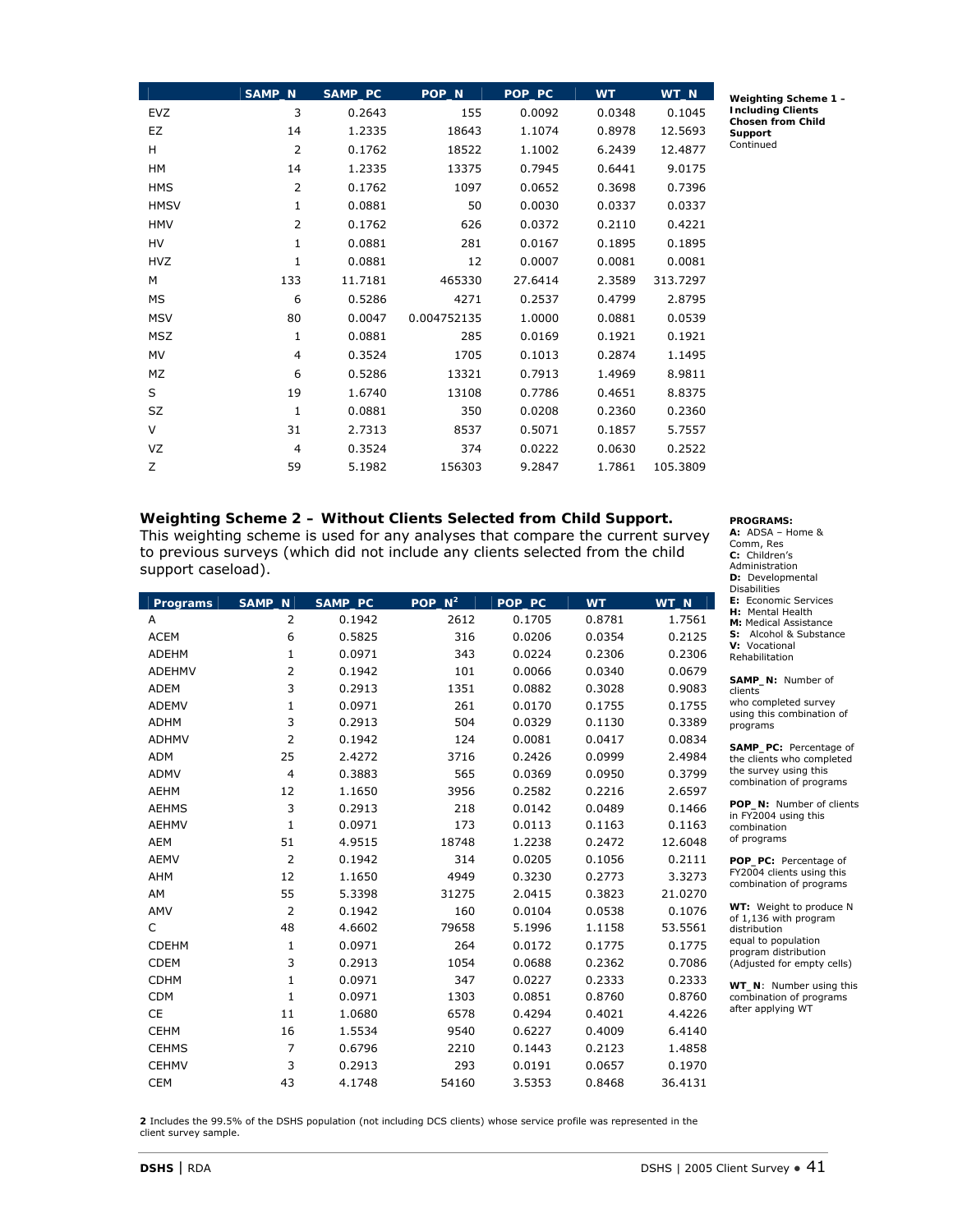| Programs      | SAMP_N         | SAMP_PC | POP_N  | POP_PC  | <b>WT</b> | WT_N     |
|---------------|----------------|---------|--------|---------|-----------|----------|
| <b>CEMS</b>   | 14             | 1.3592  | 4659   | 0.3041  | 0.2237    | 3.1324   |
| <b>CEMV</b>   | 3              | 0.2913  | 514    | 0.0336  | 0.1152    | 0.3456   |
| <b>CH</b>     | $\mathbf 1$    | 0.0971  | 911    | 0.0595  | 0.6125    | 0.6125   |
| <b>CHM</b>    | 5              | 0.4854  | 4843   | 0.3161  | 0.6512    | 3.2561   |
| CHMS          | $\overline{2}$ | 0.1942  | 653    | 0.0426  | 0.2195    | 0.4390   |
| <b>CHMSV</b>  | $\mathbf 1$    | 0.0971  | 8      | 0.0005  | 0.0054    | 0.0054   |
| CEHMZ         | 8              | 0.7048  | 1987   | 0.1180  | 0.1675    | 1.3397   |
| <b>CHS</b>    | $\mathbf{1}$   | 0.0971  | 106    | 0.0069  | 0.0713    | 0.0713   |
| <b>CM</b>     | 8              | 0.7767  | 24590  | 1.6051  | 2.0666    | 16.5325  |
| <b>CMS</b>    | 3              | 0.2913  | 933    | 0.0609  | 0.2091    | 0.6273   |
| CS            | $\mathbf{1}$   | 0.0971  | 795    | 0.0519  | 0.5345    | 0.5345   |
| CV            | $\mathbf 1$    | 0.0971  | 178    | 0.0116  | 0.1197    | 0.1197   |
| D             | 17             | 1.6505  | 6027   | 0.3934  | 0.2384    | 4.0521   |
| <b>DEHM</b>   | 14             | 1.3592  | 1097   | 0.0716  | 0.0527    | 0.7375   |
| <b>DEHMSV</b> |                | 0.1942  | 15     | 0.0010  | 0.0050    | 0.0101   |
| <b>DEM</b>    | 25             | 2.4272  | 5288   | 0.3452  | 0.1422    | 3.5553   |
| <b>DEMV</b>   | 7              | 0.6796  | 551    | 0.0360  | 0.0529    | 0.3705   |
| <b>DHM</b>    | $\mathbf{1}$   | 0.0971  | 812    | 0.0530  | 0.5459    | 0.5459   |
| <b>DHMV</b>   | 4              | 0.3883  | 100    | 0.0065  | 0.0168    | 0.0672   |
| DM            | 28             | 2.7184  | 8996   | 0.5872  | 0.2160    | 6.0482   |
| <b>DMV</b>    | 7              | 0.6796  | 656    | 0.0428  | 0.0630    | 0.4410   |
| DV            | 3              | 0.2913  | 246    | 0.0161  | 0.0551    | 0.1654   |
| E             | 35             | 3.3981  | 137175 | 8.9540  | 2.6350    | 92.2263  |
| EH            | $\mathbf{1}$   | 0.0971  | 2216   | 0.1446  | 1.4899    | 1.4899   |
| EHM           | 54             | 5.2427  | 36382  | 2.3748  | 0.4530    | 24.4605  |
| <b>EHMS</b>   | 24             | 2.3301  | 6434   | 0.4200  | 0.1802    | 4.3257   |
| <b>EHMSV</b>  | $\overline{2}$ | 0.1942  | 711    | 0.0464  | 0.2390    | 0.4780   |
| EHMV          | 15             | 1.4563  | 3066   | 0.2001  | 0.1374    | 2.0614   |
| <b>EHS</b>    | $\mathbf{1}$   | 0.0971  | 316    | 0.0206  | 0.2125    | 0.2125   |
| EHV           | $\mathbf 1$    | 0.0971  | 132    | 0.0086  | 0.0887    | 0.0887   |
| EM            | 120            | 11.6505 | 489765 | 31.9691 | 2.7440    | 329.2815 |
| EMS           | 36             | 3.4951  | 15037  | 0.9815  | 0.2808    | 10.1098  |
| <b>EMSV</b>   | 5              | 0.4854  | 799    | 0.0522  | 0.1074    | 0.5372   |
| EMV           | 23             | 2.2330  | 5639   | 0.3681  | 0.1648    | 3.7912   |
| ES            | 6              | 0.5825  | 2922   | 0.1907  | 0.3274    | 1.9645   |
| EV            | 11             | 1.0680  | 1823   | 0.1190  | 0.1114    | 1.2256   |
| Н             | $\overline{2}$ | 0.1942  | 19023  | 1.2417  | 6.3948    | 12.7896  |
| HM            | 14             | 1.3592  | 13824  | 0.9024  | 0.6639    | 9.2942   |
| <b>HMS</b>    |                | 0.1942  | 1144   | 0.0747  | 0.3846    | 0.7691   |
| <b>HMSV</b>   | $\mathbf 1$    | 0.0971  | 55     | 0.0036  | 0.0370    | 0.0370   |
| HMV           | 2              | 0.1942  | 661    | 0.0431  | 0.2222    | 0.4444   |
| HV            | 2              | 0.1942  | 293    | 0.0191  | 0.0985    | 0.1970   |
| М             | 137            | 13.3010 | 478651 | 31.2436 | 2.3490    | 321.8093 |
| MS            | 7              | 0.6796  | 4556   | 0.2974  | 0.4376    | 3.0631   |
| <b>MSV</b>    | $\mathbf 1$    | 0.0971  | 84     | 0.0055  | 0.0565    | 0.0565   |
| MV            | 4              | 0.3883  | 1848   | 0.1206  | 0.3106    | 1.2425   |
| S             | 20             | 1.9417  | 13458  | 0.8785  | 0.4524    | 9.0482   |
| V             | 35             | 3.3981  | 8911   | 0.5817  | 0.1712    | 5.9911   |

**Weighting Scheme 2 – Without Clients Chosen from Child Support** Continued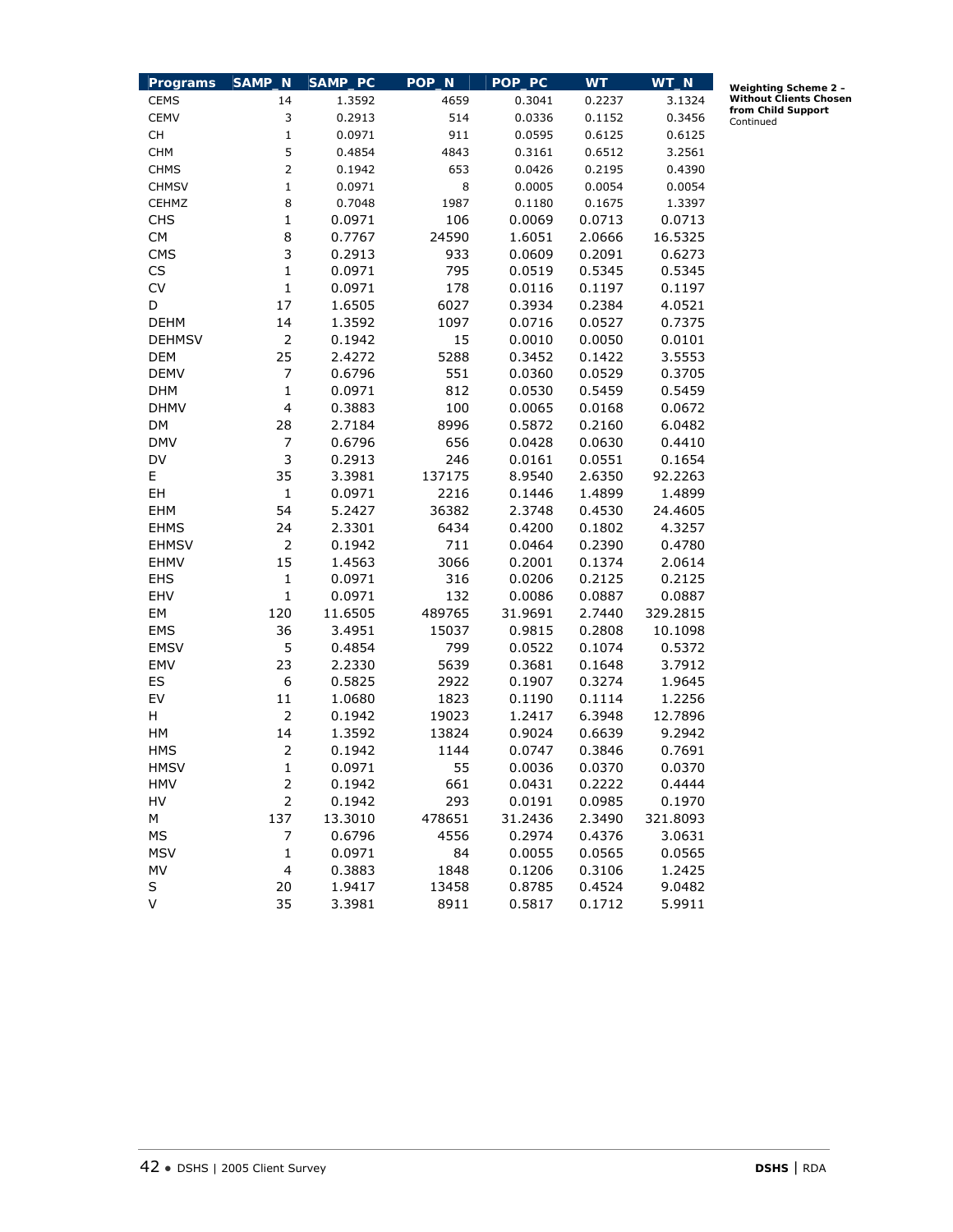

Photo by Lloyd Wolf for the U.S. Census Bureau Responses by Client Sub-Group **APPENDIX F**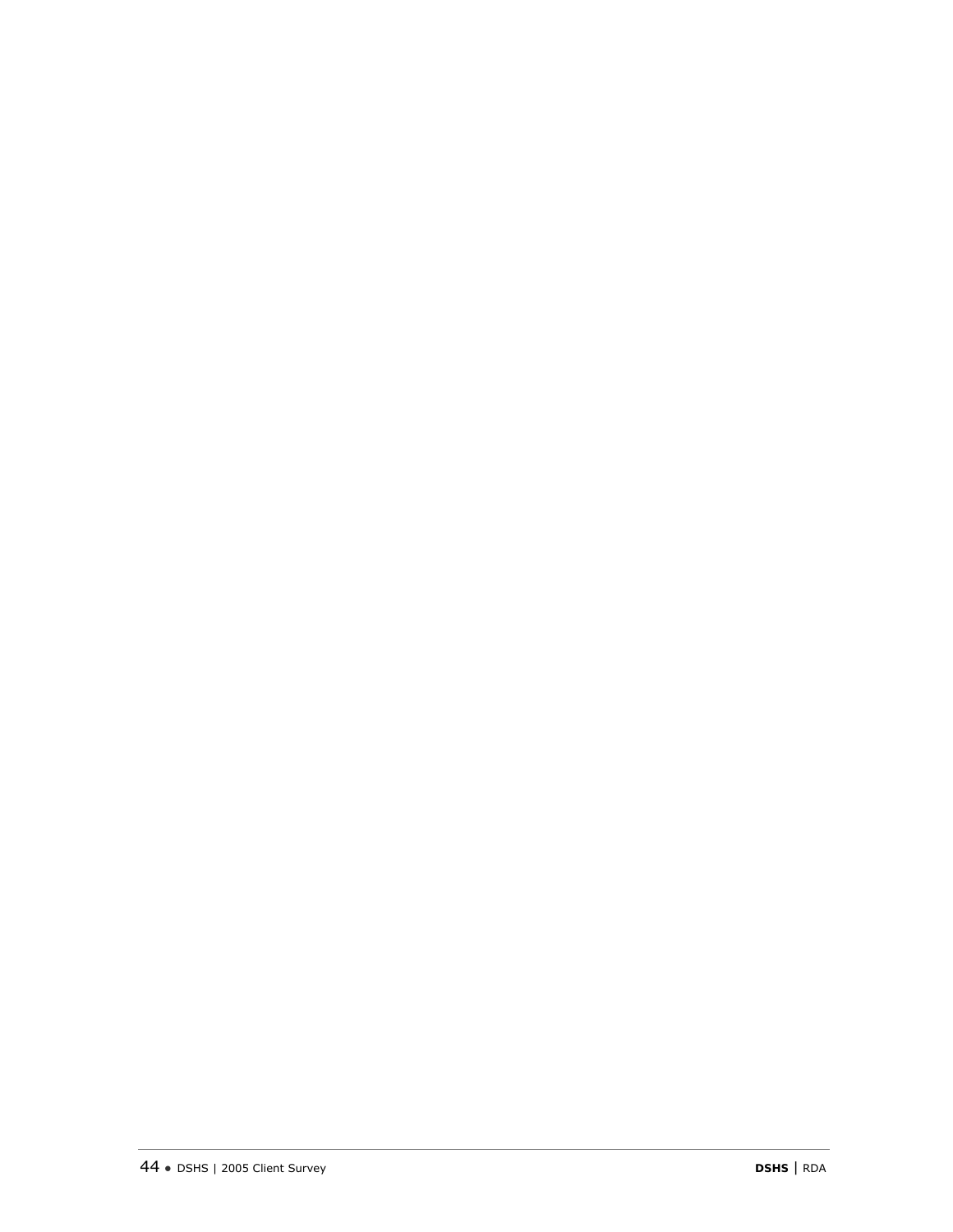### APPENDIX | **F Responses by Client Sub-Group (includes Child Support clients)**

|                                                                        |      | <b>Client Gender</b> |       | <b>Client Age</b> | Race Ethnicity |                   |          | <b>Race Differences</b> |        |        |
|------------------------------------------------------------------------|------|----------------------|-------|-------------------|----------------|-------------------|----------|-------------------------|--------|--------|
|                                                                        | Male | Female               | Adult | Child             | White          | Other<br>Minority | Hispanic | $C-O$                   | C-H    | O-H    |
| <b>QUALITY</b>                                                         |      |                      |       |                   |                |                   |          |                         |        |        |
| Overall, DSHS program<br>services have helped me and<br>my family      | 92%  | 90%                  | 88%   | 96%*              | 92%            | 89%               | 93%      |                         |        |        |
| DSHS does good work                                                    | 85%  | 85%                  | 83%   | 89%               | 86%            | 80%               | 91%      |                         |        | $\ast$ |
| My DSHS program does good<br>work                                      | 84%  | 86%                  | 84%   | 88%               | 86%            | 80%               | 89%      |                         |        | $\ast$ |
| I am satisfied with DSHS<br>program services                           | 78%  | 81%                  | 78%   | 83%               | 79%            | 73%               | 91%      |                         | $\ast$ | $\ast$ |
| <b>STAFF</b>                                                           |      |                      |       |                   |                |                   |          |                         |        |        |
| Staff treated us with courtesy<br>and respect                          | 86%  | 89%                  | 87%   | 88%               | 89%            | 81%               | 90%      | $\ast$                  |        |        |
| Staff listened to what we have<br>to say                               | 86%  | 88%                  | 87%   | 87%               | 88%            | 80%               | 90%      | $\ast$                  |        | $\ast$ |
| Staff understood our needs                                             | 83%  | 86%                  | 83%   | 88%*              | 86%            | 76%               | 90%      | $\ast$                  |        |        |
| <b>ACCESS</b>                                                          |      |                      |       |                   |                |                   |          |                         |        |        |
| The DSHS program offices are<br>open at times that are good<br>for us  | 90%  | 89%                  | 88%   | 91%               | 89%            | 91%               | 88%      |                         |        |        |
| It's easy to get to the DSHS<br>program                                | 86%  | 87%                  | 85%   | 89%               | 86%            | 81%               | 94%      |                         |        | $\ast$ |
| We got services as quickly as<br>we needed                             | 79%  | 79%                  | 75%   | 85%*              | 81%            | 74%               | 80%      |                         |        |        |
| It's easy to get to the DSHS<br>program                                | 71%  | 72%                  | 70%   | 74%               | 71%            | 64%               | 79%      |                         |        | $\ast$ |
| My DSHS program returned<br>calls within 24 hours                      | 68%  | 74%                  | 68%   | 76%*              | 74%            | 65%               | 70%      | $\ast$                  |        |        |
| <b>INFORMATION</b>                                                     |      |                      |       |                   |                |                   |          |                         |        | $\ast$ |
| Program staff explained things<br>clearly                              | 82%  | 82%                  | 80%   | 87%*              | 82%            | 77%               | 90%      |                         | $\ast$ | $\ast$ |
| It was easy to get the facts<br>we needed about services               | 76%  | 73%                  | 73%   | 76%               | 75%            | 63%               | 85%      | $\ast$                  | $\ast$ | $\ast$ |
| I know what DSHS program<br>services there are for me and<br>my family | 75%  | 79%                  | 76%   | 80%               | 80%            | 60%               | 87%      | $\ast$                  |        | $\ast$ |
| <b>CLIENT INVOLVEMENT</b>                                              |      |                      |       |                   |                |                   |          |                         |        |        |
| We helped make plans and<br>goals about services                       | 67%  | 73%                  | 67%   | 75%*              | 71%            | 65%               | 74%      |                         |        |        |
| We were involved in making<br>choices about services                   | 71%  | 77%                  | 71%   | 77%               | 75%            | 67%               | 77%      |                         |        |        |
| <b>COORDINATION</b>                                                    |      |                      |       |                   |                |                   |          |                         |        |        |
| DSHS makes sure our<br>services work well together                     | 75%  | 73%                  | 76%   | 60%               | 74%            | 76%               | 68%      |                         |        |        |
| Someone helps us with<br>services from all programs                    | 79%  | 72%                  | 75%   | 70%               | 75%            | 71%               | 74%      |                         |        |        |

\* Statistically Significant Difference (p.<.05)

### **Summary of Client Sub-Group Trends**

**By Gender** – No statistically significant differences.

\_\_\_\_\_\_\_\_\_\_\_\_\_\_\_\_\_\_\_\_\_\_\_

**By Client Age** – On several questions, children's guardians reported more satisfaction than did adult respondents.

**By Race/Ethnicity** – Hispanic clients were generally most satisfied, followed by Caucasian clients. Other minority clients tended to be less satisfied.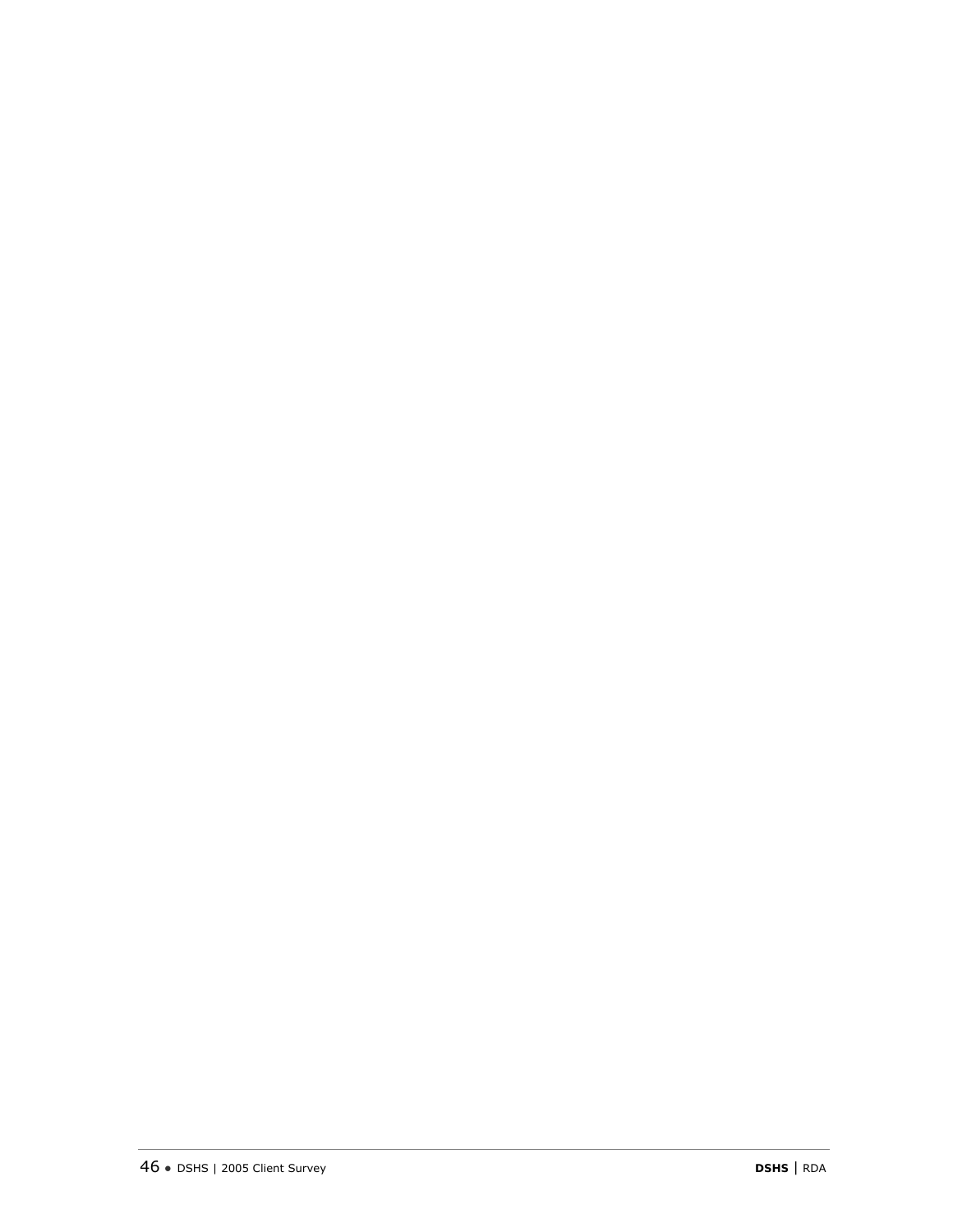

Photo by Lloyd Wolf for the U.S. Census Bureau **APPENDIX G** Responses by Program Sub-Group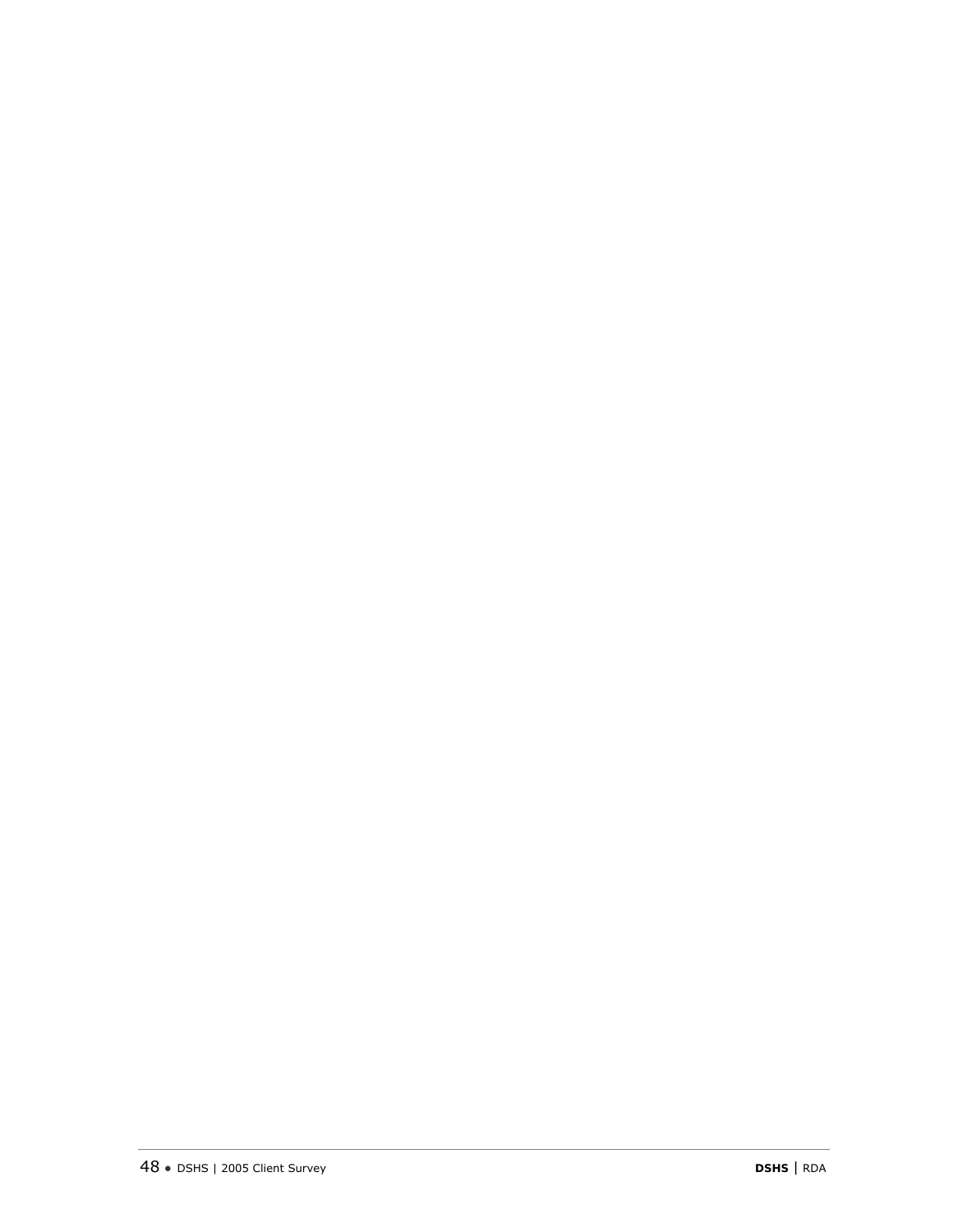### APPENDIX | **G Responses by Program Sub-Group (includes Child Support clients)**

|                                                                        |        | <b>Completed By</b> |     | <b>Mandatory</b> |        | <b>Number Programs Used</b> |      |         | <b>Differences</b> |         |
|------------------------------------------------------------------------|--------|---------------------|-----|------------------|--------|-----------------------------|------|---------|--------------------|---------|
|                                                                        | Client | Other**             | Yes | No               | 1 prgm | 2 prgms                     | $3+$ | $1 - 2$ | $1 - 3$            | $2 - 3$ |
| <b>QUALITY</b>                                                         |        |                     |     |                  |        |                             |      |         |                    |         |
| Overall, DSHS program<br>services have helped me<br>and my family      | 88%    | 95%*                |     | 76% 93%*         | 94%    | 93%                         | 87%  |         | $\ast$             | $\ast$  |
| DSHS does good work                                                    | 84%    | 87%                 |     | 65% 88%*         | 89%    | 86%                         | 79%  |         | $\ast$             |         |
| My DSHS program does<br>good work                                      | 85%    | 86%                 |     | 67% 88%*         | 89%    | 85%                         | 84%  |         |                    |         |
| I am satisfied with DSHS<br>program services                           | 77%    | 84%*                |     | 65% 82%*         | 84%    | 79%                         | 76%  |         | $\ast$             |         |
| <b>STAFF</b>                                                           |        |                     |     |                  |        |                             |      |         |                    |         |
| Staff treated us with<br>courtesy and respect                          | 88%    | 87%                 |     | 74% 89%*         | 91%    | 85%                         | 85%  | $\ast$  | $\ast$             |         |
| Staff listened to what we<br>have to say                               | 89%    | 85%                 |     | 70% 89%*         | 92%    | 82%                         | 83%  |         | ×                  |         |
| Staff understood our needs                                             | 85%    | 85%                 |     | 73%* 87%*        | 91%    | 78%                         | 81%  | $\ast$  | $\ast$             |         |
| <b>ACCESS</b>                                                          |        |                     |     |                  |        |                             |      |         |                    |         |
| The DSHS program offices<br>are open at times that are<br>good for us  | 88%    | 90%                 | 82% | $90\%*$          | 91%    | 90%                         | 87%  |         |                    |         |
| It's easy to get to the DSHS<br>program                                | 86%    | 87%                 | 83% | 87%              | 90%    | 86%                         | 82%  |         | $\ast$             |         |
| We got services as quickly<br>as we needed                             | 75%    | $84%$ *             | 61% | $81%$ *          | 85%    | 77%                         | 73%  | $\ast$  |                    |         |
| It's easy to get to the DSHS<br>program                                | 68%    | 75%*                | 63% | 72%              | 75%    | 70%                         | 69%  |         |                    |         |
| My DSHS program returned<br>calls within 24 hours                      | 67%    | 76%*                |     | 57% 73%*         | 76%    | 68%                         | 69%  |         |                    |         |
| <b>INFORMATION</b>                                                     |        |                     |     |                  |        |                             |      |         |                    |         |
| Program staff explained<br>things clearly                              | 81%    | 84%                 |     | 72% 84%*         | 86%    | 79%                         | 82%  | $\ast$  |                    |         |
| It was easy to get the facts<br>we needed about services               | 73%    | 77%                 | 73% | 75%              | 80%    | 68%                         | 76%  | $\ast$  |                    | ж       |
| I know what DSHS program<br>services there are for me<br>and my family | 76%    | 79%                 | 73% | 78%              | 82%    | 71%                         | 78%  | $\ast$  |                    |         |
| <b>CLIENT INVOLVEMENT</b>                                              |        |                     |     |                  |        |                             |      |         |                    |         |
| We helped make plans and<br>goals about services                       | 67%    | 73%                 | 63% | 72%              | 75%    | 64%                         | 75%  | ÷       |                    |         |
| We were involved in making<br>choices about services                   | 70%    | 77%                 |     | 60% 76%*         | 80%    | 67%                         | 74%  | ×       |                    |         |
| <b>COORDINATION</b>                                                    |        |                     |     |                  |        |                             |      |         |                    |         |
| DSHS makes sure our<br>services work well together                     | 77%    | 66%                 | 67% | 76%              |        | 75%                         | 73%  |         |                    |         |
| Someone helps us with<br>services from all programs                    | 73%    | 77%                 | 77% | 73%              |        | 73%                         | 75%  |         |                    |         |

\* Statistically Significant Difference (p.<.05)

\*\* Client Representative

### $\overline{\phantom{a}}$  , where  $\overline{\phantom{a}}$  , where  $\overline{\phantom{a}}$  , where  $\overline{\phantom{a}}$ **Summary of Client Sub-Group Trends**

**By Status of Respondent** – In general, those who responded on behalf of children or incapacitated clients were more satisfied with access and specific program services than were client respondents.

**By Nature of Program** – Participants in voluntary (rather than mandatory) programs were more likely to indicate satisfaction on all questions concerning quality and staff.

**By Number of Programs** – In general, those who participated in only one DSHS program were more satisfied than those participating in two or more programs.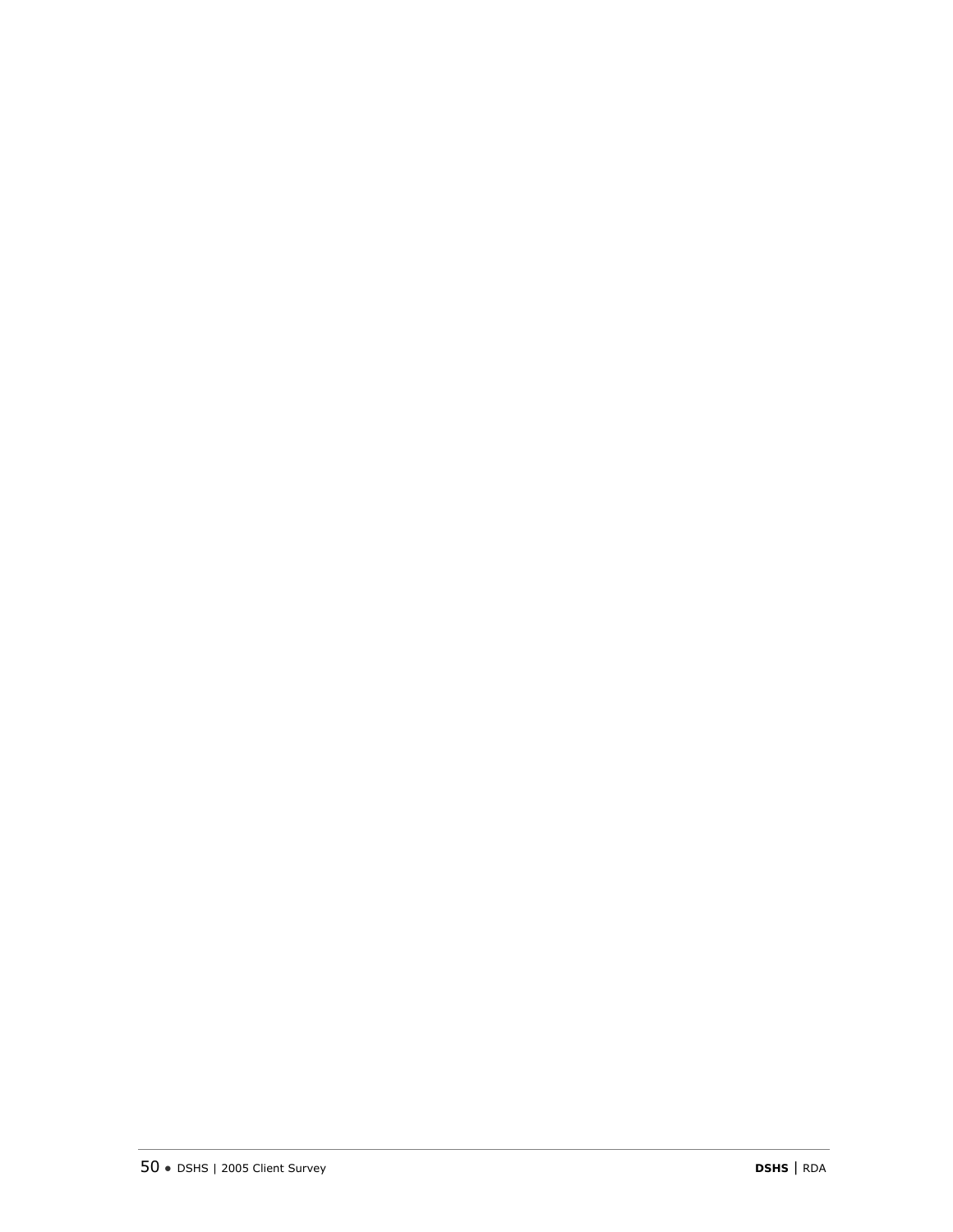

**APPENDIX H**

Themes from Narrative Questions: Detail and Glossary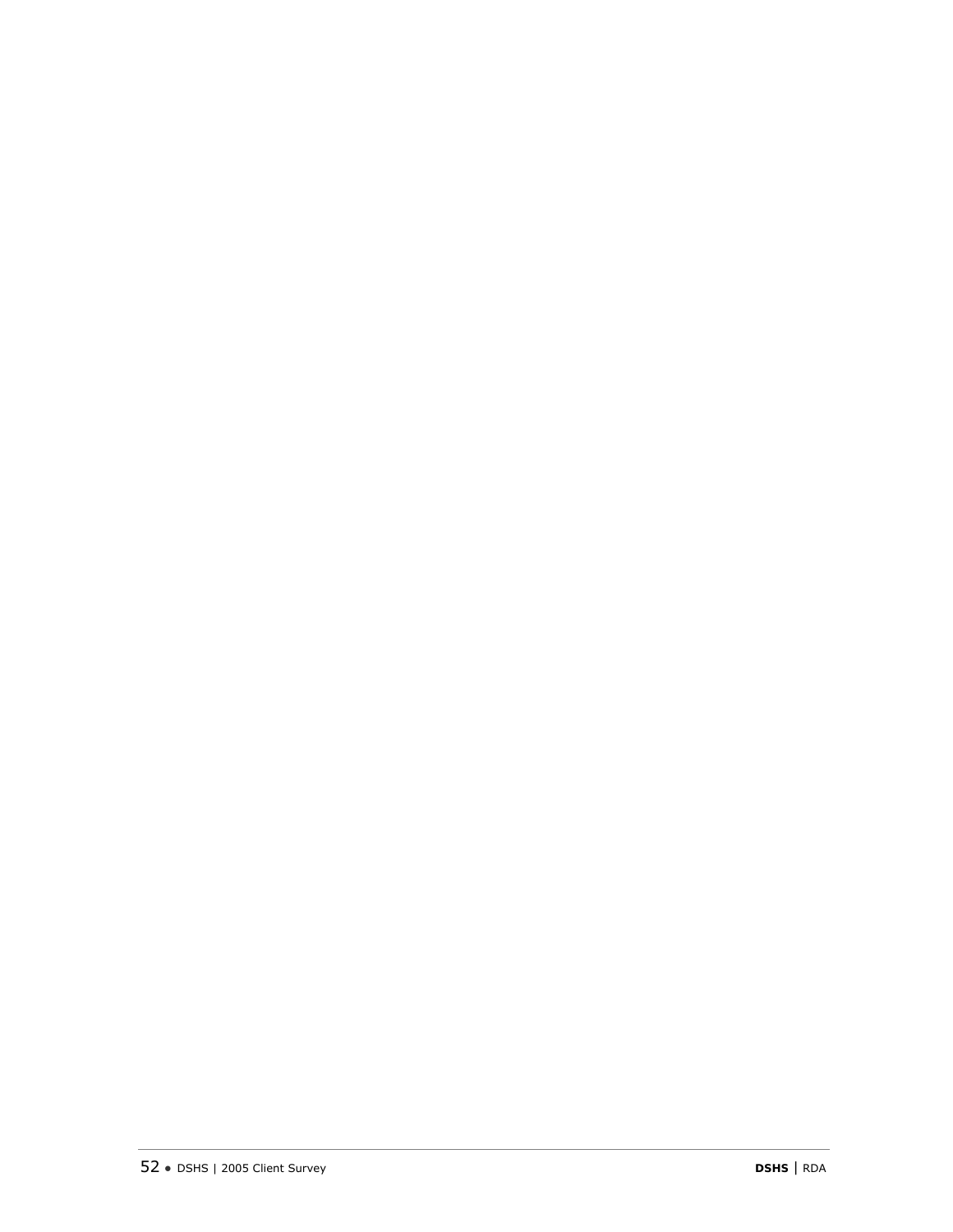### APPENDIX | **H Number of Positive, Negative, or Neutral Comments by Topic**

| <b>Needs Work</b>                          | <b>Good Work</b> |
|--------------------------------------------|------------------|
|                                            |                  |
| <b>PROGRAMS &amp; PROCESSES</b>            |                  |
| <b>DSHS Helped</b>                         | 664              |
| DSHS Didn't Help<br>113                    |                  |
| <b>DSHS Process</b><br>180<br>120          |                  |
| Specific Program/Process<br>227<br>206     |                  |
| <b>DSHS STAFF</b>                          |                  |
| 114<br><b>Staff Courtesy</b><br>171        |                  |
| <b>Other Staff Comments</b><br>46<br>$115$ |                  |
| Specific Staff Member<br>6                 |                  |
| <b>RESOURCES</b>                           |                  |
| More Programs<br>44                        |                  |
| 96<br>More Benefits                        |                  |
| More Health Benefits<br>59                 |                  |
| 42<br>More Health Providers                |                  |
| More DSHS Staff<br>77                      |                  |
| <b>COMMUNICATION</b>                       |                  |
| 58<br>Phone Access<br>34                   |                  |
| 91<br>Information<br>48                    |                  |
| 11<br>1 Language Services                  |                  |

### **Response Glossary – Responses to Open-ended Questions**

| <b>PROGRAMS/PROCESSES</b>   | <b>Typical Response Example</b>                                                                                                         |
|-----------------------------|-----------------------------------------------------------------------------------------------------------------------------------------|
| <b>DSHS Helped</b>          | DSHS has helped me/my family; good service overall; grateful for help;<br>appreciative; likes DSHS                                      |
| DSHS Didn't Help            | DSHS didn't help; don't like dealing with DSHS; must deal with DSHS to get<br>benefits or services                                      |
| <b>DSHS Process</b>         | Compliments or complaints about coordination, efficiency, bureaucracy,<br>paperwork, timeliness                                         |
| Specific Program/Process    | Named a specific program or procedure that helped/didn't help or liked or<br>should change - includes comments about location and hours |
| <b>STAFF</b>                |                                                                                                                                         |
| <b>Staff Courtesy</b>       | Compliments or complaints regarding staff courtesy, helpfulness, attitude,<br>sensitivity                                               |
| <b>Other Staff Comments</b> | Other or miscellaneous comment directly relating to DSHS staff                                                                          |
| Specific Staff Member       | Named a specific staff person who helped/didn't help                                                                                    |
| <b>RESOURCES</b>            |                                                                                                                                         |
| Need More Programs          | Availability of non-medical programs; expand or don't cut certain programs                                                              |
| More Money/Benefits         | Need more money, non-medical benefits; ease eligibility or waitlists                                                                    |
| More Health Benefits        | Need more medical, dental and/or mental health services/benefits; don't cut                                                             |
| More Health Providers       | Need more dental, medical, mental health, pharmacy and vision service<br>providers who take coupons                                     |
| Need More DSHS Staff        | Need more staff; reduce turnover; lower caseloads                                                                                       |
| <b>COMMUNICATION</b>        |                                                                                                                                         |
| Phone Access                | Phone access; voicemail; return calls                                                                                                   |
| Information                 | Information about programs or eligibility; answering questions; advertising<br>services                                                 |
| Language Services           | Need more interpreters/bilingual staff; better interpreter system; native<br>English-speakers                                           |
| <b>OTHER</b>                |                                                                                                                                         |
| Other                       | Miscellaneous comments that don't fit elsewhere                                                                                         |